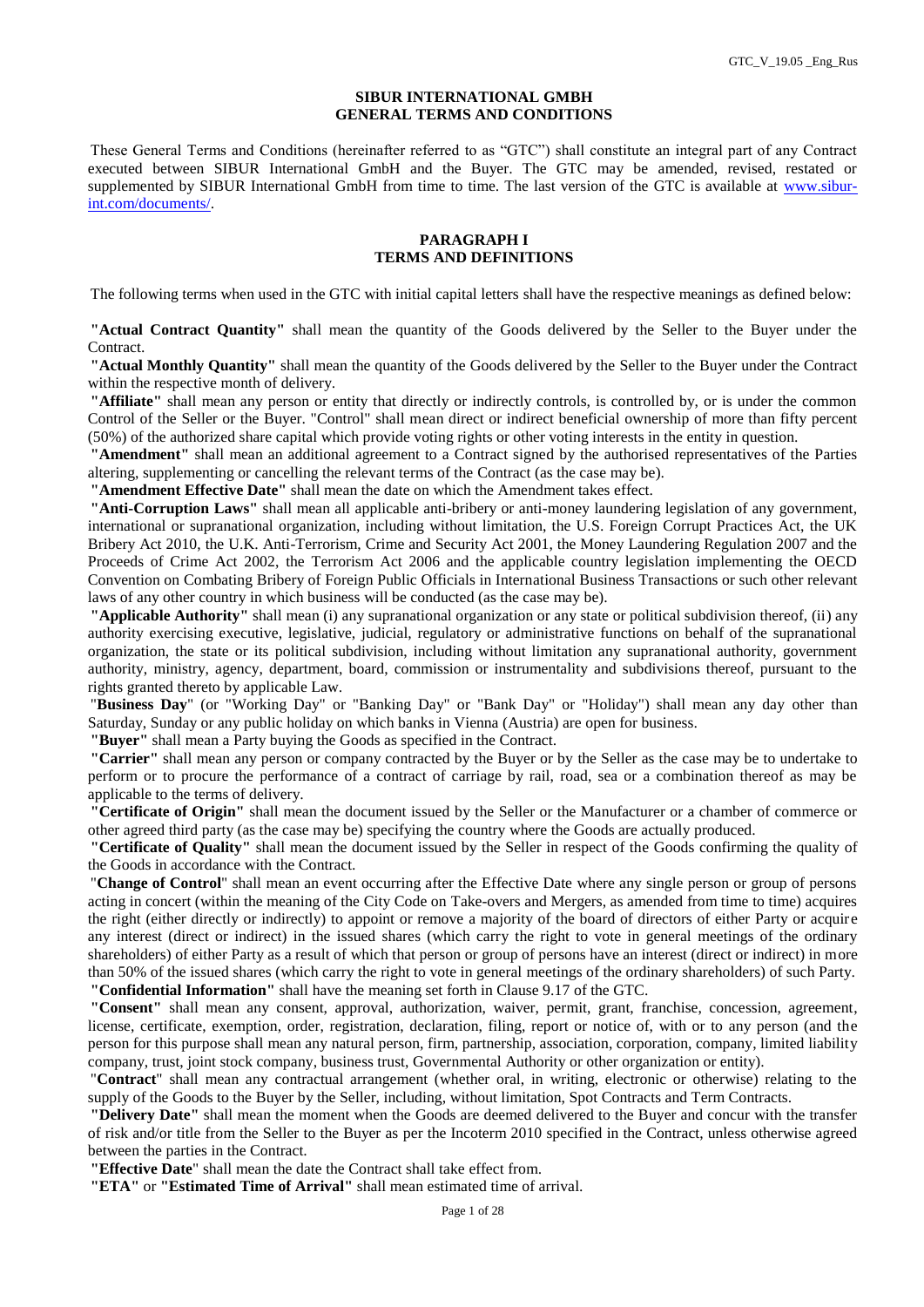"**EU**" shall mean the European Union and includes, where the context requires and/or when reference is made, to EU Regulations, the European Parliament, the Council of the European Union, the European Commission or other relevant regulatory body of the European Union.

**"Euro"** or **"EUR"** or **"€"** shall mean the official currency of the European Union.

**"Force Majeure Event"** shall have the meaning in Clause 8.8.4. of the GTC.

**"Goods"** shall mean the goods to be delivered by the Seller to the Buyer as specified in the Contract.

**"Governmental Approval"** shall mean any Consent of or from an Authorized Authority, including without limitation any certificates, licenses or permits issued by an Authorized Authority.

**"GTC"** shall mean the standard terms and conditions of purchase set out in this document.

**"Incoterms"** shall mean the international commercial terms, the official publication by the International Chamber of Commerce No. 715, 2010.

**"Inspector"** shall mean an independent inspector appointed pursuant to the GTC to perform quality and quantity inspection of the Goods.

**"Inspector's Report"** shall mean any report, conclusion, opinion, certificate or other written document (or combination thereof) issued by the Inspector and reflecting results of the Goods' quantity and quality inspection as described in greater detail in Clause 6.1.3.(c) of the GTC.

**"Law"** shall mean all applicable (i) provisions of all constitutions, treaties, statutes, laws, customs, codes, rules, regulations, ordinances or orders of any Applicable Authority, (ii) Governmental Approvals including without limitation any consent, approval, authorization, waiver, permit, grant, franchise, concession, agreement, license, certificate, exemption, order, permit, registration, declaration, filing, report or notice of or from an Applicable Authority and (iii) orders, decisions, injunctions, judgments, awards and decrees of any Applicable Authority.

**"Letter of Credit"** or **"Stand-by Letter of Credit"** shall have the meanings set forth in the Uniform Customs and Practice for Documentary Credits, 2007 Revision, ICC Publication No. 600 (UCP).

**"Longstop Date"** shall mean the date set forth in the introductory paragraph of the Contract/Amendment.

**"Manufacturer"** shall mean the plant by which the Goods are produced.

**"MT"** shall mean metric tonne (i.e. 1,000 kilograms).

**"Nomination"** shall mean the nomination of the Vessel which is to be loaded with the Goods, as would be described in greater detail in the Contract (when applicable).

**"NOR"** shall mean the notice of readiness tendered by the Vessel upon arrival of the Vessel at the Place of Destination (unloading port or customary anchorage or area or such other place as the Vessel may be ordered to await unload), if applicable.

**"Packaging"** shall mean all products made of any materials of any nature to be used for the containment, protection, handling, delivery and presentation of the Goods, including (but not limited to) paper, wooden, plastic and metal boxes, bags, pallets, and not fall within the definition of Transport as specified herein.

**"Party"** and **"Parties"** shall mean parties to the Contract referred to individually and collectively.

**"PDPR"** means per day pro rata.

**"Place of Destination"** shall mean the place the Goods are to be delivered to as specified in the Contract.

**"Place of Shipment"** shall mean the place where the Goods are to be loaded (dispatched), which shall be without limitations (i) the Manufacturer or warehouse or storehouse, (ii) the load port or terminal, or (iii) any other place, whichever is applicable and as may be specified in the Contract.

**"Planned Contract Quantity"** shall mean the quantity of the Goods set forth in the Contract agreed by the Parties to be delivered under the Contract during the terms of the Contract.

**"Planned Monthly Quantity"** shall mean the quantity of the Goods set forth in the Contract agreed by the Parties to be delivered under the Contract in a month.

**"Price"** shall mean the price per metric ton of the Goods at which the Seller sells the Goods to the Buyer as stipulated in the Contract.

"**Public Official**" shall mean:

(a) any officer or employee, appointed or elected, of a local, state, regional, federal, or multi-national government or any department, agency, or ministry of a government;

(b) any individual who, although temporarily or without payment, holds a public position, employment or function;

(c) any officer or employee of a public international organisation such as the United Nations or the World Bank;

(d) any individual acting in an official capacity for or on behalf of a government agency, department or ministry, or public international organisation;

(e) a political party, political party official, or any candidate for political office;

(f) any officer or employee of a state-owned or state-controlled entity, as well as entities that perform a government function (such as air or seaport, utility, energy, water, or power);

(g) any member of the judiciary; or

(h) any member of a royal family.

Family members of any of the individuals listed above may also qualify as Public Officials if interactions with them are intended or have the effect of conferring anything of value on a Public Official.

**"Purchase Order"** shall mean a document provided from the Buyer to the Seller indicating the quantity and type of Goods which the Buyer wishes to purchase under a Contract.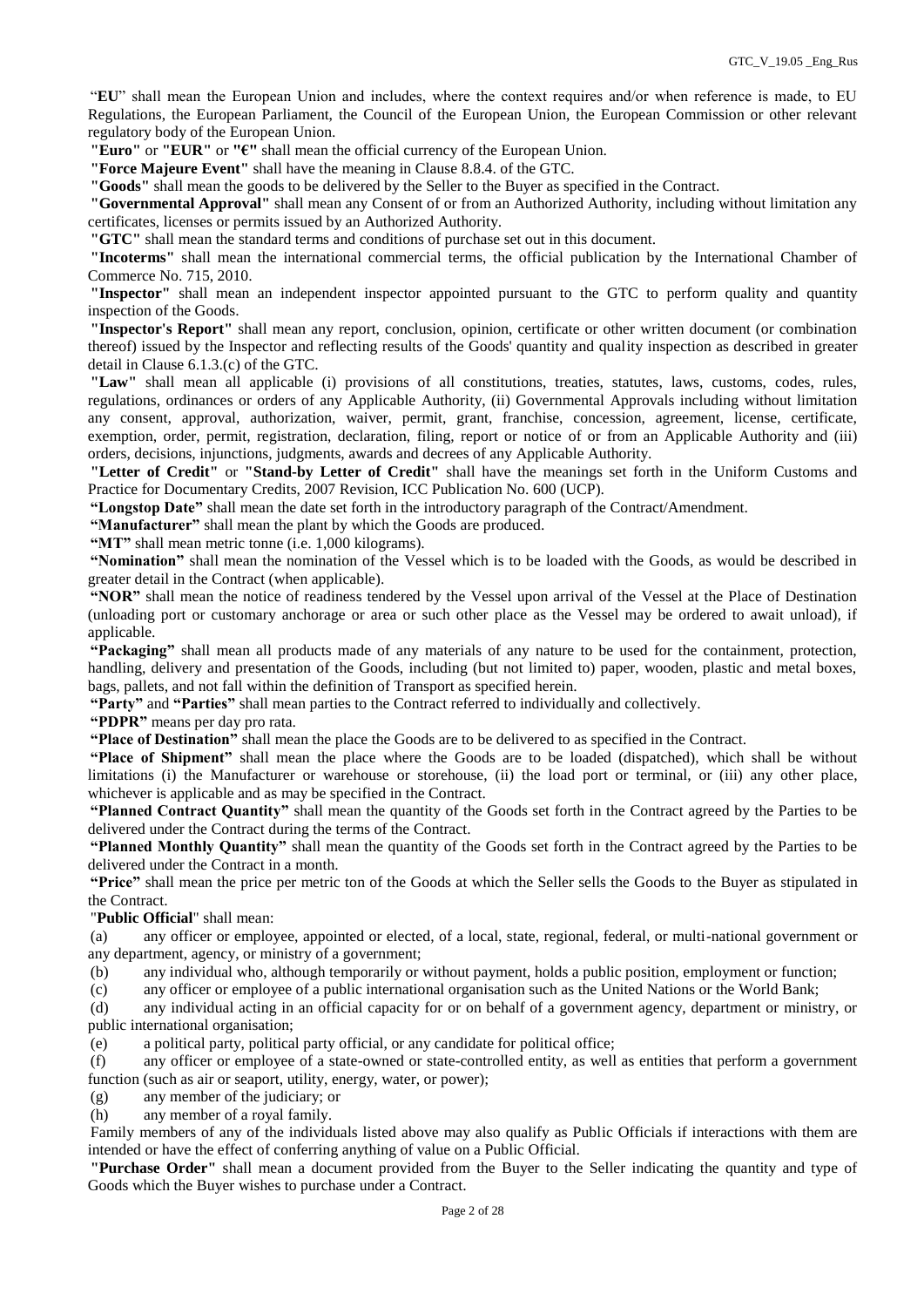**"Quarter"** shall mean the period of the three consecutive months commencing on 1st January ("Q I"), or 1st April ("Q II"), or 1st July ("Q III"), or 1st October ("Q IV").

"**RMB**" or "**Yuan**" or "**CNY**" or "**Renminbi**" shall mean the lawful official currency of the People's Republic of China.

**"RUBLE"** or **"RUB"** or **"RUR"** shall mean Russian Rubles, the lawful currency of the Russian Federation.

**"Sales Order Confirmation (SOC)"** shall mean the Seller's offer for delivery of the Goods to the Buyer on the certain terms and conditions specified therein. For the avoidance of doubt a SOC which is accepted by the Buyer shall be considered a Contract.

"**Sanctions**" shall mean restrictive and discriminatory measures in trade and economic fields adopted by the Applicable Authorities in respect of other countries, groups of countries, individuals or legal entities with intent to force them to change their policies or specific actions. Sanctions can be expressed in full or partial embargo on imports/exports, the prohibition of entry and visa restrictions, blocking and freezing of assets, prohibition of financial transactions with the countries and entities specified above, including cross-border payments and investments.

"**SCC Rules**" shall means an Arbitration Rules of the Arbitration Institute of the Stockholm Chamber of Commerce valid at the date of claim submission.

**"Seller"** shall mean SIBUR International GmbH that sells the Goods under the Contract.

**"Specification"** shall mean the specification describing the quality of the Goods agreed by the Parties set forth in the Contract.

**"Spot Contract"** shall mean the Contract for a single shipment.

**"Swiss franc"** or **"CHF"** shall mean the lawful official currency of the Swiss Confederation.

**"Transport"** shall mean containers used for the Goods delivery, transportation, storage, including tank cars, containers and cisterns, etc.

**"Transport Return Date"** shall mean the period within which the Buyer shall return the Transport (when applicable) and at the address specified in the Contract.

**"Tax"** or **"Taxes"** shall mean all (i) taxes, fees, duties, tariffs, levies, imposts, or other public charges of any kind, including, without limitation, taxes, required contributions or other charges on or with respect to income, franchise, gross receipts, property, sales, use, profits, capital stock, payroll, employment, social security, health insurance fund, pension fund and other social funds, workers compensation and unemployment or related compensation, (ii) taxes or charges in the nature of excise, withholding, ad valorem, stamp, transfer, value added or gains taxes, (iii) license registration or documentation fees, (iv) customs duties, tariffs and similar charges of any kind whatsoever and (v) any interest, penalties, additions to tax or additional amounts imposed by any taxing authority with respect to those items enumerated in clauses (i), (ii), (iii) and (iv) of this definition.

**"Term Contract"** shall mean a Contract with a mechanism which allows the Buyer to place repeat orders for the delivery of Goods over a defined period of time.

**"Terminal"** shall mean a facility where the Goods are stored and handled, including incoming and outgoing movements.

**"Third Party"** shall mean any person or entity other than a Party of the Contract.

**"Total Goods Value"** shall mean the amount, calculated by multiplying the Actual Contract Quantity by the Price.

**"Transport Document"** shall mean a document issued by a Carrier to a shipper, acknowledging that specified the Goods have been received on board as cargo for conveyance to a named Place of Destination as described in greater detail in Clause 3.2.2 of the GTC.

**"USD"** or **"US Dollar"** or **"Dollar"** or **"US\$"** or **"\$"** shall mean United States Dollars, the lawful official currency of the United States of America.

**"Verification Act"** shall mean verification act executed between the Buyer and the Seller and confirming the quantity of and amount paid for delivered the Goods for a particular period and as described in greater detail in Clause 5.1.10 hereof.

**"Vessel"** shall mean the ship contracted by the Buyer or the Seller, as the case may be, for the delivery of the Goods (if applicable).

### **PARAGRAPH II CONTRACT FORMATION PROCEDURE**

### **SECTION A - GENERAL PROVISIONS**

**2.1.** If the Buyer wishes to buy any Goods from the Seller, the Parties shall negotiate in good faith either: (i) a Term Contract (in accordance with the provision of Section B of Paragraph II below); or (ii) a Spot Contract (in accordance with the provisions of Section C of Paragraph II below).

**2.2.** If notwithstanding clause 2.1., the Parties agree the terms of a Contract by some other method, these GTC for the Goods shall govern that Contract and no other terms, including for the avoidance of doubt any of the Buyer's standard purchasing terms, shall apply to any such Contract. For the avoidance of doubt, the Seller shall not be obliged to accept any Purchase Orders or requests for Goods to be delivered to Buyer where the Buyer does not place a Purchase Order in accordance with the procedures established in Section B and/or Section C below.

**2.3.** All Spot Contracts shall be validly concluded between the Parties at the time where either: (i) the Contract is executed and signed by both of the Parties; or (ii) subject to clause 2.5. and after the Seller has sent a draft of the Contract to the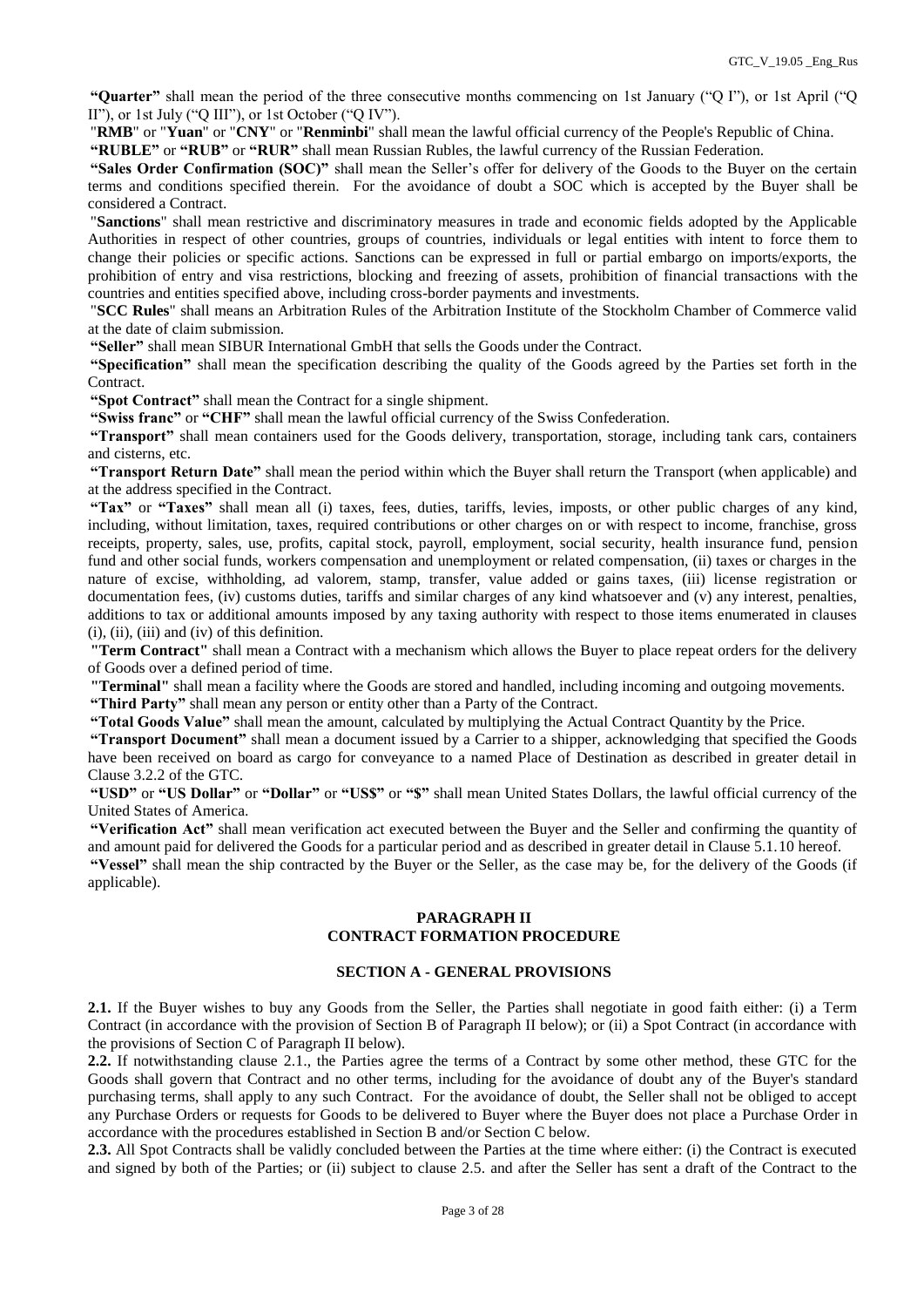Buyer by email, the Seller receives an email confirmation from the Buyer that the Buyer accepts the Contract without any further modifications.

**2.4** All Term Contracts shall be validly concluded between the Parties at the time where the Contract is executed and signed by both of the Parties.

**2.5.** The Purchase Order, the Sales Order Confirmation and any other communication given or made by the Parties in connection with those documents must be in writing (the "Communications"). Communications may be delivered either: (i) in hard copy which, in the case of Purchase Orders, SOCs and notifications from the Buyer that it accepts an SOC, shall be signed by an authorized representative of the relevant Party; or (ii) through email correspondence from the e-mail addresses and contact persons of the Parties designated by the Parties in the Term Contract or in official confirmation letter from the Buyer. Any Communications given or made in accordance with this clause 2.5 shall be deemed to have been duly authorised by the Party giving or making the Communication.

**2.6.** If the Seller receives any Communication from the Buyer which was sent from someone other than the contact person or email address specified in the Term Contract or in official confirmation letter from the Buyer, and the Buyer has not notified the Seller in advance of any change of contact person or email address, the Seller may in its sole discretion choose to treat the Communication as invalid and not received.

**2.7.** The date of receipt of the Communication shall be at the earlier of: the time the recipient acknowledges receipt; and twenty four (24) hours after transmission, unless the sender receives notification that the email has not been successfully delivered.

**2.8.** Seller's invoices or credit notes may be delivered either: (i) in hard copy; or (ii) in electronic form through email correspondence, where in case of (ii) an electronic form of an invoice/ credit note shall be treated as an original

### **SECTION B - FORMATION OF TERM CONTRACTS**

**2.9.** The Seller and the Buyer may execute a draft of a Term Contract which incorporates by reference these GTC. At any time when the Buyer wishes to purchase Goods in accordance with the terms of the Term Contract, it shall send to the Seller a Purchase Order. The Purchase Order shall specify: (i) the type of Goods which the Buyer wishes to purchase, (ii) quantity of the Goods, (iii) delivery location, (iv) price, (v) Buyer's order number and the Term Contract Number specified on the Term Contract; and (vi) other information concerning the Goods delivery.

**2.10.** The Seller shall notify the Buyer of its confirmation or proposed amendments to the Purchase Order by sending to the Buyer the Sales Order Confirmation. The Buyer shall consider and accept the Sales Order Confirmation in accordance with clause 2.5. within the period of time provided for in the Sales Order Confirmation. If a Sales Order Confirmation is not accepted by the Buyer within the timeframe specified in the Sales Order Confirmation, the Seller's offer to deliver the Goods to the Buyer in accordance with the terms of the Sales Order Confirmation shall be regarded as rescinded, and Buyer shall be required to place a new Purchase Order if it wishes to purchase these Goods. Upon the Buyer's acceptance of the Sales Order Confirmation as described in this clause, the Sales Order Confirmation shall constitute a binding Contract for the Seller to sell, and for Buyer to purchase, the Goods specified under the terms and conditions of the SOC.

### **SECTION C - FORMATION OF SPOT CONTRACTS**

**2.11.** If the Buyer wishes to purchase Goods under a Spot Contract, it shall send to the Seller a Purchase Order in accordance with clause 2.5. The Purchase Order shall specify: (i) the type of Goods which the Buyer wishes to purchase, (ii) quantity of the Goods, (iii) delivery location, (iv) price (v) Buyer's order number and (vi) other information concerning the Goods delivery.

**2.12.** The Seller shall notify the Buyer of its confirmation or proposed amendments to the Purchase Order by sending to the Buyer the Sales Order Confirmation in accordance with clause 2.5. The Buyer shall consider and accept the Sales Order Confirmation by email in accordance with clause 2.5. within the term provided in the Sales Order Confirmation. If a Sales Order Confirmation is not accepted by the Buyer within the timeframe specified in the Sales Order Confirmation, the Seller's offer to deliver the Goods to the Buyer in accordance with the terms of the Sales Order Confirmation shall be regarded as rescinded and Buyer shall be required to place a new Purchase Order if it wishes to purchase these Goods. Upon the Buyer's acceptance of the Sales Order Confirmation as described in clause 2.5., the Sales Order Confirmation shall constitute a binding Contract for the Seller to sell, and for Buyer to purchase, the Goods specified under the terms and conditions of the SOC.

#### **PARAGRAPH III GENERAL CONDITIONS**

### **3.1. Application of the GTC**

**3.1.1.** The GTC shall govern and be incorporated into every Contract made between the Seller and the Buyer, including in circumstances where a Contract is made in any form without reference to any conditions of sale or purchase.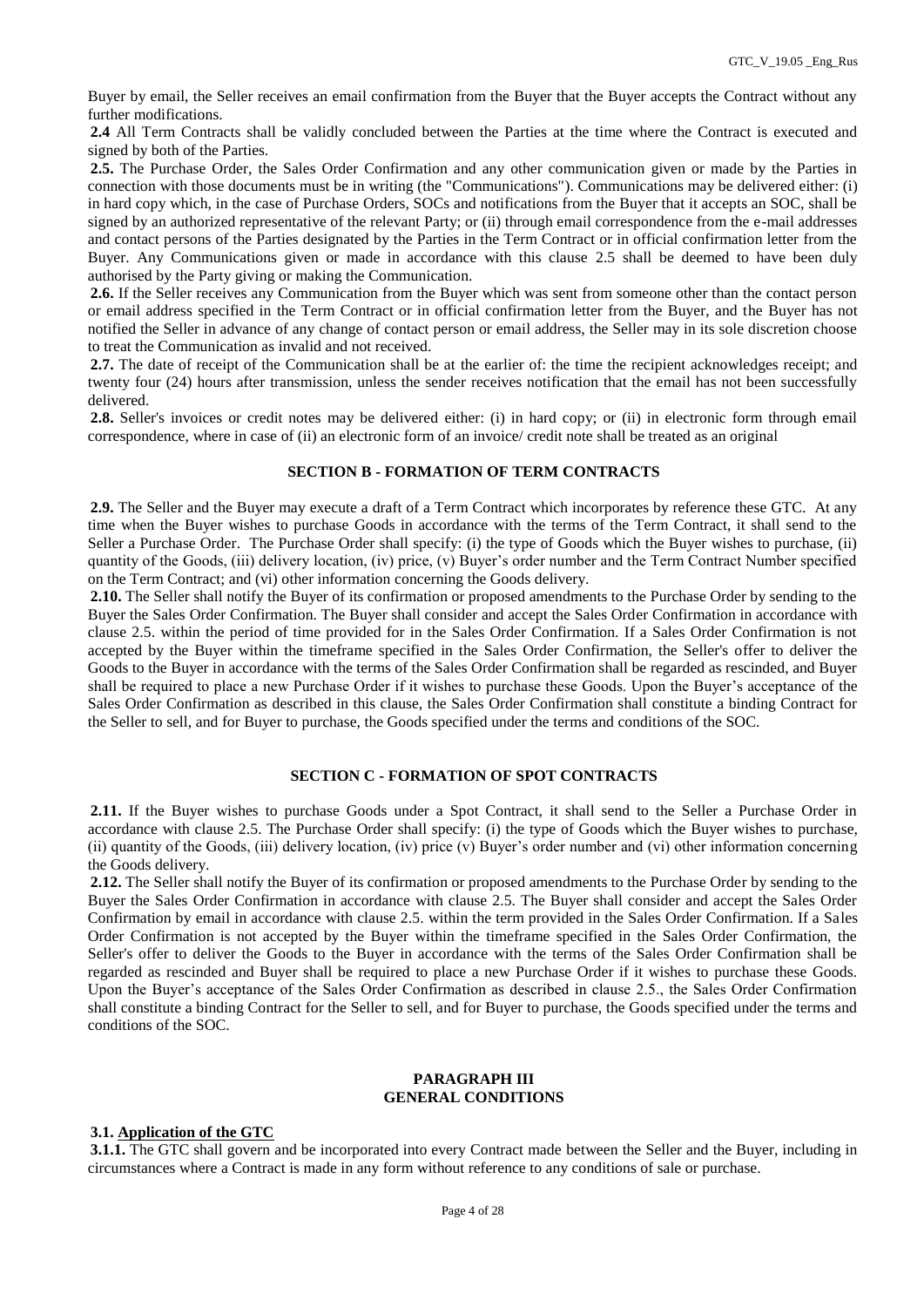**3.1.2.** Execution of the Contract by the Buyer shall (without affecting any other manner in which acceptance of the GTC may otherwise be evidenced) be deemed to constitute unqualified acceptance of the GTC.

**3.1.3.** If there is any conflict between the terms of the Contract and the GTC, the Contract shall prevail.

**3.1.4.** The GTC shall apply to the exclusion of, and shall prevail over, any terms or conditions contained in or referred to in the Buyer's acceptance of the Contract, or in any other documentation submitted by the Buyer, or in any correspondence or elsewhere, or implied by trade custom, practice or course of dealing, unless specifically excluded or varied in writing by agreement between an authorized representative of the Parties.

# **3.2. Delivery**

# **3.2.1. General Delivery Terms**

a) The delivery shall be in accordance with relevant Incoterms 2010 subject to the provisions of the Contract and GTC.

b) If the means of transport is not specified in the Contract, the Seller may choose a means of transport suitable for delivery of the Goods at the Place of Destination at its own discretion; in such event the Buyer hereby unconditionally accepts the means of transport chosen by the Seller and waives any claims in this regard.

c) The Seller shall use its reasonable endeavours to deliver the Goods on the date or between the dates (as the case may be) as specified in the Contract, but the time of delivery shall not be of the essence.

d) Both Parties shall perform any and all acts and execute and deliver any and all documents as may be necessary and proper under applicable law or under the circumstances in order to fulfil the intents and purposes of the Contract and to carry out its provisions.

e) The Buyer shall indemnify, defend, and hold harmless the Seller against any liability, loss, damage, delay or expenses that the Seller may incur directly or indirectly due to application of any Sanctions effective at the Place of Destination or place of registration of end user of the Goods.

# **3.2.2. Transport Documents**

a) Transportation documents shall be:

- Bill of Lading (or "**B/L**" or "BL" or "**BOL**") for delivery by sea;
- Railway bill (or "**RWB**" or "Rail way bill" or "**CIM and/or SMGS consignment note**") for delivery by railroad;
- CMR (or consignment note) for delivery by road.

b) Delivery of the Goods shall be immediately followed and witnessed by presentation by the Seller to the Buyer or Carrier, or the Buyer's representative of a valid transportation document. Such documents shall be signed and marked by the Seller and Carrier of the Goods or by authorized employee / representative of railway Carrier at the place of loading or by Master of the Vessel (as that term is commonly understood) respectively and shall be a non-disputed proof of delivery by the Seller.

c) The Buyer warrants that the Place of Destination is (i) reachable by the agreed means of transport and (ii) suitable and equipped, if necessary, for unloading of the Goods.

# **3.2.3. Customs formalities**

a) If Goods are exported from the customs territory of the Russian Federation, the Buyer shall ensure the departure of Goods from the territory of the Russian Federation within 180 (one hundred and eighty) calendar days from the date when the customs procedures for export are completed on the territory of the Russian Federation (date of the stamp "Clearance allowed" in CCD).

b) Unless otherwise provided in the Contract,

 for the delivery by sea, the Buyer shall provide the Seller by e-mail or fax with the certified copies of the following documents with legible notes not later than 14 (fourteen) Business Days from the date of issue of bill in port on the territory of the Russian Federation:

- loading order (for Goods) indicating the port of discharge (**POD**) with stamp "loading is allowed" in CCD made by Russian Federation frontier customs authority; and

- bill of lading indicating in column "POD" the place outside the customs territory of the Russian Federation; or

 for the delivery by road transport and/or for the delivery by railroad within 7 (seven) Business Days from the date of issue of railway bills and / or CMR, the Buyer shall provide the copies of:.

- railway bills with legible notes made by the destination railway station; and/or

- CMR with legible notes of border crossing.

• For the execution of the above conditions the Buyer should send the scan copies to the email address: docsved@sibur.ru (standart for one letter = MAX 5 MB).

The originals should be sent by DHL Express to the address:

LLC "SIBUR", Postal address: Str. Kovalikhinskaya, 8,

Nizhny Novgorod, 603006, Russia

Att.: Shubny Alexander (+78314636400, 2674),

Foreign Economic Activity Support Department.

c) If the Buyer fails to fulfill the obligations under this Clause the Buyer shall pay the Seller liquidated damages amounting to 25 % of Goods' value.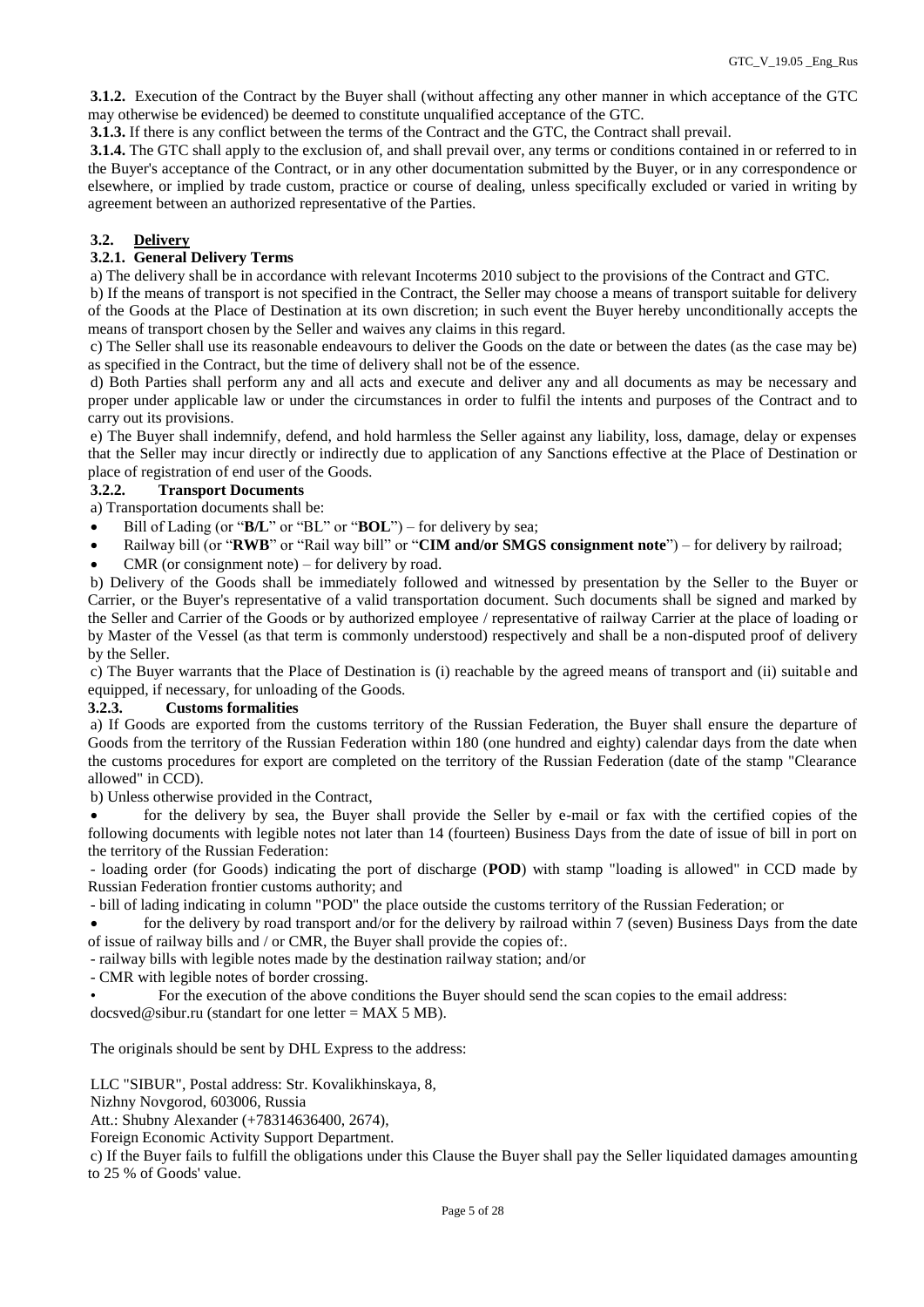d) The Parties confirm that the above liquidated damages are the reasonable and proportionate to protect the Seller's legitimate interest in performance in the event the Transportation Documents are not provided to the Seller within specified period.

# **3.2.4. Shipping information**

a) If the Goods' transportation is arranged by the Seller, the Buyer shall submit to the Seller shipping information required for the Goods delivery via facsimile, or by other means agreed upon by the Parties, at least 5 (five) Business Days before the first day of laycan of each shipment.

b) The shipping information shall include:

• all instructions regarding customary documentation which may be required at the Place of Destination;

• the identity of the terminal(s) at the Place of Destination, with instructions to enable the Carrier to prepare and submit necessary information to the customs or border authorities; and

any other documents requested by the Seller.

c) Should the Buyer fail to timely submit shipping information, the Seller may, at their sole discretion, choose to extend the time for delivery of the Goods which, if so extended, will not constitute a waiver of the Buyer's breach of the Contract. The Seller shall send the shipping details to the Buyer via facsimile or by other means agreed upon by the Parties within 5 (five) Business Days after shipment of the Goods. The shipping details shall include: transport details/Vessel name, the Goods quantity and ETA at the Place of Shipment or the Place of Destination (whichever is applicable).

d) Date of shipment shall be the date stamped on the Shipping Document at the departure point.

e) Any delays in loading the Goods at the Place of Shipment (including circumstances where the Seller is entitled to delay shipment) or in unloading the Goods at the Place of Destination caused by the Buyer's failure to provide any necessary information, or as a result of omissions or inaccuracies in the information provided, will be for the Buyer's account. The Buyer shall indemnify the Seller for all costs, losses and damages, including, but not limited to, demurrage and/or detention incurred by the Seller as a result thereof.

### **3.2.5. The Seller's right to refuse**

The Seller is entitled to refuse at any time to undertake or complete the delivery if:

a) the delivery under an intended or customary route to the Place of Destination becomes unable whatsoever reason beyond the Seller's control;

b) the cost of the delivery to the Place of Destination (including Taxes) and/or insurance, if applicable, has been significantly increased (more than by 20 (twenty)% within 1 (one) month), which could not be expected by the Seller acting reasonably; and/or

c) at any time after the Good's loading but before the commencement of the Goods unloading:

i. importation of the Goods at the Place of Destination is prohibited under the laws of the country in which such the Goods were produced, or by regulations, rules, directives or guidelines applied by the government of that country or any relevant agency thereof; and/or

ii. the country, state, territory or region at which the Place of Destination becomes affected by the Sanctions,

d) Should the Seller agree to undertake or complete the delivery under an alternative route or at an alternative Place of Destination nominated by the Buyer, which is not subject to any such prohibition and is acceptable to the Seller (which acceptance shall not be unreasonably withheld), or under changed circumstances as the case may be, the Buyer shall reimburse the Seller for any additional costs and/or expenses incurred by the Seller on an indemnity basis.

#### **3.2.6. Transfer of risk and title**

The risk and title to the Goods shall transfer from the Seller to the Buyer at the Delivery Date, unless otherwise provided in the Contract or the GTC. The Parties agree that the transfer of risk, and title to, the Goods is not conditional upon delivery of the Transport Document or any other documentation. Nothing shall limit the operation or effect of this sub-clause 3.2(f). In case of ITT deliveries the Delivery Date shall mean the date of Goods transfer from Seller's tank into Buyer's tank at the Terminal as specified in the Certificate of ITT issued and duly signed by the appropriate Terminal operator and the Inspector.

# **3.2.7. Laytime**

(i) The time allowed to the Buyer for the loading or unloading of the quantity of the Goods deliverable under the Contract shall be as set out in the Contract. If the amount of laytime permitted is not set out in the Contract laytime shall be 24 (twenty four) hours for the delivery by sea and railroad and 6 (six) hours for the delivery by road respectively or such a lesser period as may be specified in the relevant charterparty, unless otherwise expressly mutually agreed by the Parties in writing. Sundays and Holidays shall be included (while the resulting overtime / additional costs shall be born by the Buyer) unless loading on the Sunday or Holiday in question is prohibited by Law or regulation or custom at the unloading terminal.

(ii) Laytime shall commence:

 6 (six) hours after NOR has been tendered (berth or no berth) for each voyage; or when the Vessel is all fast at the berth; whichever is the earlier; or

2 (two) hours after the relevant train or truck has arrived at the Place of Destination.

(iii) For delivery by railway, the train will be deemed to have arrived according to the schedule (the exact arrival time, when required, can be evidenced from the records of the relevant train station).

(iv) For delivery by road, the truck will be deemed to have arrived as of the moment a relevant notice is furnished by the Carrier at the Place of Destination.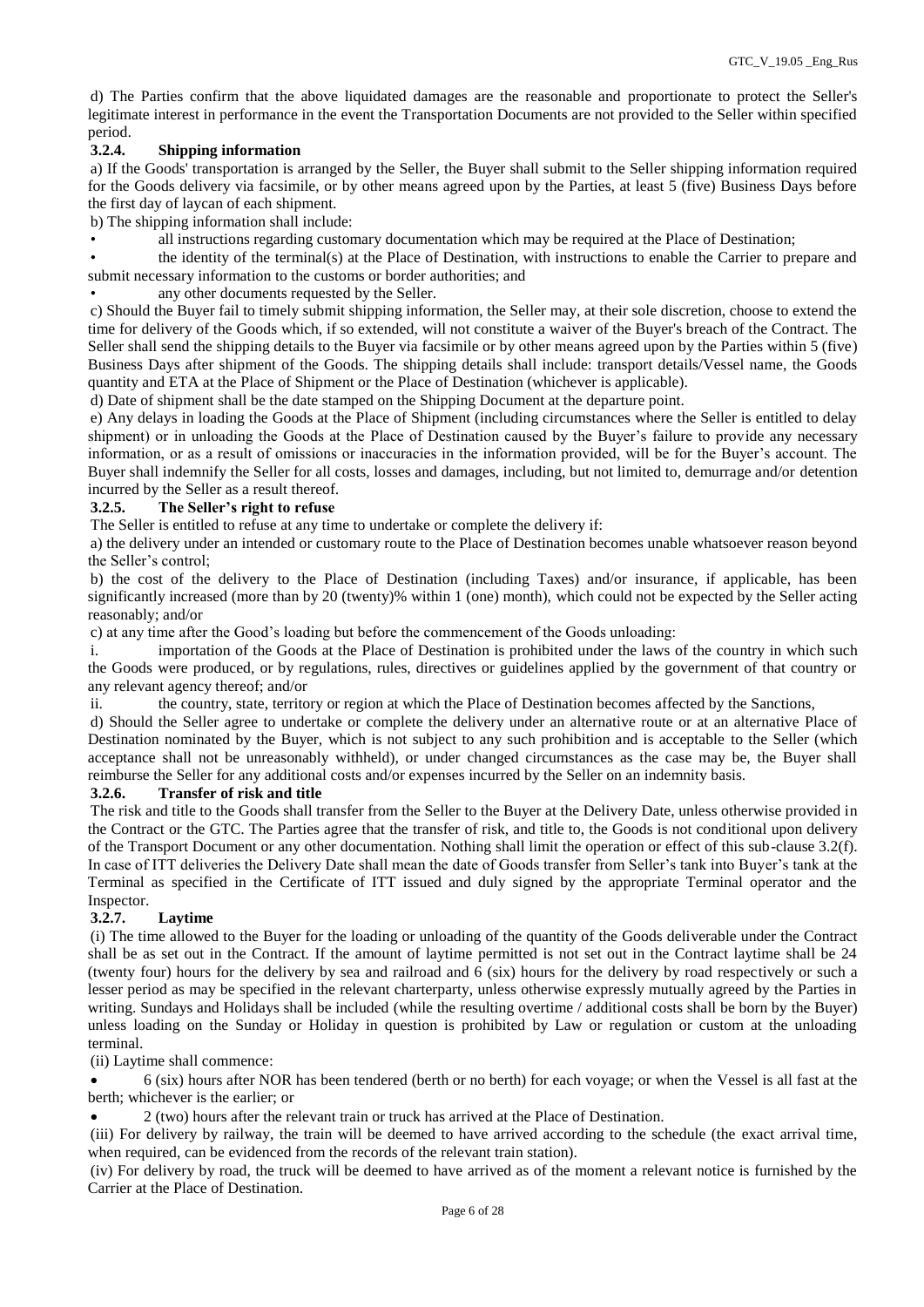(v) The Buyer may not refuse to certify the receipt of the notice and if it does so, the Carrier must immediately notify the Seller thereof and the time of arrival shall be according to the Carrier's records. The Carrier may, but not obliged to, to engage a third party to certify the carriage's arrival. The Buyer shall pay in full any Carrier's and Seller's expenses and costs related to the Buyer's refusal to certify the notification.

(vi) For the purpose of calculating laytime, loading and unloading of the Goods shall be deemed to have been completed upon disconnection of the discharging hoses or the loading or unloading of the last portion of the firm cargo.

#### **3.2.8. Demurrage**

a) Without prejudice to the Contract, these demurrage terms apply to all supplies of the Goods, unless they are specified and/or extended in the provisions of a particular Incoterms term.

b) If the Goods are not loaded or unloaded (whichever is applicable) by the Party which shall load/unload the Goods (whichever is applicable) within the time allowed in accordance with the laytime provisions of the Contract, such Party shall pay to the other Party demurrage in respect of the excess time at the rate set out in the Contract. Unless otherwise is provided in the Contract or the GTC, a Force Majeure Event shall not interrupt the running of laytime or vary or excuse the obligation to pay demurrage. The Party which shall load/unload the Goods shall indemnify the other Party for all costs for demurrage or detention of RTC / railway wagon(s) or detention of auto truck(s). In order to be indemnified, such demurrage and/or detention must result from delay in loading or unloading of the Goods by the Party which shall load/unload the Good or its action.

c) Where no demurrage rate has been provided in the Contract, the demurrage rate shall be as set out in the relevant agreement with the Carrier or, if the agreement does not specify a demurrage rate, as per the market rate for the relevant/applicable means and size of transport on the date of the completion of loading/unloading as shall be assessed by a mutually agreed independent broker. In the event that the Parties do not agree on a mutually acceptable broker, then each Party will appoint an independent broker and the two so appointed will appoint a third. The assessment that is the furthest away from the median will be discounted and the applicable demurrage rate will be the average of the two remaining assessments.

d) The Party that receives a demurrage claim (by way of invoice) shall have 45 Business Days during which to consider and/or dispute the claim (**Claim Period**). If the claim is not disputed by the relevant Party during that time period, the claim shall be deemed accepted and shall be paid by the relevant Party to the other Party no later than 5 (five) Business Days after the end of the Claim Period.

### **3.2.9. Transport and Packaging**

a) **Late Transport return**. In the event that the Buyer (or the Buyer's authorized representative, or the Buyer's Carrier, etc.) fails to return Transport by the Transport Return Date, the Buyer shall reimburse all and any Seller's costs and expenses arising out of or in connection with such late Transport return.

b) **Expense and risk of Transport return.** The Transport, unless otherwise provided in the Contract, shall be returned at the Buyer's expense and risk at the address specified by the Seller.

c) **Defective Transport.** In the event that the Buyer (or the Buyer's authorized representative, or the Buyer's Carrier, etc.) returns the Transport defective, unrepaired, or and/or affected, and or unclean, and/or not fully unloaded, and/or in other state unfit for purposes, which the Transport is usually used for (the "Defective Transport"), the Buyer shall reimburse all and any Seller's costs and expenses arising out of or in connection with such Defective Transport.

d) **Packaging**. Unless otherwise specified in the Contract or the GTC, the Packaging shall be appropriate and acceptable in line with standard industry and commercial practice, taking into account the type of the Goods, transportation, and storage used (if applicable). The Packaging could be returnable and non-returnable as provided in the Contract. If the Contract is silent, the Packaging must be returned to the Seller within 90 Business Days of the Delivery Date.

e) The Seller shall not be liable for not fulfilling partially fulfilling its obligations under the Contract if the Russian Railways or any other Carrier refuses to accept the Goods for the transportation.

#### **PARAGRAPH IV SPECIAL CONDITIONS**

#### **TRANSPORT**

#### **4.1. Special Conditions of Delivery by Sea**

**41.1.** Where the Seller expressly or impliedly provides the Buyer with a range of dates within an agreed period of delivery or arrival of the Vessel at Place of Destination, delivery may be performed on any of the dates provided.

**4.1.2.** On the next day after dispatch of the Goods the Seller shall provide the Buyer with all information necessary for unloading of the Goods:

- a) The Contract reference number.
- b) The name of arriving Vessel, from which the Goods must be unloaded.
- c) Description of the Goods and their Bill of Lading quantity.
- d) Estimated Time of Arrival and date of Bill of Lading.
- e) Number of copies of Bill of Lading.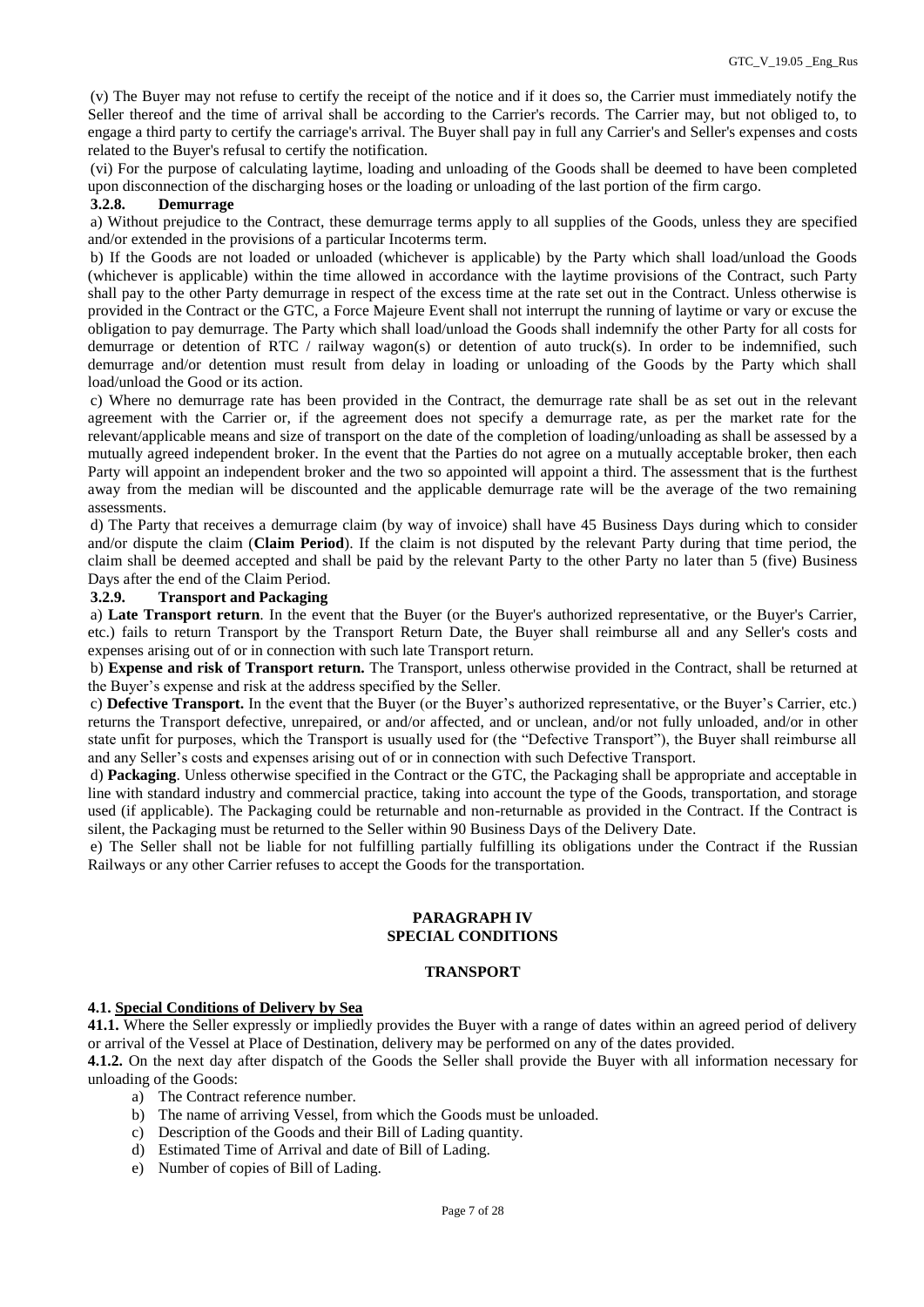f) Details of any other cargo on board of the Vessel, if it can have any influence on unloading of the Goods process.

**4.1.3.** Where the Buyer shall charter the Vessel, the Buyer shall ensure the Vessel's fitness and cleanliness satisfactory for delivery of the Goods in time and without affecting their quality. The cleanliness shall be evidenced by an appropriate certificate issued by Saybolt, SGS or other reliable body; however, it does not preclude the Seller to conduct an inspection of the Vessel and suspend the Goods' loading if there are reasonable doubts in the Vessel's condition. In this case the Parties shall promptly initiate an independent inspection, splitting relevant costs evenly. If the Vessel is found unsatisfactory, the Buyer may either: (i) clean the Vessel or (ii) substitute the Vessel with a satisfactory one or (iii) request to proceed with loading taking all risks related to adverse affect on the Goods. Option (iii) is allowed only upon the Seller's consent. Any related costs and expenses shall be born/compensated (paid in full) by the Buyer to the Seller, including, without limitations, the Seller's costs and expenses related to delay in the delivery of the Goods.

### **4.1.4. The Buyer warrants that:**

a) the unloading port and unloading terminal, indicated as the Place of Destination, shall comply and shall remain fully compliant with the requirements of the International Ship and Port Facility Security (**ISPS**) Code;

b) the Buyer shall provide a safe port and safe berth for the Vessel and the Vessel shall when fully and / or not fully laden be able to safely reach, lie at, unload the Goods at and depart from the unloading terminal, always safely afloat, free from air draft and other physical restrictions and without causing damage to the unloading terminal, rivers, canals, shores, berths, docks, jetties, surroundings, environment and people.

**4.1.5.** The Buyer shall be liable for and shall indemnify the Seller in respect of any loss or damage, including but not limited to any liability for damage to the Vessel, the berth, terminal, rivers, canals, shores, berths, docks, jetties, surroundings, environment and people, additional freight costs or any deviation costs or any demurrage or detention, or expenses arising out of and in relation to any failure of the Buyer to comply with Clause4.1.4. Any costs or expenses arising out of or related to security regulations or measures required at the Place of Destination by the unloading port or facility or any relevant authority in accordance with the ISPS Code, if applicable, including but not limited to, security guards, launch services, tug escorts, port security fees or Taxes and inspections; and any delays caused by any additional or special security measures, inspections or other action required at the Place of Destination by the unloading port or facility or any relevant authority as a result of the nominated Vessel's previous ports of call shall all be for the Buyer's account and such time shall count as laytime or time on demurrage.

### **4.1.6. Nomination**

a) Unless otherwise provided in the Contract, bulk cargo deliveries will require nomination of the Vessel and deliveries of other categories of the Goods will not require nomination.

b) If the nomination is required, a Party chartering the Vessel shall not later than 3 (three) Business Days prior to the first day of the laycan at loading port, nominate for the other Party's acceptance (and such acceptance not to be unreasonably withheld) the Vessel which is to be loaded with the Goods for each scheduled shipment (the "Nomination").

c) The Nomination shall include:

(i) the Contract reference number;

(ii) the name of the Vessel on which the Goods will be loaded;

(iii) a description of the Goods and approximate quantity or the Bill of Lading quantity (if available);

(iv) ETA of the Vessel;

(v) the Vessel(s) loading laytime;

(vi) details of any other cargo on board or to be loaded on board if loading a part of cargo;

(vii) details of the last 3 (three) cargoes of the Vessel and such cargoes shall be of a nature, which are unlikely to have an adverse effect on the quality of the Goods;

(viii) Details of the agent at the Place of Destination (if available).

d) The acceptance or reasonable rejection of the Vessel shall be advised by the consenting Party as soon as possible, however not later than 12 (twelve) hours upon receipt of such nomination.

# **4.1.7. NOR**

Upon arrival of the Vessel at the Place of Destination (the loading / unloading port or customary anchorage or area or such other place as the Vessel may be ordered to await loading / unload) or other closest possible point to the Place of Destination, the Vessel shall tender its notice of readiness (NOR).The Buyer is obliged to ensure his timely presence at Place of Destination at the date of delivery for unloading of the Goods.

The Buyer's (or the Buyer's representative / agent's) absence at the Place of Destination shall not prejudice the fact that the Seller had successfully performed delivery of the Goods for the purpose of the Contract.

# **4.1.8. Charterparty Conditions**

The Seller may arrange shipment under Bills of Lading which incorporate charterparty conditions normally in use for Vessels. Without prejudice to the generality of the foregoing, such conditions shall be deemed to include the provision that where, at any time after loading but before the commencement of unload:

a) Importation of the Goods at the unloading port is prohibited under the laws of the country in which such Goods were produced, or by regulations, rules, directives or guidelines applied by the government of that country or any relevant agency thereof; and/or

b) The country, state, territory or region at which the Place of Destination becomes an embargoed country,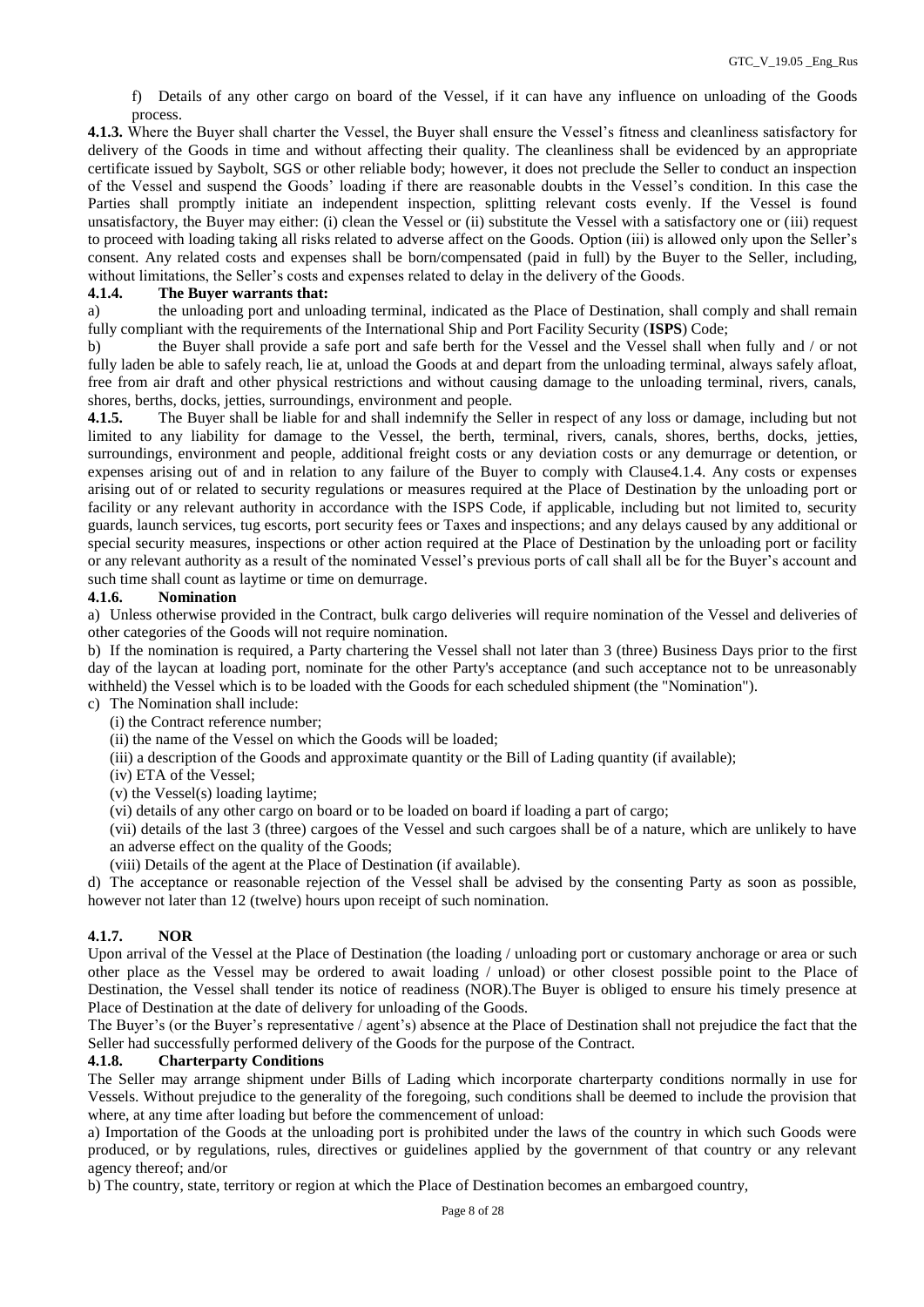the shipment shall be unloaded at an alternative safe port nominated by the Buyer that is not subject to any such prohibition and that is acceptable to the Seller (which acceptance shall not be unreasonably withheld).

In such circumstances, such alternative port of unloading shall be deemed to be the Place of Destination stipulated under the Contract for the shipment in question and all extra expenses (if any) involved in the Vessel's reaching such alternative Place of Destination shall be for the Buyer's account.

# **4.1.9. The Buyer's Right to Require**

(1) Where the Buyer, by written instruction to the Seller, requests that the Vessel:

- a) co-mingle different grades of the Goods belonging to the Buyer; and/or
- b) otherwise breach the Vessel's natural segregation; and/or
- c) dope the Goods by introducing additives after loading; and/or
- d) add dye to the Goods after loading; and/or
- e) perform on board blending of the Goods; and/or
- f) carry additives/dye in drums on deck; and/or

g) carry out such other cargo operation as the Buyer may reasonably require and always providing that the Vessel is capable of performing such operations and that such operations are within the scope of the charterparty conditions or otherwise agreed by the Vessel's owners; and / or

(2) In the absence of the Buyer when unloading at the port of discharge or the absence of a bill of lading when unloading at the port of discharge;

then the Buyer shall indemnify and hold the Seller harmless against any liability, loss, damage, delay or expense that the Seller may sustain by reason of complying with the Buyer's request. The indemnity given by the Buyer to the Seller shall be no less in scope than the indemnity required by the Vessel's owners to comply with the Buyer's request.

### **4.1.10. The Seller's Right to Refuse**

The Seller reserves the right to refuse at any time:

a) to direct any Vessel to undertake or to complete the voyage to the Place of Destination if such Vessel is required in the performance of the Contract, in the Seller's opinion, to risk its safety or to risk ice damage, or to transit or to proceed or to remain in waters where there is war (whether declared or not), terrorism, piracy or threat thereof; or

b) to direct the Vessel to undertake the voyage to the intended Place of Destination if such Vessel is required in the performance of the Contract to transit waters, which in the Seller's reasonable opinion, would involve abnormal delay; or

c) to undertake any activity in furtherance of the voyage which in the opinion of the Vessel's master could place the Vessel, its cargo or crew at risk.

If the Seller agrees to direct the Vessel to undertake or to complete a voyage as referred to in this Clause, the Buyer undertakes to reimburse the Seller, in addition to the Total Goods Value payable under the Contract, for all costs incurred by the Seller in respect of any additional, freight, demurrage, insurance premium and any other sums that the Seller may be required to pay to the Vessel's owner including but not limited to any sums in respect of any amounts deductible under such owners' insurance and any other costs and/or expenses incurred by the Seller.

# **4.1.11. Ice Clause**

a) In case of ice at the Place of Destination or on the voyage to the Place of Destination which directly prevents or hinders safe navigation, the Vessel may only follow a path cut by ice breakers, provided that the master considers such navigation safe. Under no circumstances will the Vessel be obliged to force a path through the ice. If required, the Buyer shall, at its own expense, place icebreakers at the Vessel's disposal.

b) The Buyer shall reimburse the Seller for:

i. Any additional insurance premium incurred;

ii. The cost of any ice damage incurred less any sum which is recovered under the applicable insurance policy or policies; and

iii. Any charter hire paid by the Seller for the period of repair necessitated by ice damage, including hire paid by the Seller for the Vessel's deviation to the repair yard.

c) In the event that the Place of Destination is inaccessible due to ice, or in the event that the master deems the Vessel to be at risk of being unable to leave the Place of Destination due to ice, the Vessel will proceed to the nearest ice-free position and request revised orders. Immediately upon receipt of such request, the Buyer shall nominate an alternate icefree and accessible port or facilities for receiving the Goods, provided that if the Place of Destination is a loading port then such an alternative ice-free and accessible port or facilities shall be agreed with the Seller. Any additional freight, expenses, demurrage and/or dues incurred as a result of such revised orders shall be for the account of the Buyer.

d) Nothing in this sub-Clause 4.1.11 shall impose liability upon the Seller in respect of its obligations under the GTC or Contract.

# **4.2. Special Conditions of Delivery by RTC/railway wagon(s)**

**4.2.1.** Where the Seller expressly or impliedly provides the Buyer with a range of dates within an agreed period of delivery or arrival of RTC / railway wagon(s) loaded with the Goods, delivery may be performed on any of the dates provided.

**4.2.2.** No later than 3 (three) Business Days after shipment of the Goods by RTC / railway wagon(s) the Seller shall provide by electronic post or facsimile to the Buyer all information necessary for unloading of the Goods: (a) The Contract reference number.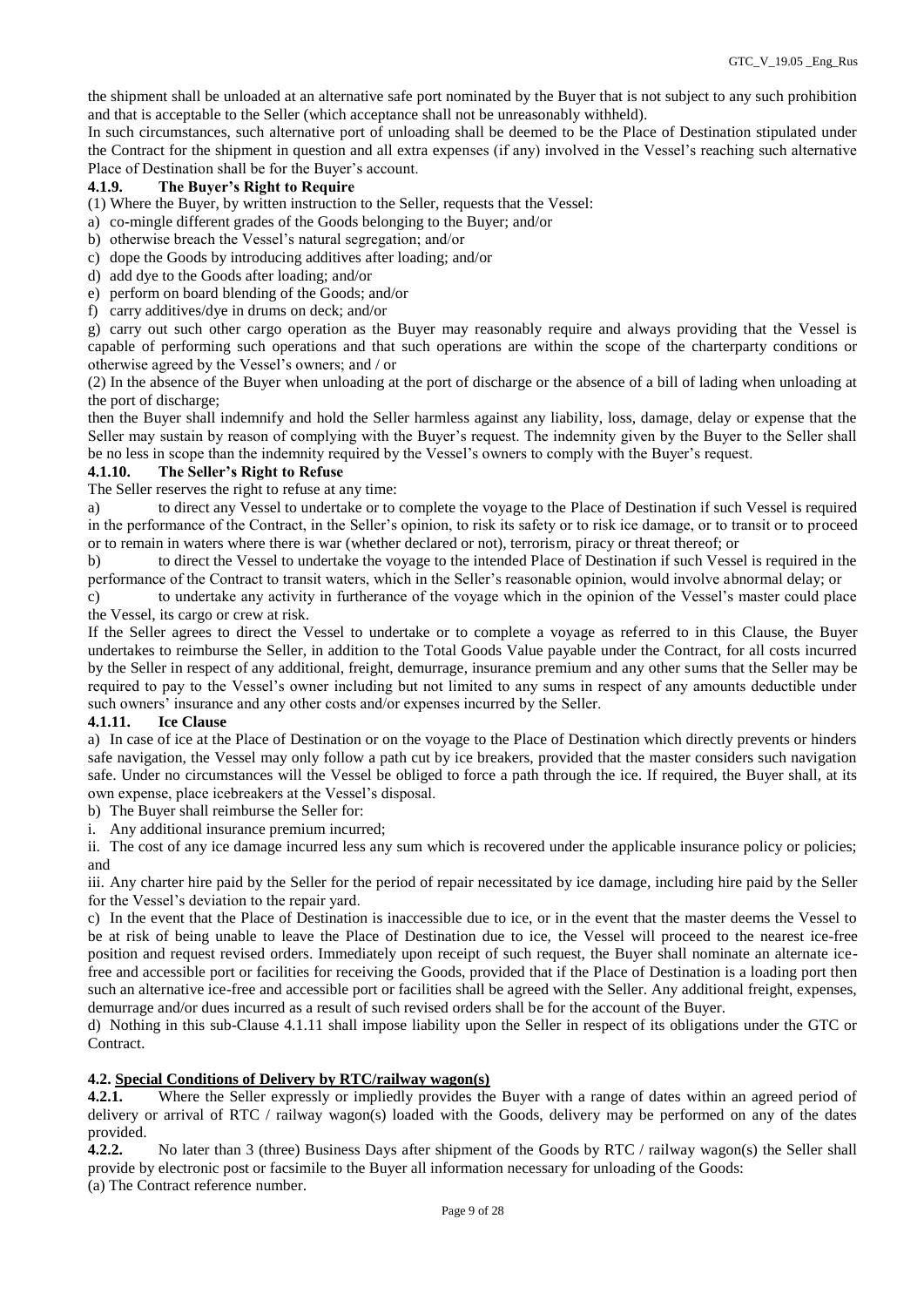(b) Railway Bill reference number(s).

(c) RTC / railway wagon(s) identification number(s).

(d) Description of the Goods and their Railway Bill quantity.

**4.2.3.** The Buyer at his own option can provide the Seller with written instructions regarding information necessary for efficient unloading of the Goods by the Carrier or the Buyer's representative. In case such information is provided, the Seller or his representatives / employees undertake to honestly follow the instructions where applicable, to partially assist in efficient unloading of the Goods by the Carrier or the Buyer's representative. Such assistance is not a duty, but an option of the Seller.

**4.2.4. The Buyer warrants** that the railway zone at Place of Destination shall be safe and well suited for delivery of the Goods. The Buyer shall be liable for and shall indemnify the Seller in respect of any loss or damage, including but not limited to any liability for damage to the RTC / railway wagon(s), surroundings, environment and people, additional costs or expenses arising out of and in relation to any failure of the Buyer to nominate a safe railway zone at Place of Destination.

### **42.5. Notice of Arrival**

- a) The railway station administration using available contact information of the Buyer presents the Notice of Arrival of the Goods to the Place of Destination station ("NOA") to the Buyer in accordance with customary rules at the railway station. Such NOA corresponds to performed delivery of the Goods by the Seller.
- b) The Buyer is obliged to ensure Carrier's timely presence at Place of Destination at the Date of delivery for unloading of the Goods.
- c) Carrier's absence at the Place of Destination shall not prejudice the fact that Seller had successfully performed delivery of the Goods for the purpose of the Contract.

#### **4.2.6. Laytime**

- a) Laytime per each RTC / railway wagon(s) shall be as set out in the Contract. In the event the laytime is not set out in the Contract, then such laytime shall be 24 (twenty four) hours starting on and including the date of arrival to the station as stated on the Railway Bills and shall run until the completion of unloading. For every day of delay the Buyer shall cover the rate amounting to the railcar owner's tariff (as of the date of this version of the GTC –  $60,00$  (sixty) USD per wagon per day, and as may be amended from time to time) in accordance with invoices provided by the Seller, or such other period as may be customary at the Place of Destination, unless otherwise expressly mutually agreed by the Parties in writing. Sundays and Holidays shall be included (SHINC) unless loading on the Sunday or Holiday in question is prohibited by law or regulation or custom at the unload railway zone.
- b) Laytime shall commence 2 (two) hours after NOA has been tendered; or when the RTC / railway wagon stands ready at the station / railway unloading zone; whichever is the earlier. For the purpose of calculating of unloading time, unloading shall be deemed to have been completed upon disconnection of the discharging hoses or loading/loading of the last potion of the Goods of the last railway wagon cargo.
- c) If the train has not released the railroad track within the laytime period or promptly thereafter through no fault of the Seller (e.g. if the Buyer is to unload the Goods and has failed to unload them when due) and this resulted in additional costs, expenses or losses of the Seller, then the Buyer shall pay in full the Seller for such costs, expenses or losses within 5 (five) Business Days after the relevant claim of the Seller.

#### **4.2.7. Railway Transportation Contract Conditions**

- a) The Seller may arrange shipment with respect to a standard railway transportation contract. Without prejudice to the generality of the foregoing, such conditions shall be deemed to include the provision that where, at any time after loading but before the commencement of unloading;
- b) Importation of the Goods at the unloading railway zone is prohibited under the laws of the country in which such Goods were produced, or by regulations, rules, directives or guidelines applied by the government of that country or any relevant agency thereof; and/or
- c) The country, state, territory or region at which the Place of Destination is located becomes an restricted zone, the Goods shall be unloaded at an alternative railway zone nominated by the Buyer that is not subject to any such prohibition and that is acceptable to the Seller (which acceptance shall not be unreasonably withheld).
- d) In such circumstances, such alternative railway unloading zone shall be deemed to be the Place of Destination stipulated under the Contract for the shipment in question and all extra expenses (if any) involved in the RTC's / railway wagon(s) reaching such alternative Destination Place shall be for the Buyer's account.

#### **4.2.8. Buyer's Right to Require Extra Services**

The Buyer has the right to require extra services in relation to the Goods at the Place of Destination which shall not be viewed as included in the Total Goods Value. The Parties shall decide on a possibility of provision of such services by mutual written agreement no later than 3 (three) days before Estimated Time of Arrival of the RTC / railway wagon(s). Where the Buyer, by written instruction to the Seller, requests that such services should be provided, then the Buyer shall indemnify and hold the Seller harmless against any liability, loss, damage, delay or expense that the Seller may sustain by reason of complying with the Buyer's request. The indemnity given by the Buyer to the Seller shall be no less in scope than the indemnity required by RTC / railway wagon(s) owners to comply with the Buyer's request.

# **4.2.9. Damage to RTC, Tank Containers and Wagons**

a) It is presumed that RTC, Tank Containers and railway wagons arrive at the Place of Destination for unloading in good condition, unless the Buyer has promptly (but not later than 3 (three) hours after the RTC, Tank Containers and railway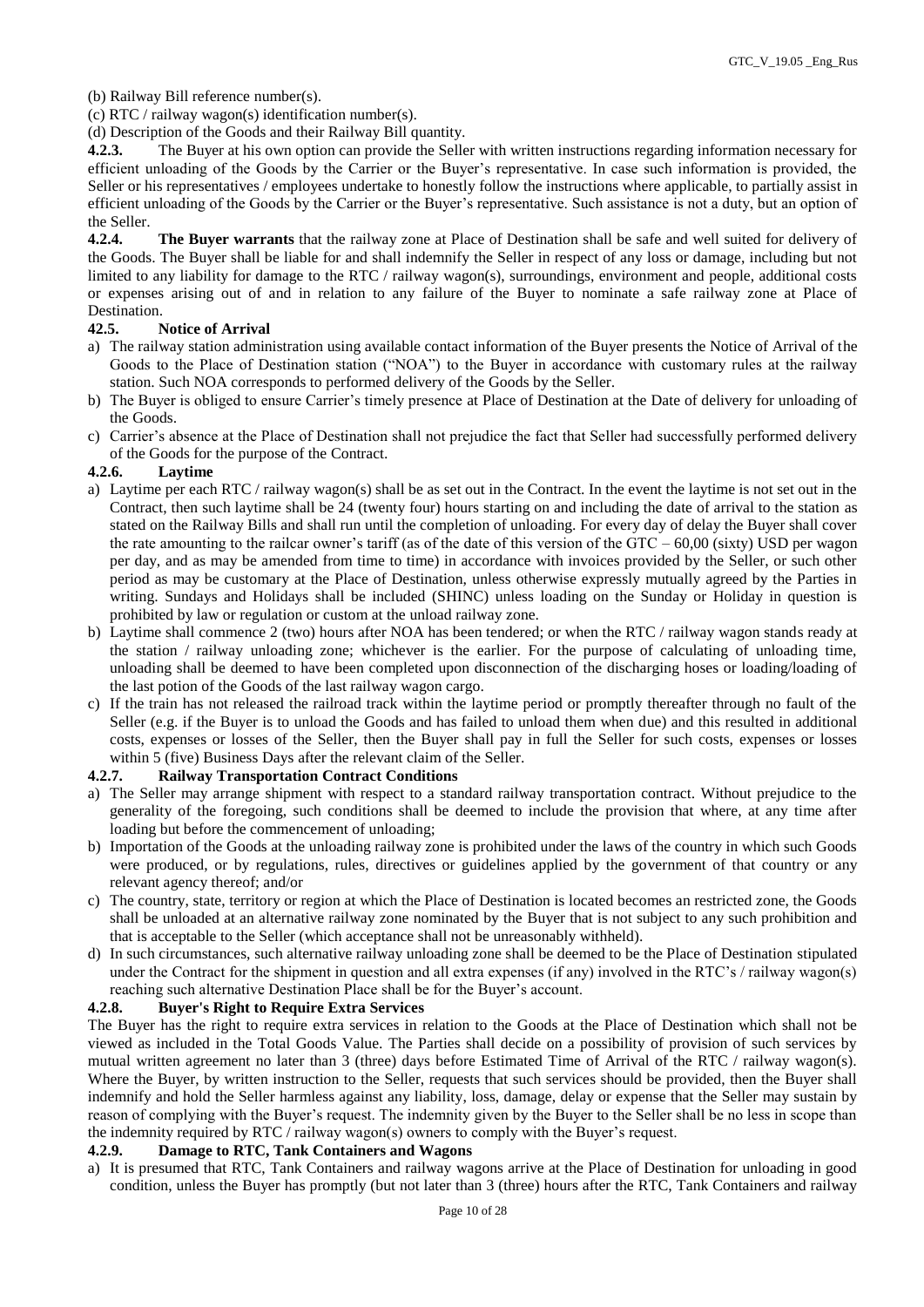wagons arrival) informed of the defects. If the defects will be revealed after that the Buyer shall pay repair costs or expenses of the Carrier or the Seller within 5 (five) Business Days upon the Seller's or Carrier's respective invoice.

- b) Within 3 (three) Business Days prior to the beginning of dispatches, the Buyer shall provide the Seller with the instruction for filling in the shipping documents for the Goods dispatch, including the delivery period, reference to the number and date of the relevant Contract, quantity of the Goods, full name and address of the consignee, railway code of the consignee, name of the destination station's railway roads, railway station confirmation to accept the Goods.
- c) Under the Buyer's applications the Seller shall arrange for plans (the "Plans") for transportation of the Goods by railways. The procedure and dates for issuance of the Plans shall be regulated by the applicable local laws and regulation.
- d) Should, through the fault of either of the Parties, the Plans no be fulfilled, the Party at fault will be held liable for all damages or fines imposed by the railway(s).
- e) In case of impossibility to unload the Goods due to the technical reasons during periods indicated in the Clauses "Laytime" the Buyer shall notify the Seller on such effect (by telegram, fax, mail or email) within 24 (twenty-four) hours from the moment the rail tank-car arrival to the station of destination.
- f) In case of rail tank-car damage caused within the time period of its disposal of the Buyer or the Buyer's counterparties, the Buyer shall immediately inform the Seller about the occurrence of such event and recover losses incurred due to rail tank-car damage within 30 (thirty) days from the date of the Seller's demand. In case a rail tank-car is lost within the time period of its disposal by the Buyer or the Buyer's counterparties, the Buyer shall pay to the Seller the amount that covers market value of a rail tank-car of identical model and year of manufacture including costs incurred for putting it into operation. A rail tank-car is considered lost if it is not returned to Seller within 90 (ninty) days from the date of the Goods dispatch.
- g) In case of readdressing the Goods by the Buyer or impossibility to accept the Goods, the Buyer shall notify the Seller of these changes in writing not later than 3 (three) Business Days before the planned date of dispatch. All the expenses of the Seller (including fines and penalties), caused by the Buyers' actions, shall be paid by the Buyer. The Parties shall undertake their best efforts to mitigate losses.
- h) Redirection of the rail tank-cars by the Buyer (or the Buyer's consignee) without Seller's permission is prohibited. The Seller is entitled to charge the Buyer (the Buyer's consignee) at the rate at least 60 (sixty) USD (unless otherwise stated in the customary rules of the respective railroad station) for each day of usage of each rail tank-car for improper fulfilment of this provision. The Buyer ensures that the rail tank-cars are unloaded to a level of 0.7 (one tenth of seven) bar. The Buyer and/or consignee shall return the empty rail tank cars in acceptable technical and commercial condition and complete cargo documents with seal to the shipper's initial loading station or any other station as per Seller's instructions.
- i) The Buyer is responsible for the transfer of empty RTCs in accordance with the Seller's instructions advised pursuant to the Agreement on International Goods Transport by Rail (SMGS). In case of wrong or incorrect usage of Seller's SMGS instructions, the Buyer is obliged to pay the liquidated damages at the rate of 500 (five hundred) USD per RTC. In addition to the foregoing the Buyer shall reimburse Seller for the documented costs and expenses caused by the incorrect filling of the shipping documents for the empty rail tank-car return, resulted in the rail tank-car arrival to improper railway stations. In case the documents for the rail-tank cars return are filled in accordance with the Seller's instruction, the Buyer shall not be responsible for their return emptied to improper railway stations..
- j) Instructions for empty rail tank-cars to be advised to the Buyer by the Seller in writing not later than the arrival of full rail tank-cars to the Place of Destination (the date of the Goods' delivery). Otherwise the Buyer shall not be held liable for possible costs which may arise due to absence of the instructions and/or incorrect filling-in the return railway bills for return of empty rail tank-cars.
- k) After a rail tank-car (a specialized rail tank-car for transportation of liquefied petroleum gases under excessive pressure) is unloaded, the Buyer shall install plugs at corner and control valves to seal the neck bonnet and to fix it by all bolts. The removal of the bonnet from the neck flange is not allowed. The Seller is entitled to charge the Buyer with incurred losses for the plugs at corner and control valves of the rail tank-car not installed at the place of unloading.
- l) Subject to the condition that the Place of Destination is within the Russian Federation territory the Buyer shall provide Seller by e-mail or fax with the certified copies of railway bills with legible notes made at the Place of Destination at the border crossing points within 30 (thirty) days from the date when the customs procedures for export are completed on the territory of the Russian Federation (date of the stamp "Clearance Allowed" in the cargo customs declaration (CCD)) failing which the Buyer shall pay the Seller liquidated damages amounting to 25 % of Goods' value, export of which is documentary unsupported, at the latest the 180th (one hundred eightieth) day from the date of export customs clearance completion on the territory of the Russian Federation (date of the stamp "Clearance allowed" in the Cargo Customs Declaration (CCD)). The Parties agreed that the above liquidated damages are the genuine pre-estimate of the Seller's losses in the event the railway bills are not provided to the Seller within specified period.

#### **4.3. Special Conditions of Delivery by Auto Truck(s)**

**4.3.1.** Where the Seller expressly or impliedly provides the Buyer with a range of dates within an agreed period of delivery of arrival of auto truck(s) loaded with the Goods, any of the provided dates can result in delivery.

**4.3.2.** No later than 1 Business Day after shipment of the Goods by auto truck(s) the Seller shall provide by electronic post or facsimile to the Buyer all information necessary for unloading of the Goods: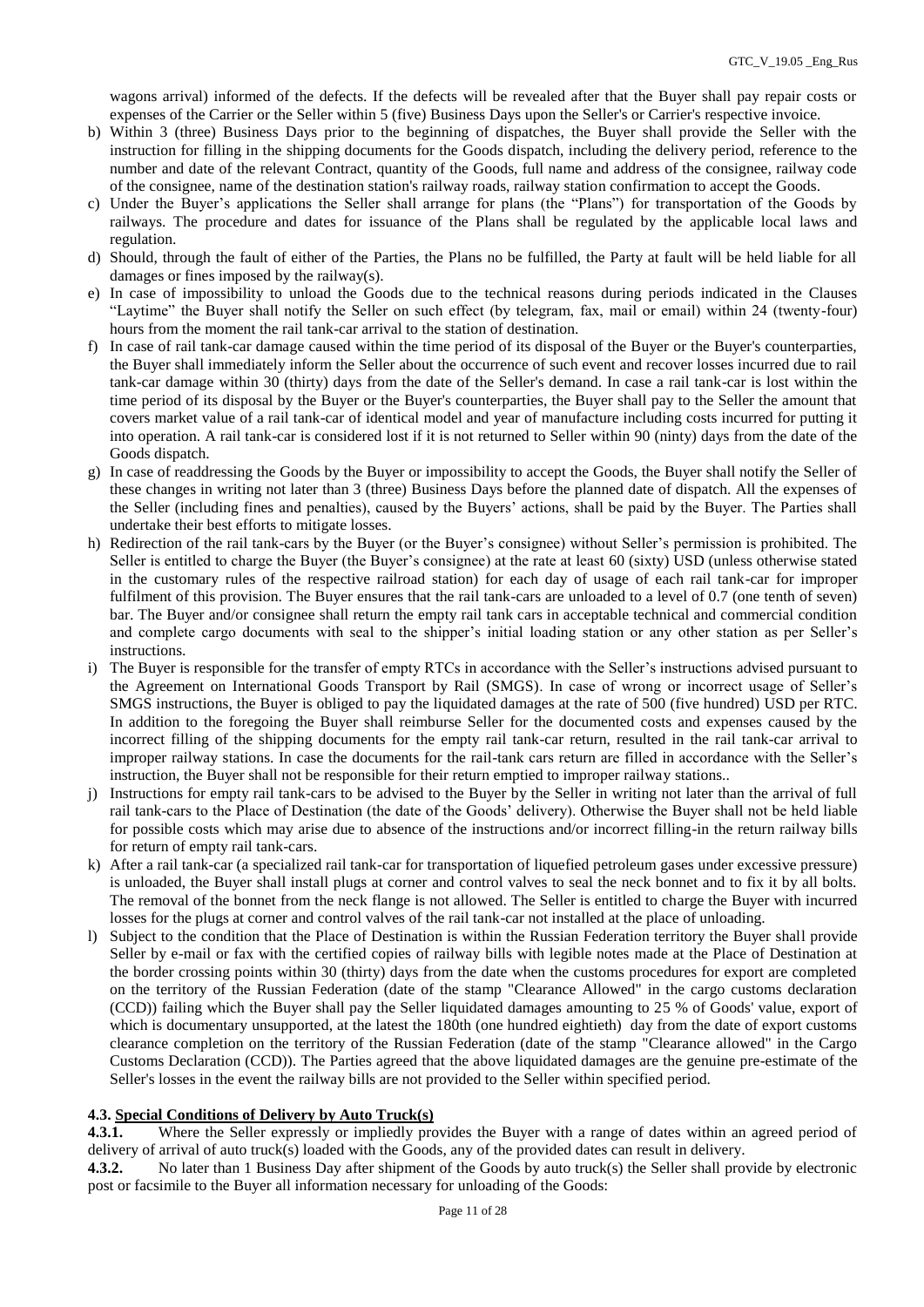(a) The Contract reference number.

(b) CMR consignment note reference number(s).

(c) Auto truck identification number(s).

(d) Description of the Goods and their CMR consignment note quantity.

(e) Estimated Time of Arrival of auto truck(s).

(f) Number of issued CMR consignment notes.

**4.3.3.** The Seller has the right to substitute any of identified auto truck(s) and provide the Buyer with new information not later than 2 Business Days before Estimated Time of Arrival of auto truck(s). Such substitution shall always be subject to the requirements that auto truck(s) shall be of a similar size be provided and that the quantity to be loaded shall not, without prior written consent of the Buyer, differ by more than 5 (five) % from the quantity specified in the present Contact.

**4.3.4.** The Buyer at his own option can provide the Seller with written instructions regarding information necessary for efficient unloading of the Goods by the Buyer. In case such information is provided, the Seller, his Carrier or his representatives / employees undertake to honestly follow the instructions where applicable, to partially assist in efficient unloading of the Goods by the Buyer. Such assistance is not a duty but an option of the Seller.

**4.3.5. The Buyer warrants** that the Place of Destination shall be safe and well suited for delivery of the Goods. The Buyer shall be liable for and shall indemnify the Seller in respect of any loss or damage, including but not limited to any liability for damage to auto truck(s), surroundings, environment and people, additional costs or expenses arising out of and in relation to any failure of the Buyer to nominate a safe Place of Destination.

**4.3.6. The Buyer is obliged** to ensure his timely presence at Place of Destination at the Delivery Date for unloading of the Goods. Buyer's absence at the Place of Destination shall not prejudice the fact that the Seller had successfully performed Delivery of the Goods for the purpose of the Contract.

# **4.3.7. Time for Unloading**

- a) The time allowed to the Buyer for the unloading of the quantity of the Goods delivery by each auto truck shall be as set out in the Contract.
- b) Unloading time shall commence 2 (two) hours after the arrival of each auto truck to the Place of Destination. For the purpose of calculating unloading time, unloading shall be deemed to have been completed upon disconnection of the discharging hoses and / or removal of last item of the Goods from last auto truck's cargo space.
- **4.3.8.** Carriage of the Goods by Road Contract Conditions

a) The Seller may arrange transportation with respect to a standard carriage of the Goods by road contract. Without prejudice to the generality of the foregoing, such contract shall be deemed to include the provision that where, at any time after loading but before the commencement of unloading;

(i) Importation of the Goods at the Place of Destination is prohibited under the laws of the country in which such Goods were produced, or by regulations, rules, directives or guidelines applied by the government of that country or any relevant agency thereof; and/or

(ii) The country, state, territory or region at which the Place of Destination is located becomes a restricted zone,

the Goods shall be unloaded at an alternative location nominated by the Buyer that is not subject to any such prohibition and that is acceptable to the Seller (which acceptance shall not be unreasonably withheld).

b) In such circumstances, such alternative Place of Destination shall be deemed to be the Place of Destination stipulated under this GTC for the shipment in question and all extra expenses (if any) involved in the auto truck's reaching such alternative Place of Destination shall be for the Buyer's account.

#### **4.3.9. Buyer's right to require**

The Buyer has the right to require extra services in relation to the Goods at Place of Destination which shall not be viewed as included in the Total Goods Value. The Parties shall decide on a possibility of provision of such services by mutual written agreement no later than 3 Business Days before Estimated Time of Arrival of the auto truck(s). Where the Buyer, by written instruction to the Seller, requests that such services should be provided, then the Buyer shall indemnify and hold the Seller harmless against any liability, loss, damage, delay or expense that the Seller may sustain by reason of complying with the Buyer's request. The indemnity given by the Buyer to the Seller shall be no less in scope than the indemnity required by auto trucks' owner to comply with the Buyer's request.

#### **4.3.10. Damage to or loss of Tank-Container used in delivery by Auto trucks.**

In case of Tank-Container damage caused within the time period of its disposal of the Buyer or the Buyer's counterparties, the Buyer shall immediately inform the Seller about the occurrence of such event and recover losses incurred due to Tank-Container damage within 60 (sixty) days from the date of the Seller's demand. In case a Tank-Container is lost within the time period of its disposal by the Buyer or the Buyer's counterparties, the Buyer shall pay to the Seller the amount that covers market value of a Tank-Container of identical model and year of manufacture. A Tank-Container is considered lost if it is not returned to Seller within 120 (one hundred and twenty) days from the date of the Goods dispatch.

#### **4.4 Special Conditions of Delivery in Shipping Containers**

**4.4.1.** The period of free use and payment for excess use of containers in port of unloading shall be according to the applicable rules of the forwarder's agent/container owner or customary at the Place of Destination.

**4.4.2.** In the event a container is damaged while it is in possession of the Buyer or the Buyer's counterparties, the Buyer shall promptly inform the Seller thereof and within 30 (thirty) days after the Seller's request pay to the Seller the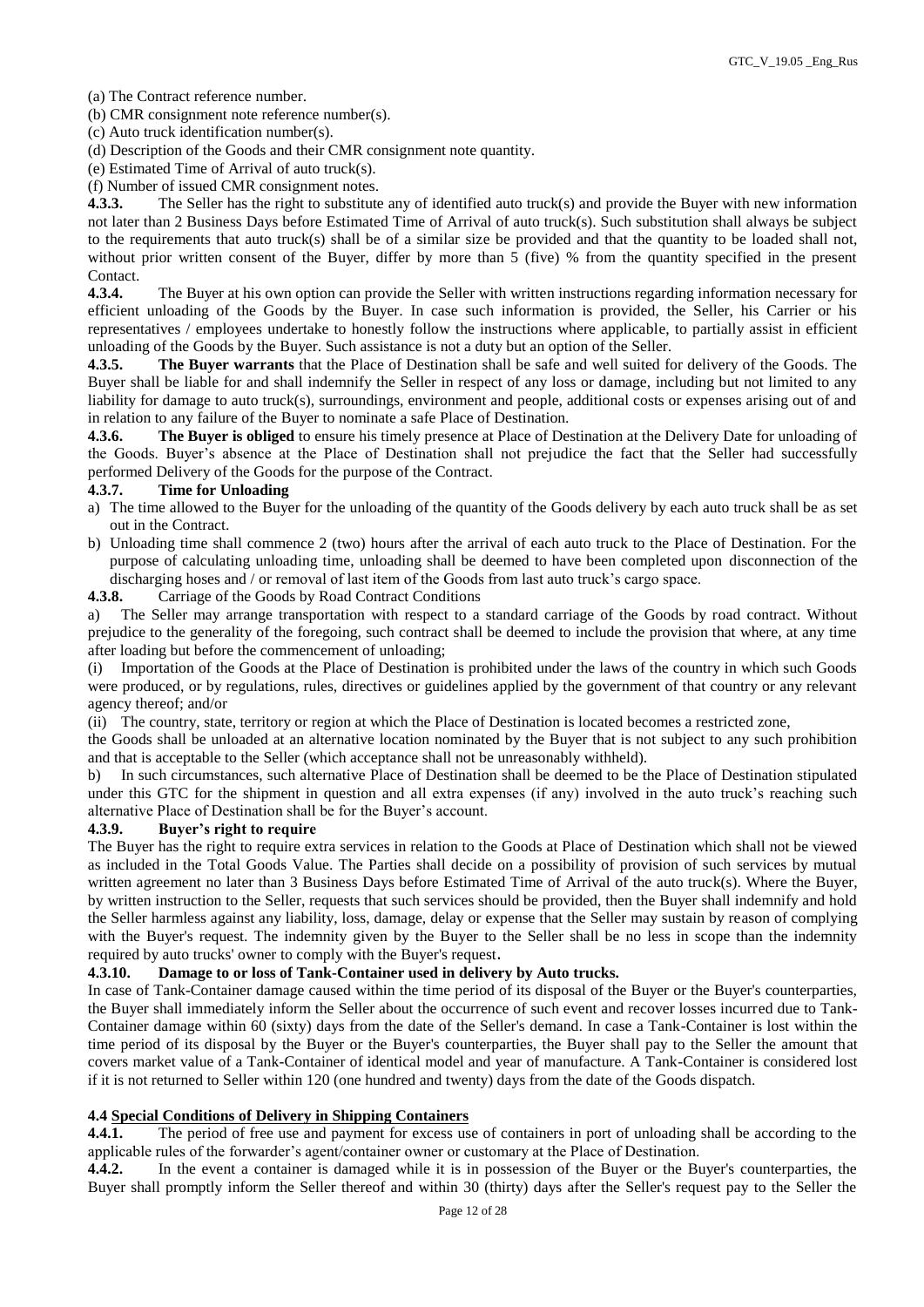documented repair full costs, including, without limitations, expenses on transportation of the container to the place of repair and surveyor's services. If the owner of the container (or the forwarder agent, if authorized) decides that the repair of the container is impossible or not reasonable as a result of the incurred damage, the container is considered to be lost. In that case the Buyer shall pay the Seller the amount that covers value of the corresponding size and type of container, but in any case not less than the cost of the container set by the owner.

**4.4.3.** The assessment of damage to the container during its possession by the Buyer shall be done by the Seller or an expert engaged by the Seller or by the owner or by the expert engaged by the owner. The expert costs are born by the Seller or the owner. Upon the results of the assessment the expert shall prepare an act based on which the owner of the container shall resolve on the feasibility of the container's repair. The expert costs shall be paid in full by the Buyer to the Seller.

**4.4.4.** The Buyer shall return the container in accordance with the Seller written instructions as soon as possible following the completion of the shipment and in any event within the free use period stated in the customary rules at the Place of Destination. The container is to be freed from all particles of the cargo and material used for the Goods separation.

**4.4.5.** Should the Buyer fail to return the empty and clean container to the forwarder (or the forwarding agent) within the free use period, such container is considered to be lost. In that case the Buyer shall pay the Seller the amount that covers value of the corresponding size and type of container, but in any case not less than the cost of the container set by the owner.

**4.4.6.** Should the Buyer fail to return the container within the free use period, the Seller is entitled at its own discretion: (i) to claim the cost of the lost container; or (ii) extend the return period and charge 35 (thirty five) USD per each day of use beyond the free use period or such a bigger rate as may applicable to the forwarder's agent/container owner or customary at the Place of Destination. In the event the container is lost or deemed to be lost (as described in this Clause 4.4(f)), the charge for the use beyond the free use period shall be calculated until the payment of the cost of the lost container.

**4.4.7.** The Buyer shall provide the Seller with full written instructions regarding the particulars for the Bills of Lading including consignee, contact details and address of the authorized person of the consignee, other information necessary for the delivery and reasonably required by the Seller, number of the copies, addresses, etc. and such other information which may be required by the Place of Shipment, Place of Destination and/or the Seller. The Seller shall have the right to issue its own instructions if the Buyer fails to provide such instructions and/or information required by this Clause.

#### **PARAGRAPH V PAYMENT**

**5.1. Payment Conditions**

**5.1.1. Price.** The Price for the Goods shall be paid by the Buyer according to the Contract. **5.1.2. Time of navment**. Time for navment shall be of the essence.

**5.1.2. Time of payment**. Time for payment shall be of the essence.

**5.1.3. Bank details**. Bank details of the Seller shall be indicated in the invoice. The Buyer shall effect the payment in accordance within the term specified in the Contract by telegraphic transfer and, unless otherwise follows from the context or specifically provided in the Contract or the GTC, with indicating the number and the date of the Contract/Amendment and the number and the date of the invoice issued by the Seller in the payment reference (the purpose of payment). Funds must be received in the nominated bank account no later than the due date on Seller's invoice document or no later than the last banking day before the due date if that

due date on Seller's invoice document falls on a non-banking day.

**5.1.4. SWIFT confirmation**. The Buyer shall provide the Seller with a copy of SWIFT confirmation within 1 (one) Business Day after the payment has been effected.

**5.1.5. VAT**. Unless otherwise expressly defined in the Contract the Price is exclusive of any VAT and the Seller shall have the right to invoice the Buyer for any such VAT in so far as such taxes are not for the account of the Seller according to the Contract.

**5.1.6. The date of payment**. The date of payment is considered the date of crediting of the Seller's bank account for 100% (one hundred per cent) of the amount specified in the Seller's invoice.

**5.1.7. Withholdings**. Unless otherwise expressly agreed to the contrary in the Contract, all payments due or payable to the Seller under the Contract shall be paid in full, regardless of whether the Buyer is required to withhold or to apply any Taxes on payments made under the Contract. If the Buyer is required to withhold or to apply any Taxes on payments made under the Contract, then Buyer shall gross up such payments so that the Seller receives after the deduction of Tax, the full sum due and payable under the Contract as if no such Taxes had been deducted, regardless of any withholdings or application of any Taxes on payments made under the Contract. The Total Goods Value and all other amounts payable by the Buyer to the Seller under the Contract shall be payable without the right to any discount, deduction, set-off, lien, claim or counter-claim.

**5.1.8. Interest**. If the Total Goods Value or any other amounts due by the Buyer to the Seller under the Contract are not paid when due, interest shall be accrued and shall be paid on all amounts outstanding until payment in full is received into the Seller's bank account as described in Clause 5.10.2.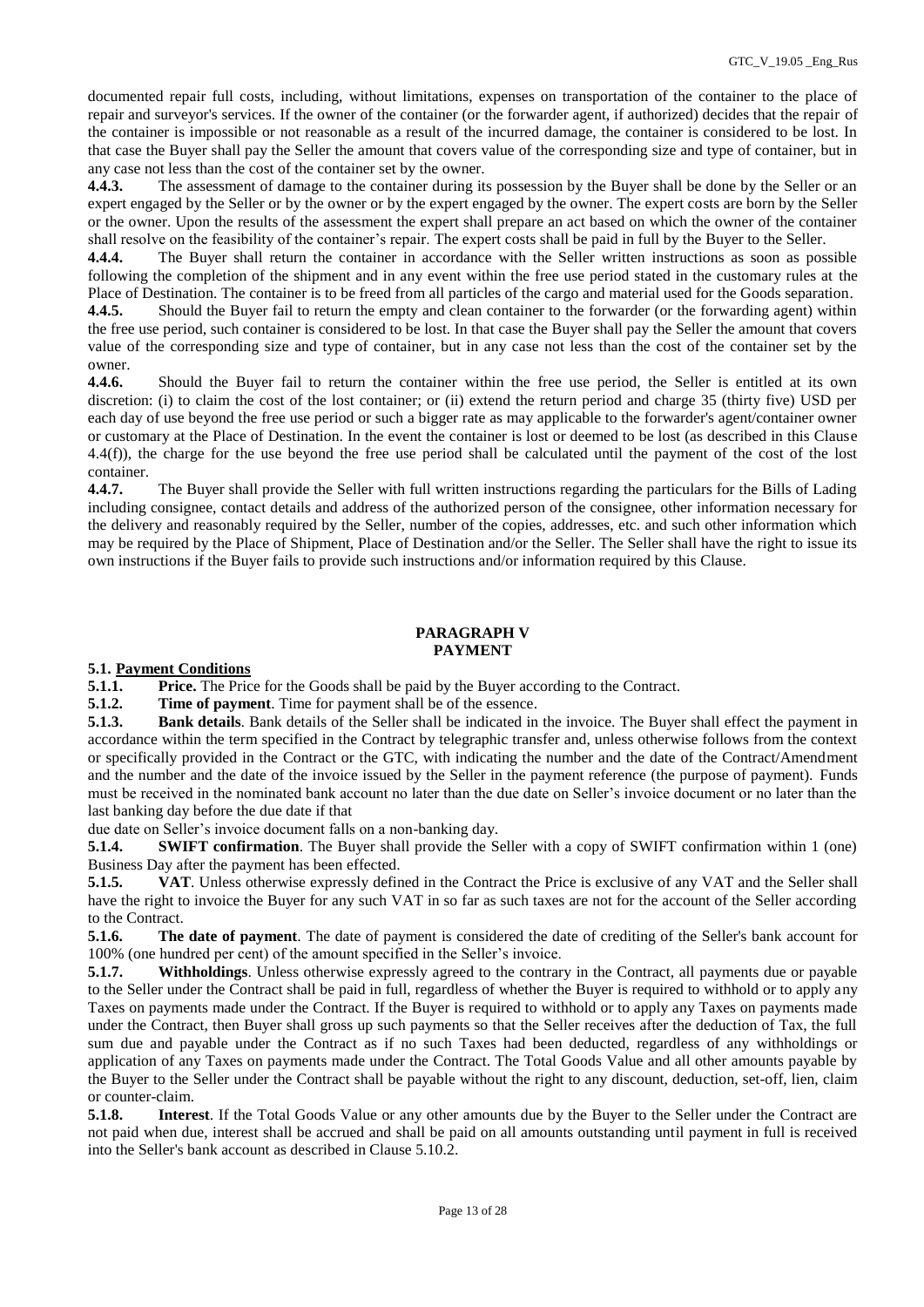**5.1.9. Banking expenses.** All expenses at the Seller's bank and at the Seller's correspondent bank shall be for the account of the Seller. All expenses outside the Seller's bank and at the Seller's correspondent bank shall be for the account of the Buyer.

**5.1.10. Verification Act**. On a quarterly basis the Verification Act should be fully executed by both Parties. The Seller shall send by fax or by email to the Buyer the Verification Act signed by the Seller once in a quarter. Within 2 (two) days from the date of receipt of the Verification Act signed by the Seller the Buyer shall check the Goods delivered quantity, amount paid for the Goods, and provide the Seller with its motivated objections (if any). The Seller shall consider such motivated objections within 7 (seven) days and put the corrections into the Verification Act or negotiate with the Buyer on the amicable basis the content of the Verification Act which should be executed by both Parties. Without prejudice to the above, the Verification Act shall be executed upon any Party request if any.

**5.1.11. Multicurrency.** The Parties hereby agree that notwithstanding the currency specified in price determination of the Goods in the Contract the currency of the payment may be any of the following currencies: USD, EUR, RMB, RUB or Swiss francs (CHF). The Buyer shall make all payments under the Contract strictly in the currency specified in the respective invoice issued by the Seller and according to the bank details (hereinafter the "Bank Details") specified in the respective invoice. The conditions of this clause 5.1.11 are of the essence and breach of this clause shall be deemed a material breach for the purposes of the Contract. The payment shall be effected at the exchange rate of the European Central Bank ("ECB"). The invoice amount shall be converted into another currency by using the foreign exchange rate of the European Central Bank ("ECB"), rounded to four decimal places, quoted at 16:00 hours Central European Time as reported on the ECB web site [\(www.ecb.int\)](https://urldefense.proofpoint.com/v2/url?u=http-3A__www.ecb.int&d=DwMGaQ&c=ptMoEJ5oTofwe4L9tBtGCQ&r=NKFf0xBnqjEI9x7Jy2O4LnREaIU2RCSKwLPa1twtm2k&m=nutHxWE4p16GbrnDEzTBAmAcABmevyKWvts0KDzcvg0&s=p_bgQn342ZRvhTogEJc9-lkNZ6vFQb8aUDkEkUx6vN4&e=), one banking day before the Payment Date.

### For the purposes of this Clause:

"Payment Date" means the value date indicated in a SWIFT message (or other accepted means of written interbank payment instructions) with payment instructions (or in the other respective payment document if applicable) for the respective payment.

# **5.2. Payment terms**

# **5.2.1. Letter of Credit**

# a) **Issuance of the Letter of Credit**

The Buyer shall issue Letter of Credit within 5 (five) Business Days from the Longstop date in strict accordance with the terms and conditions set out in this Clause.

### b) **Validity period of the Letter of Credit**

The validity period for the Letter of Credit shall cover the payment period envisaged in the Contract plus 30 (thirty) days, provided, however, that the minimal validity period could not be less than 90 (ninety) days. The foregoing is saved that the Buyer shall extend respectively the validity of the Letter of Credit in case of Force Majeure Event.

# c) **Documents**

The documents to be provided by the Seller pursuant to the requirements of a Letter of Credit shall be the following:

i. Seller's invoice (fax or email copy);

ii. Transport Document (fax or email copy). In case of ITT deliveries - Certificate of ITT.

Documents prepared in Russian language are acceptable.

Minor mistakes and misprints in the documents are acceptable.

# d) **Letter of Credit Conditions**

The payment for the Goods shall be effected by the Buyer as follows:

i. The Buyer shall issue in favor of the Seller an irrevocable and divisible Letter of Credit payable at sight in strict accordance with the terms and from a bank and in a form confirmed in writing by the Seller but in any case prior to the Goods dispatch.

ii. The Buyer shall provide the Seller with the draft of such irrevocable Letter of Credit for the preliminary Seller's written approval.

iii. Expenses in connection with the opening, amendment and utilization of the Letter of Credit shall be paid by the Buyer.

iv. The Letter of Credit shall be issued in the amount of 110% (one hundred and ten per cent) of the Price multiplied by the shipment quantity of the Goods to be delivered.

#### **5.2.2. Prepayment (advance payment)**

The payment for the Goods shall be effected by the Buyer as follows:

a) The Buyer shall pay 100% (one hundred per cent) of the amount specified in the Seller's proforma invoice in advance within 5 (five) Business Days after the date of the Seller's proforma invoice but in any case at least 3 (three) Business Days prior to the Goods dispatch by the Manufacturer.

b) The Buyer shall effect the payment in accordance with the Contract by telegraphic transfer and without deduction into the Seller's bank account and the Buyer shall indicate the number and the date of the Contract/Amendment and proforma invoice number in the payment reference (the purpose of payment).

c) In case of the amount paid by the Buyer as the Prepayment for the Goods is less than the amount due to be paid for the Actual Contract Quantity or the Actual Monthly Quantity (as the case may be) the Buyer shall effect the payment of such outstanding balance within 5 (Five) days of an appropriate Seller's invoice.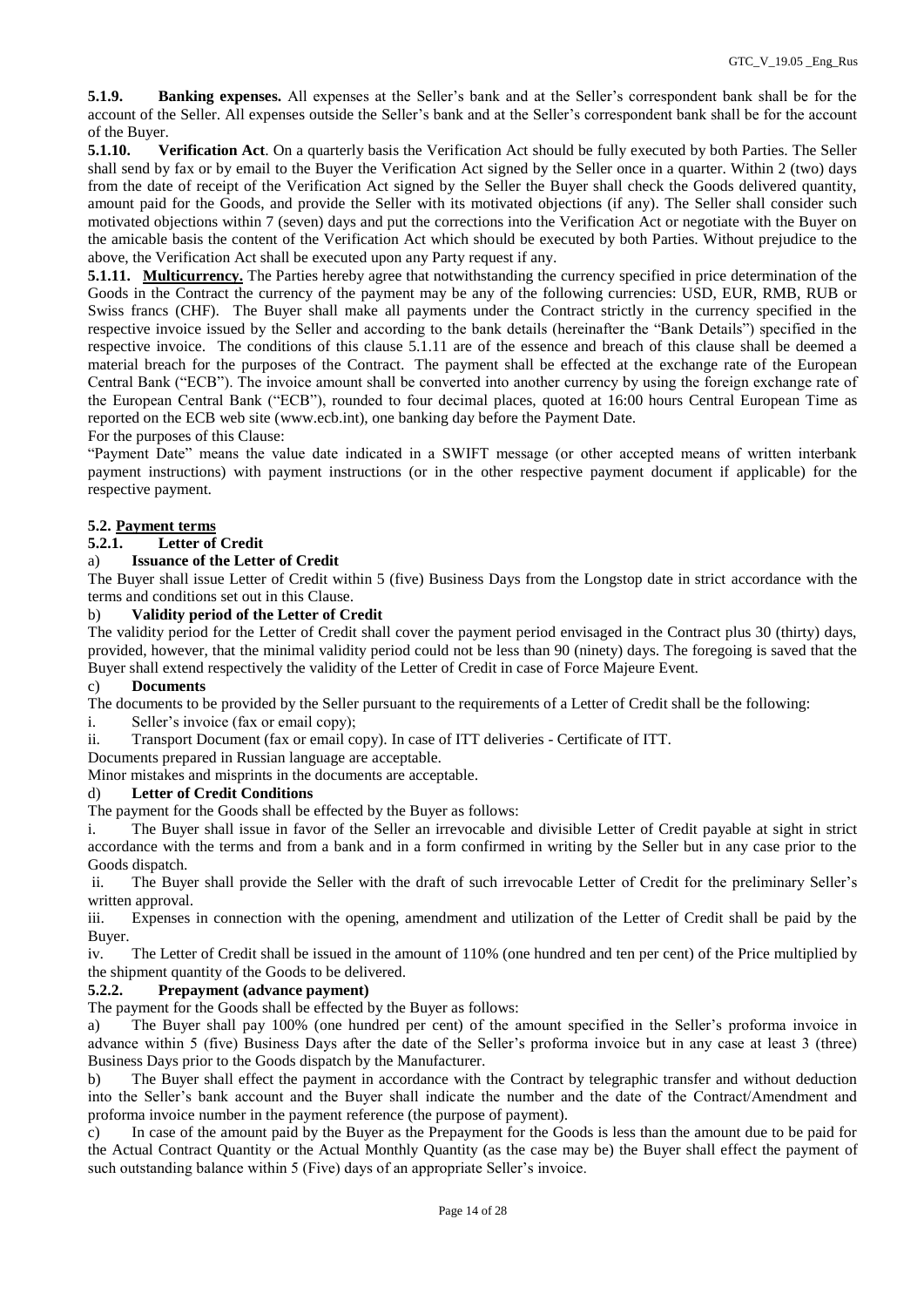d) In case of the amount paid by the Buyer as the Prepayment for the Goods exceeds the amount due to be paid for the Actual Contract Quantity or the Actual Monthly Quantity (as the case may be) the Parties shall mutually agree if (i) such difference between the amounts will be applied to the further deliveries if applicable or (ii) the Seller shall return such difference between the amounts within 5 (Five) days of an appropriate Verification Act is executed by the Parties.

e) Should the Buyer pays less than 100 % of the amount specified in the Seller's invoice according to clause 5.6.3 above the Seller may, but shall not be obliged to, deliver the quantity of the Goods corresponding the actual amount of Prepayment received from the Buyer.

# **5.2.3. Post payment**

a) The Buyer shall pay 100% (one hundred per cent) of the amount specified in the Seller's invoice not later than date specified in the Contract.

# b) Partial payments shall be allowed.<br>5.2.4. DaP (Documents against Pay **5.2.4. DaP (Documents against Payment)**

The present payment terms are governed in accordance with the ICC Uniform Rules for Bank-to-Bank Reimbursements Under Documentary Credits (URR 525).

The payment for the Goods shall be effected by the Buyer as follows:

The Buyer shall pay the Goods via Documents against payment at sight (hereinafter referred to as "D/P at sight" or "DaP at sight" or "DP at sight") in accordance with the conditions specified below.

The payment for the Goods shall be effected by the Buyer as follows:

a) Within ten (10) Business days after the date when the documents stating the right of disposal of the Goods were issued the Seller shall

(i) transfer the originals of such documents to the Seller's Bank and

(ii) send the copy of such documents to the Buyer.

The Parties expressly have acknowledged and agreed that the following documents are considered as the documents stating the right of disposal of the Goods:

i. Commercial invoice;

ii. Delivery order;

iii. Packing list issued by the Seller.

The Parties may mutually agree in writing in the Contract other documents stating the right of disposal of the Goods depend on the reasonable requirement of the respective authority.

b) Upon receipt of the documents stating the right of disposal of the Goods the Seller's Bank shall transfer the originals of such documents to to the Buyer's Bank; provided that such Buyer's Bank was expressly preliminary approved by the Seller in writing.

c) The Buyer shall confirm the Buyer's Bank his consent for payment for the original documents stating the right of disposal of the Goods and shall pay 100% (one hundred per cent) amount specified in the copy of the commercial invoice provided by the Seller via e-mail or mail or fax or any other type of transfer within 5 (five) Business days from the date of receipt of such documents by the Buyer's Bank.

d) The Buyer shall (i) ensure the availability of the total amount to be paid pursuant to Sub clause "c" of this Clause on the date of confirmation to the Buyer's Bank of his consent for payment for the documents stating the right of disposal of the Goods and (ii) effect this payment by telegraphic transfer and without deduction into the Seller's bank account, and the Buyer shall indicate the number and the date of the Contract and invoice number in the payment reference (the purpose of payments).

e) In case the Buyer doesn't pay for the Goods within 5 (five) Business days from the date of receipt of the documents stating the right of disposal of the Goods by the Buyer's Bank, the Delivery order provided by the Seller shall become invalid and the Seller shall have the disposal rights for the Goods in accordance with the Clause 5.10.5. of the GTC.

f) From the date of receipt of the Buyer's consent for payment for the documents stating the right of disposal of the Goods the Buyer`s Bank shall transfer the originals of the documents stating the right of disposal of the Goods to the Buyer.

# **5.2.5. CAD ("Cash against documents")**

The present payment terms are governed in accordance with the ICC Uniform Rules for Bank-to-Bank Reimbursements Under Documentary Credits (URR 525).

The Buyer shall pay the Goods via Cash against documents at sight (hereinafter referred to as "CAD at sight") in accordance with the conditions specified below.

Pursuant to payment terms via CAD at sight the Buyer shall pay for the Goods in advance in the amount specified in the Contract.

The payment for the Goods shall be effected by the Buyer as follows:

a) Within ten (10) Business days after the date when the documents stating the right of disposal of the Goods were issued the Seller shall (i) transfer the originals of such documents to the Seller's Bank and (ii) send the copy of such documents to the Buyer.

The Parties expressly have acknowledged and agreed that the following documents are considered as the documents stating the right of disposal of the Goods:

i. Commercial invoice;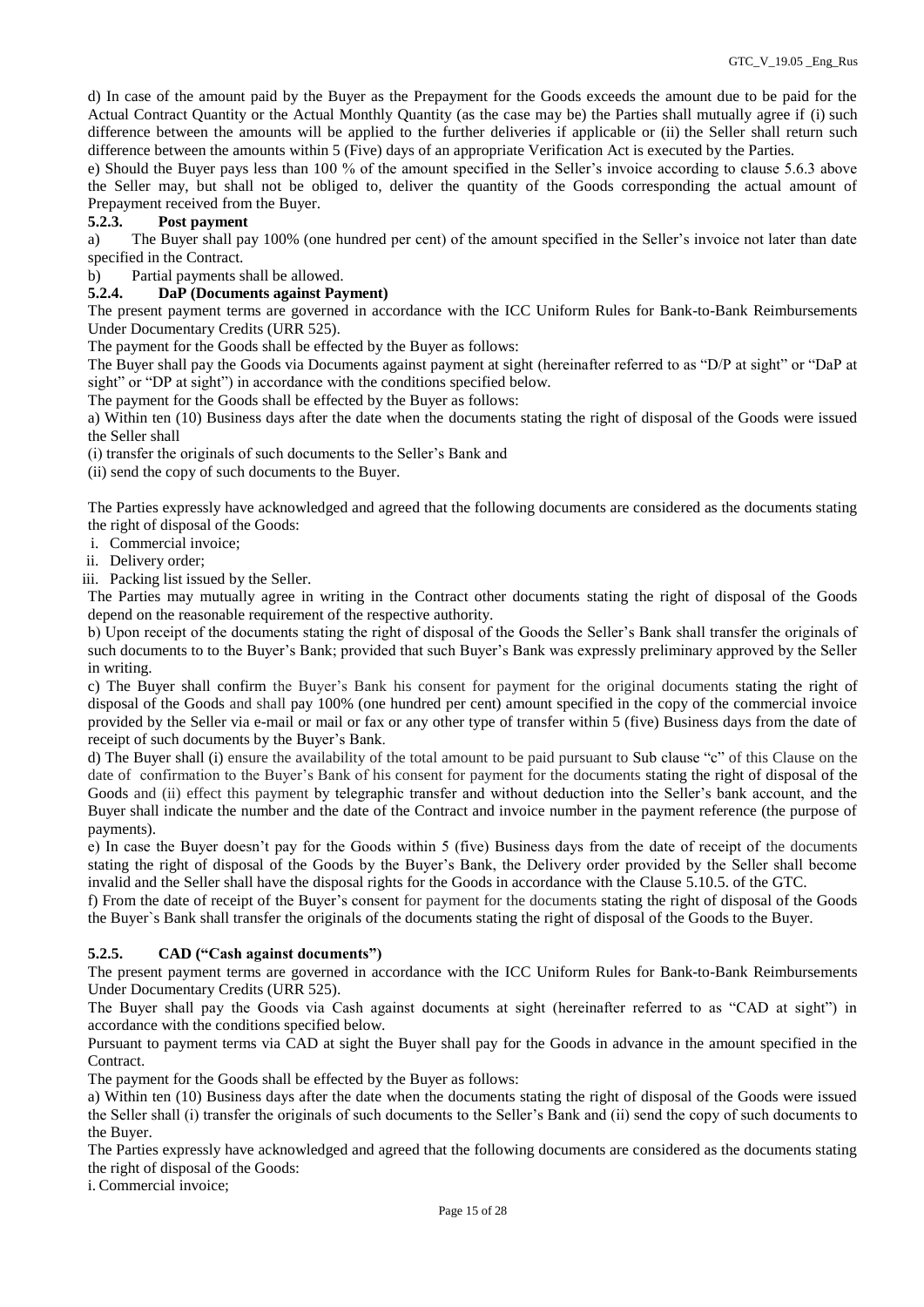ii. Bill of lading – for delivery by sea, or

Railway bill – for delivery by railroad, or

iii. Packing list issued by the Seller.

The Parties may mutually agree in writing in the Contract other documents stating the right of disposal of the Goods depends on the reasonable requirement of the respective authority.

b) Upon receipt of the documents stating the right of disposal of the Goods the Seller's Bank shall transfer the originals of such documents to to the Buyer's Bank; provided that such Buyer's Bank was expressly preliminary approved by the Seller in writing.

c) The Buyer shall pay 5-15% (five-fifteen per cent) (as it is stipulated in the Contract) of the amount specified in the Seller's commercial invoice in advance within 5 (five) Business Days after the date of the Seller's commercial invoice.

d) The Buyer shall confirm the Buyer's Bank his consent for payment for the original documents stating the right of disposal of the Goods and shall pay the remaining amount specified in the Seller's commercial invoice at the rate of 85- 95% (eighty five – ninety five per cent) (depending on the amount of advance payment) within 14 (fourteen) days from the moment of arrival of the Goods to the Place of Destination.

Without prejudice to other provisions of the GTC the advance payment for the Goods paid by the Buyer in accordance with this Clause is considered as the Seller's compensation for storage of the Goods before its actual transfer to the Buyer. In case the Buyer doesn't pay the remaining amount for the Goods within 14 (fourteen) days from the moment of arrival of the Goods to the Place of Destination, the Seller shall be entitled to retain the advance payment for the Goods paid by the Buyer in accordance with this clause for compensation of the Seller's expenses for storage of the Goods.

e) The Buyer shall (i) effect the payments specified in Sub clauses "c" and "d" of this Clause and (ii) ensure the availability of the total amount to be paid pursuant to Sub clause "d" of this Clause on the date of confirmation to the Buyer's Bank of his consent for payment for the documents and effect this payment in accordance with the Contract by telegraphic transfer and without deduction into the Seller's bank account and the Buyer shall indicate the number and the date of the Contract/Amendment and commercial invoice number in the payment reference (the purpose of payments).

f) From the date of receipt of the Buyer's consent for payment for the documents stating the right of disposal of the Goods the Buyer`s Bank shall transfer the originals of such documents to the Buyer.

g) The Parties expressly have acknowledged and agreed that in case of payment for the Goods via CAD at sight the risk and title to the Goods shall transfer from the Seller to the Buyer at the date of receipt by the Buyer of the originals of the documents stating the right of disposal of the Goods.

# **5.3. Security of the Buyer's Payment Obligations**

### **5.3.1. Parent company guarantee**

The Buyer shall provide the Seller with the Buyer's parent company guarantee securing the performance of all the Buyer's obligations under the Contract. The guarantee shall be provided within 10 (ten) Business Days after a relevant Seller's request and shall be in writing, in the form satisfactory for the Seller and issued for the term of the Contract plus 6 (six) months. In the absence of the Buyer's parent company, the guarantee may be issued by an Affiliate(s) or other third party(ies) as agreed with the Seller.

The Seller is not obliged to supply the Goods until the requested guarantee is duly furnished and the Buyer shall pay to the Seller any and all related costs in connection with such delay. If the Buyer delays the provision of the guarantee for more than 10 (ten) Business Days, the Seller is entitled to terminate the Contract.

# **5.3.2. Defective Performance of Obligations**

In the event the Buyer fails to perform or delays the performance of any obligations hereunder at least 2 (two) times during any consecutive 6 (six) months or delays any of the obligations at least once for more than for 1 (one) month, then the Seller shall be entitled by written notice to the Buyer: (i) change the payment terms of the Goods to Prepayment (Clause 5.2.2) and/or (ii) request from the Buyer additional reasonable means of security of obligations, which the Buyer must provide within 15 (fifteen) Business Days following the relevant request. The change shall come into force with the next dispatch of the Goods after the notification. The Seller is entitled to suspend delivery of the Goods until the Goods are paid (as provided in Clause 5.2.2) and/or additional security of obligations is provided. In addition to the foregoing should the Buyer fails to perform any of its payment obligations (including interest payment) for more than for three (3) days the Seller shall be entitled to suspend the shipment of the Goods till the moment when all obligations are fulfilled by the Buyer in full. Such suspension shall not constitute a delay for the purposes of liquidated damages.

# **5.3.3. Stand-by Letter of Credit**

### a) **Issuance of the Stand-by Letter of Credit**

The Buyer shall issue the Stand-by Letter of Credit within 5 (five) Business Days from the Longstop date in strict accordance with the terms and conditions set out in Article I of the Contract.

### b) **The validity period for the Stand-by Letter of Credit**

The validity period for the Stand-by Letter of Credit is 90 (ninety) days.

#### c) **Documents**

The documents to be provided by the Seller pursuant to the requirements of a Stand-by Letter of Credit shall be the following:

CMR – for delivery by road;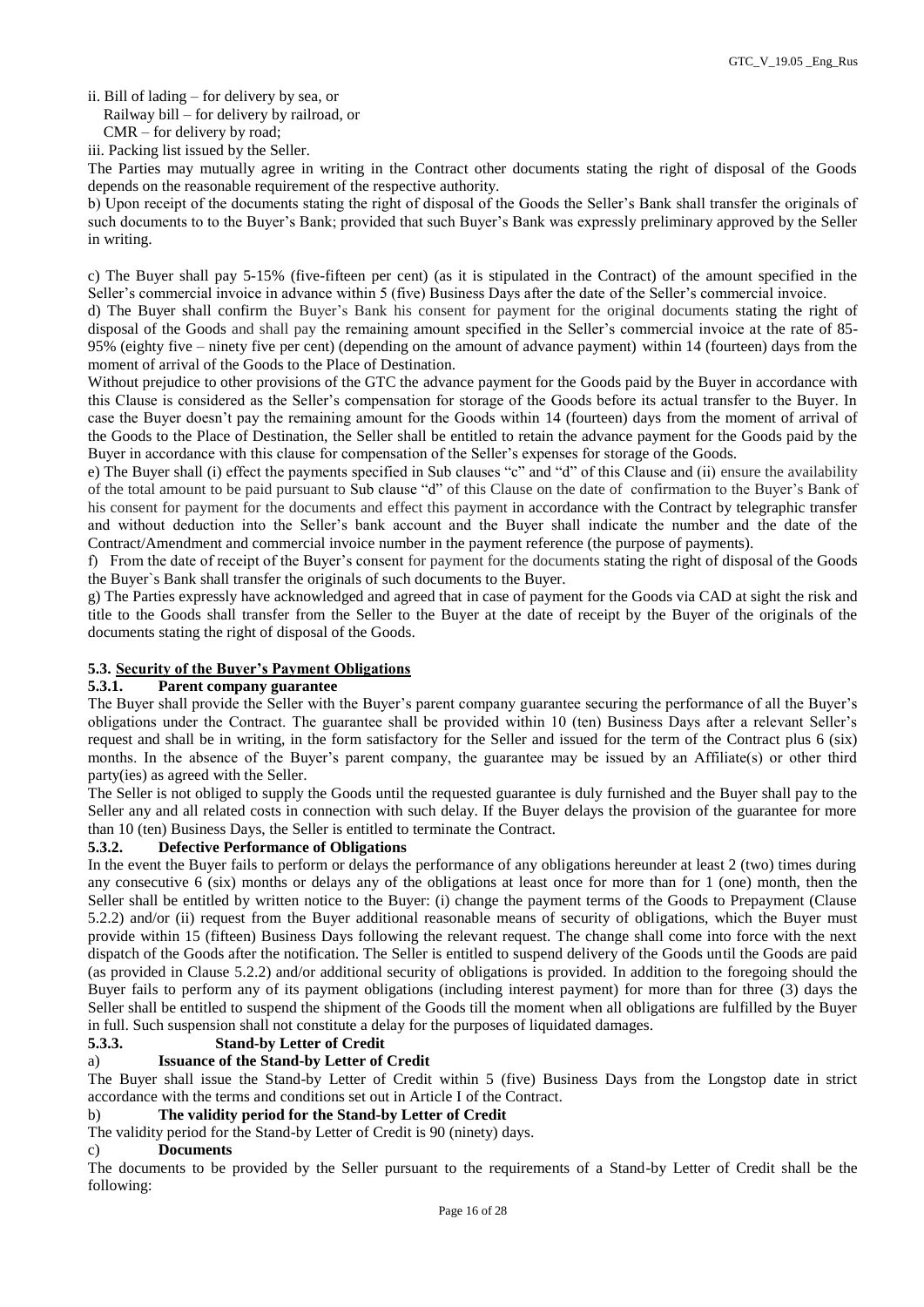(i) Seller`s invoice (fax or email copy);

(ii) Transport Document (fax or email copy).

#### d) **Stand-By Letter of Credit procedure**

The Buyer shall effect the payment 100% (one hundred per cent) of the amount specified in the Seller's invoice within the term specified in the Contract.

In case of the Buyer's failure to effect the payment on the due date in accordance with the Contract the payment should be done by the aforesaid Stand-By Letter of Credit against the presentation by the Seller to the Seller's bank specified in the Seller's invoice of the following documents:

(i) the Seller's (Beneficiary) letter with the following statements (telex, fax or email acceptable):

 the Seller has delivered the Goods in conformity with the Contract and that the invoice has been sent to the Buyer; and the payment in accordance with the Seller's invoice for delivery of the Goods is properly due to the Seller, and such payment has not been made to the Seller by the Buyer within the terms of the Contract;

(ii) copy of the Seller's invoice (telex, fax or email acceptable);

(iii) Transport Documents (telex, fax or email acceptable). In case of ITT deliveries - Certificate of ITT.

# e) **Stand-by Letter of Credit Conditions**

The payment for the Goods shall be effected by the Buyer as follows:

i. The Buyer shall issue in favor of the Seller an irrevocable Stand-By Letter of Credit payable in strict accordance with the terms and from a bank and in a form confirmed in writing by the Sellers but in any case prior to the Goods dispatch.

ii. The Stand-By Letter of Credit shall be issued in the amount of 110 % (one hundred and ten per cent) of the Planned Contract Quantity or the Planned Monthly Quantity as the case may be and shall be valid for a period specified in Article I of the Contract, save that the Buyer shall extend respectively the validity of the Stand-by Letter of Credit in case of Force Majeure Event.

iii. The Buyer shall provide the Seller with the draft of such a Stand-By Letter of Credit for the preliminary Seller's written approval.

iv. Expenses in connection with the opening, amendment and utilization of the Stand-By Letter of Credit shall be paid by the Buyer.

v. Any and all costs, loss or damage incurred by the Seller as a result of the Buyer's failure to comply with this Clause 5.6 shall be for the Buyer's account.

#### **5.3.4. Reissue of the Guarantee**

 If the guarantee, including but not limited to bank guarantee, of a parent company or of any other third party(ies) specified in the Clause 5.3.1. hereof and/or the Letter of Credit, and/or the Stand-by Letter of Credit, which were provided by the Buyer to the Seller in accordance herewith, (hereinafter referred to as the "Guarantee", collectively - the "Guarantees") ceases or threatens to cease to be effective and/or valid due to US sanctions and/or EU sanctions, bankruptcy, insolvency, reorganization, liquidation, revocation of a licence or similar proceedings in respect of bank, parent company or any other third party(ies) specified in the Clause 5.3.1. hereof, and/or for any other reason, not related to the Seller, prior to the term herein stipulated, the Buyer shall reissue such Guarantee on the terms and conditions and in accordance with proceedings hereof, promptly but not later than 10 (ten) days from the occurrence of any event indicated in this Clause. Where the Buyer fails to reissue the Guarantee within the specified term, the Seller is entitled upon written notification of the Buyer to suspend performance of all and any obligations hereunder until the new Guarantee is provided, and/or cancel and/or resell or otherwise dispose of the Goods to any third party. The Seller shall be not liable for such suspense of the obligation's(s') performance, and/or cancellation, and/or resale and any other disposal of the Goods. The Buyer shall not be entitled for any claims in connection with such acts of the Seller notwithstanding anything to the contrary herein and in the applicable law.

In any case the Buyer shall reimburse to the Seller within 7 (seven) days from receipt of the written demand all and any costs, charges, expenses and losses, including related to storage, transport, resale and disposal of the Goods, demurrage, incurred by the Seller in connection with non-performance or improper performance of obligation for the Guarantee's/Guarantees' reissue by the Buyer.

#### **PARAGRAPH VI QUALITY AND QUANTITY**

### **6.1. Quality and Quantity of the Goods**

#### **6.1.1. Quality**

Save where the Buyer requires a quality inspection pursuant to Clause 6.1.3, the quality of the Goods shall be confirmed by a Certificate of Quality issued by the Seller or by the Manufacturer of the Goods as the case may be.

# **6.1.2. Quantity**

a) The Planned Contract Quantity and/or the Planned Monthly Quantity specified (as the case may be) in the Contract, unless otherwise agreed by the Parties in the Contract, shall be subject to a tolerance of +/-10% (plus/minus ten per cent) in the Seller's option.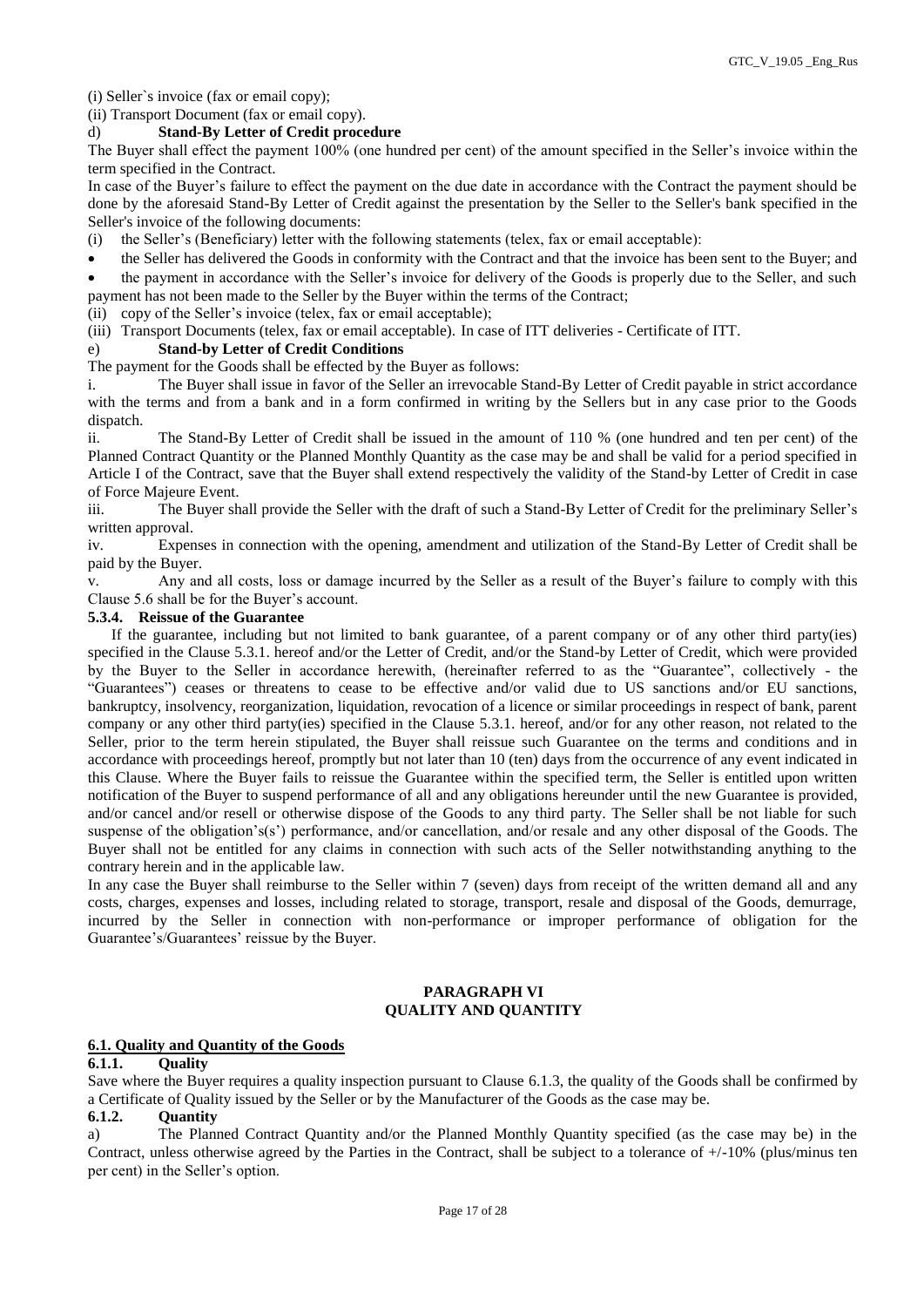b) The Actual Contract Quantity and/or the Actual Monthly Quantity delivered under the Contract shall be equal to the quantity stated in respective Transport Document (in case of ITT deliveries - in the Certificate of In-tank title transfer (the "Certificate of ITT") issued and duly signed by the appropriate Terminal operator and the Inspector).

c) The Actual Contract Quantity shall be the basis for determining the Total Goods Value.

d) Subject to the Contract terms and conditions the tolerance for Actual Contract Quantity or the Actual Monthly Quantity (as the case may be) may be 10% (ten per cent) of the Planned Contract Quantity or the Planned Monthly Quantity respectively without any right for the Buyer to claim that the Seller will have to meet the Planned Contract Quantity or the Planned Monthly Quantity specified in the Contract, and/or take back any surplus quantities to the Planned Contract Quantity or the Planned Monthly Quantity specified in the Contract as the case may be.

e) In the event that the Seller is not able to supply the Planned Monthly Quantity or the Planned Contract Quantity of the Goods within specified period because of the reduction of the Manufacture production capacity, provided that the Seller informed the Buyer of this reasonably in advance, the Parties shall mutually agree delivery terms for the outstanding quantity of the Goods, and the Seller's suggestions shall be taken into account; provided, however, that it is agreed and acknowledged by the Parties that the Seller will not be obliged and is not expected and may not be required to supply in excess of the production capacity of the Manufacture. The Parties acknowledge that the remedy provided in this Clause will be the sole remedy that the Buyer will have in the event the Seller is not able to supply the Planned Monthly Quantity or the Planned Contract Quantity of Goods during the relevant period.

f) In the event that the Buyer orders less Goods than the Planned Monthly Quantity or the Planned Contract Quantity for a relevant period, the Seller at its own discretion may either: (i) agree to supply the outstanding quantity of the Goods in the next period (the supply schedule shall be decided by the Seller, however, the Buyer's suggestions may be taken into account); or (ii) request the payment of 10% (ten per cent) of the Price of the outstanding quantity of the Goods as liquidated damages of the Seller (the Parties agree that the above amount is genuine pre-estimate of liquidated damages the Seller will suffer if the Seller supplies the Goods less than the Planned Monthly Quantity or the Planned Contract Quantity. Without prejudice to the above, however, if the amount of actual damages exceeds the above amount, the right of the Seller to claim the actual amount of damages shall not be limited). The Seller shall notify the Buyer the option it chooses to proceed in writing, however, the failure to notify will not evidence the waiver of the Seller's rights described above.

### **6.1.3. Quality and Quantity Inspection**

a) Unless otherwise agreed by the Parties in the Contract, quality and quantity inspection is to be determined at the Place of Shipment (applicable for EXW, FCA, CPT, CIF, FOB, CFR) or the Place of Destination (applicable for DAP, DDP) (as may be applicable in accordance with the Contract or the GTC) by an Inspector such as SGS or similar internationally recognized inspection company mutually agreed between the Parties and in accordance with the standard practice (i) at the place of the inspection or (ii) of the Inspector if there is no standard practice at the place of inspection, unless the Contract or the GTC provides otherwise.

b) The quantity Inspection of the liquid Goods shall be as per the quantity in vacuum (unless the Contract explicitly applies measurement in air or the other method of measurements). The Bill of Loading quantity of the Goods shall be stated based on the Inspection.

 Inspection of the other categories of the Goods is to be made upon the Buyer's request, the Seller shall be notified of the inspection at least 7 (seven) days in advance and the Buyer shall provide the Seller's representative opportunity to present in order to observe the Inspection.

c) In the event of determination by the quantity Inspection that the quantity of the Goods does not conform with the quantity stated in the Transport Document for more than 0.5 % (zero point five per cent) (**the "Permitted Deviation"**) the Goods shall be accepted by the value defined by the quantity Inspection with issuance of the respective off-loading acts signed by an Inspector.

 The Parties acknowledge and agree that in no event shall the Seller be considered to be in breach of its obligations in respect of delivery the Goods in the quantity provided by the Contract and the Buyer shall not be entitled to claim any losses, or liquidated damages, or any other claims concerning any quantity deviation below the Permitted Deviation.

All claims concerning quantity deviation in excess of 0.5 % (zero point five per cent) shall be submitted by the Buyer according to Clause 6.2. For the avoidance of any doubt, where it is determined that the quantity deviation is in excess of the Permitted Deviation, the Seller shall be responsible only in respect of undelivered quantity above 0.5 % (zero point five per cent).

d) The inspection results shall be documented in the Inspector's Report and shall be conclusive and binding on the Parties for invoicing purposes, for quality purposes and/or for quantity purposes and shall be final and binding for both Parties, except in case of fraud or manifest error.

e) In the event that (i) the quality of the Goods does not conform with the contractual Specification or (ii) the quantity of the Goods does not conform the conditions of the Contract, the Parties shall discuss the Buyer's remedies for such non-conforming the Goods. The remedies may include, for example, a price adjustment for the Goods. The outcome of the Parties' discussion shall be documented in a written Amendment, which shall take effect from the Amendment Effective Date agreed between the Parties.

f) The costs of the inspection (as per terms of Clauses a) and b)) shall be equally shared between the Seller and the Buyer (and the terminal, if the terminal participates in the inspection). Any other inspections and related services, if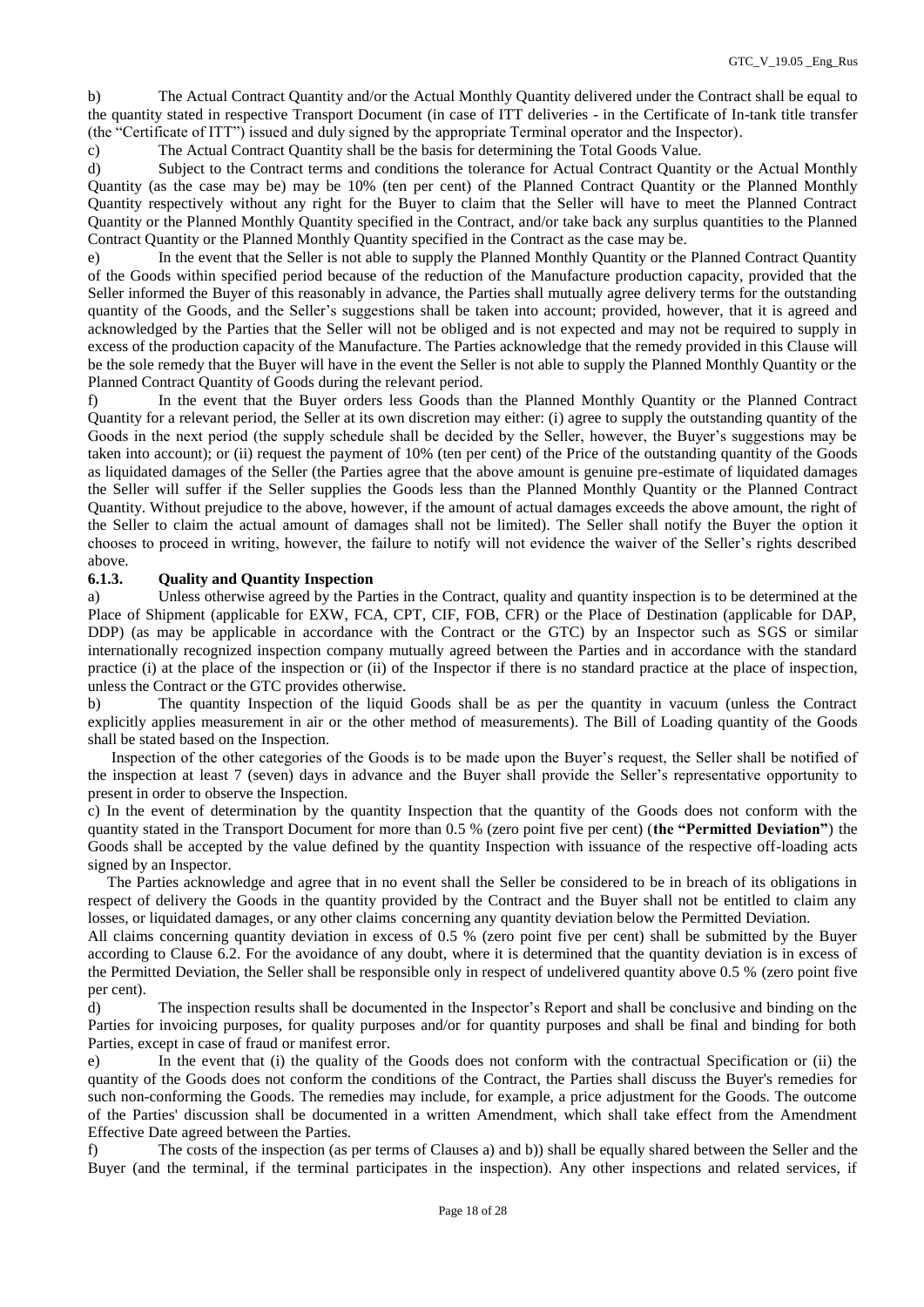required by the Buyer, shall be paid solely by the Buyer; provided, however, that only results of the inspections as provided in Clauses a) and b) will have the final and binding effect on the Parties.

g) The Inspector shall issue his report to the Seller and the Buyer as soon as practicable. The Inspector shall retain samples taken for at least 90 (ninety) days from the date of inspection.

#### **6.1.4. Deviation from the Planned Amount of the Goods**

a) In case the Actual Contract Quantity or the Actual Monthly Quantity (as the case may be) is in excess of 100% (one hundred per cent) but less than or equal to 110% (one hundred and ten per cent) of the Planned Contract Quantity or the Planned Monthly Quantity respectively the Buyer shall effect the payment of such outstanding balance within 3 (Three) Banking Days of an appropriate Seller's invoice.

b) In case the Actual Contract Quantity or the Actual Monthly Quantity (as the case may be) is less than 100% (one hundred per cent) but in excess of or equal to 90% (ninety per cent) of the Planned Contract Quantity or the Planned Monthly Quantity respectively, the Seller at its own decision has the option to either: (i) meet the Planned Contract Quantity or the Planned Monthly Quantity (as the case may be) in further deliveries, or (ii) repay to the Buyer (pay back, return) the Prepayment paid by the Buyer for the Goods not delivered within 3 (three) Banking Days after the execution of the respective Verification Act (option (ii) is not applicable to post payment of the Goods); or (iii) apply such amount of the Prepayment paid by the Buyer for the Goods not delivered to the further deliveries of the Goods (if applicable). In either event the conditions set forth in this Сlause shall be the Buyer's sole and exclusive remedy for such short delivery, howsoever caused, always excepting fraud, and the Seller shall have no other liability to the Buyer whatsoever.

c) In the event that the Actual Contract Quantity or the Actual Monthly Quantity (as the case may be) is in excess of 110% (one hundred and ten per cent) of the Planned Contract Quantity or the Planned Monthly Quantity respectively, the Buyer at its own option shall have the right to either: (i) return any quantity in excess of 110% (one hundred and ten per cent) of the Planned Contract Quantity or the Planned Monthly Quantity respectively to the Seller at the Seller's expense, or (ii) to retain any Goods quantity in excess of 110% (one hundred and ten per cent) of the Planned Contract Quantity or the Planned Monthly Quantity respectively upon its agreement to pay the Price for the entire quantity taken provided that any of such Buyer's decisions shall be made within 1 (one) day after Delivery Date of the respective Goods. The payment for such Goods shall be made by the Buyer within 3 (Three) Banking Days after the Seller's invoice date.

d) In the event that the Actual Contract Quantity or the Actual Monthly Quantity (as the case may be) is less than 90% (ninety per cent) of the Planned Contract Quantity or the Planned Monthly Quantity respectively, the Buyer has the right to require the Seller to pay to the Buyer direct losses incurred by the Buyer in connection with the event where Actual Contract Quantity or the Actual Monthly Quantity (as the case may be) is less than 90% (ninety per cent) of the Planned Contract Quantity or the Planned Monthly Quantity respectively, provided that such direct losses are evidenced by the sufficient documents; such payment shall be made within 7 (seven) days after the execution of the respective Verification Act by the Parties. It is expressly mutually agreed and acknowledged by the Parties that in any case maximum amount of the direct losses may not exceed 10% (ten per cent) of the price of the Goods which were not delivered. Subject to all other conditions of the GTC, where the Seller is exempt from any liability (responsibility), in either event the Buyer's rights set forth in this clause shall be the Buyer's sole and exclusive remedy for such short delivery, howsoever caused, always excepting fraud, and the Seller shall have no other liability to the Buyer whatsoever.

e) In the event that the Actual Contract Quantity or the Actual Monthly Quantity (as the case may be) is in excess of 110% (one hundred and ten per cent) of the Planned Contract Quantity or the Planned Monthly Quantity respectively and the Buyer fails to state its intention to return excess the Goods within the period specified above, the Buyer will be deemed irrevocably to have retained the excess the Goods and will accordingly pay for the excess the Goods retained within 3 (Three) Banking Days after the Seller's invoice.

f) In the event that the Actual Contract Quantity or the Actual Monthly Quantity (as the case may be) is less than 90% (ninety per cent) of the Planned Contract Quantity or the Planned Monthly Quantity respectively and the Buyer fails to state request to compensate within 10 (ten) days after the Delivery Date, the Buyer will be deemed irrevocably agreed with the Seller's obligation to meet the Planned Contract Quantity or the Planned Monthly Quantity respectively (as the case may be) in further deliveries.

#### **6.2. Claims**

**6.2.1.** Claims if any on quality and/or quantity of the Goods to be provided by the Buyer to the Seller within 45 (fortyfive) Business Days after the Delivery Date, unless other terms are not specified by the Parties in the relevant clauses of the GTC. If the Buyer falls to make a claim within the agreed period of 45 (forty-five) Business Days after the Delivery Date such claim will automatically be considered as time barred, null and void, and such delivered the Goods shall be deemed accepted by the Buyer and in accordance with all terms and conditions of the GTC and further claims in respect of the quality and/or quantity of the Goods are not permitted and may not be enforced.

6.2.2. The Buyer shall not be entitled to use a claim in relation to a particular shipment of Goods as a basis for the refusal to accept other shipments of the Goods delivered under the Contract, or the Goods delivered pursuant to any other Contract agreed between the Parties.

6.2.3. Unless otherwise specified in the Contract and/or the GTC any cause of action and/or claim that Buyer may have against Seller under the Contract shall be brought within two(2) years after the cause of action and/or claim accrues, failing which the Buyer shall be deemed to have waived its rights relating thereto.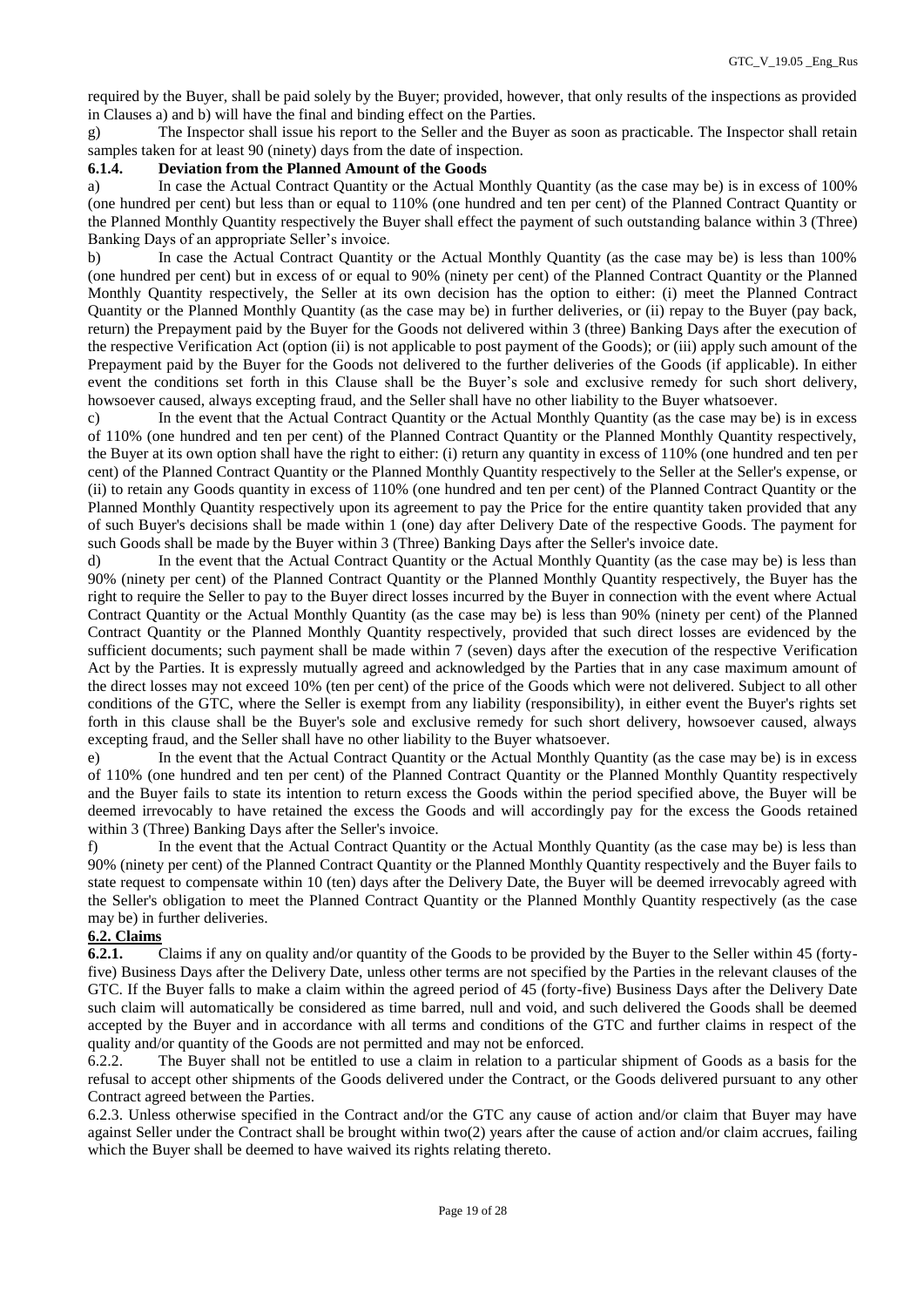### **PARAGRAPH VII LIABILITY**

#### **7.1. Responsibilities of the Parties**

**7.1.1. Delivery liquidated damages**. For each full Week that the Seller delivers the Goods late commencing 30 (thirty) days after the latest date of delivery/shipment (whichever provided by the Contract) the Buyer shall be entitled to demand liquidated damages from the Seller for such delivery delay in the amount equal to 0.1% (one tenth of one per cent) of the price for the late delivered Goods per day, up to a maximum of 10% (ten per cent) of the price for the late delivered Goods per day.

The Parties acknowledge and agree that in no event shall the Seller be considered to be in breach under the Contract due to any late delivery and the Buyer shall not be entitled to liquidated damages until the Seller is at least more than 30 (thirty) days late under the terms and conditions specified in the Contract. The Seller shall not be liable to the Buyer in liquidated damages for delay caused by a Force Majeure Event, failure or default on the part of the Buyer, or where the Seller is entitled to delay delivery pursuant to the terms of the Contract.

The Parties acknowledge and agree that in no event shall the Seller be considered to be in breach under the Contract due to any late delivery or non-delivery of the Goods and the Buyer shall not be entitled to claim any losses, or liquidated damages, or any other claims in case of the planned Manufacture production capacity repair. Provided that the Seller shall notify the Buyer of such repair not later than one week prior to the month when the repair is planned. The Parties acknowledge and agree that Seller's notification of the repair is enough and sufficient evidence and confirmation of the planned repair.

THE LIQUIDATED DAMAGES OUTLINED IN THIS SUB-CLAUSE 7.1.1 TOGETHER WITH THE TERMINATION RIGHTS SET OUT AT CLAUSE 8.8.3 SHALL BE THE BUYER'S SOLE AND EXCLUSIVE REMEDIES FOR ANY LATE DELIVERY OF ANY GOODS OR PART THEREOF AND THE SELLER SHALL HAVE NO FURTHER LIABILITY WHATSOEVER, WHETHER IN CONTRACT, TORT (INCLUDING NEGLIGENCE OR STRICT LIABILITY, OR INCLUDING DELIBERATE REPUDIATORY BREACH OF THE CONTRACT).

**7.1.2. Interest for late payment**. In case the Buyer fails to comply with the terms of the payment set out in the Contract the Buyer shall pay to the Seller interest on the outstanding amount for each day of delay at the rate of eight per cent (8%) per annum.

**7.1.3. Suspension.** If the conditions or terms of payment are breached by the Buyer the Seller may, at the Seller's option, either suspend delivery of the Goods to the Buyer or unilaterally terminate the Contract. Such suspension shall not constitute a delay for the purposes of liquidated damages.

**7.1.4. Late acceptance**. In the event that the Buyer fails or refuses to accept delivery of the Goods or any part thereof pending laytime (i.e. have not commenced the accepting and unloading/loading of the Goods as the case may be; or furnished the Seller with explanation of delay and further instructions as regards the Goods satisfactory for the Seller); provided that such Goods have been delivered in accordance with the terms of the Contract, without prejudice to the Seller's other rights under the Contract or the applicable Law, the Seller is entitled to pass the Goods to an appropriate local logistics and/or storage company at the Buyers risk and expense of which the Buyer shall be notified within a reasonable time. The Seller is entitled to exercise its right hereunder irrespective of whether the title to the Goods has passed to the Buyer under the Contract or not. The quantities of the Goods confirmed by such a logistics or storage company upon receipt of the Goods shall be deemed as due confirmation of the quantities of the Goods delivered by the Seller; the term for quality claims for the Goods specified in Clause 6.2 shall commence as of the expiration of the laytime. The Seller shall be entitled to claim without limitation all and any transport and/or insurance cancellation costs, storage costs, additional transport costs, customs duties, demurrage and other similar or related costs and all expenses arising out of or in connection with such late acceptance from the Buyer till the moment when the Goods are taken by the Buyer.

**7.1.5. The Seller's disposal rights.** In the event that the Buyer (or the Buyer's authorized representative, or the Buyer's Carrier, etc.) fails or refuses to accept delivery of the Goods or any part thereof within 5 (five) days after the Delivery Date unless otherwise mutually agreed by the Parties, entirely without prejudice to the Seller's other rights under the Contract or the applicable Law, the Seller shall at its sole discretion be entitled to sell the quantity of the Goods which were not taken by the Buyer. The Seller is entitled to exercise its right hereunder irrespective of whether the title to the Goods has passed to the Buyer under the Contract or not. The Selleris also entitled either to:

(i) to demand the Buyer to reimburse all Seller's costs of sale including, without limitation, storage costs, additional transport costs, customs duties, and other similar or related reasonable costs and expenses together with any difference in the price obtained for the Goods when compared to the Price of the Goods set out in the Contract; or

(ii) to deduct the amount of the received advance payment (applicable to the prepayment or CAD) for the damages incurred by the Seller as a result of such refusal; after calculating the damages the remaining part of the advance payment shall be either returned to the Buyer or offset against further deliveries. The Seller is entitled to exercise its right hereunder irrespective if the title to the Goods has passed to the Buyer under the Contract or not.

### **7.2. Limitations of Liability**

**7.2.1.** Nothing in this Agreement shall limit or exclude either party's liability for

(i) death or personal injury resulting from the negligence of that Party or its directors, officers, employees, contractors or agents;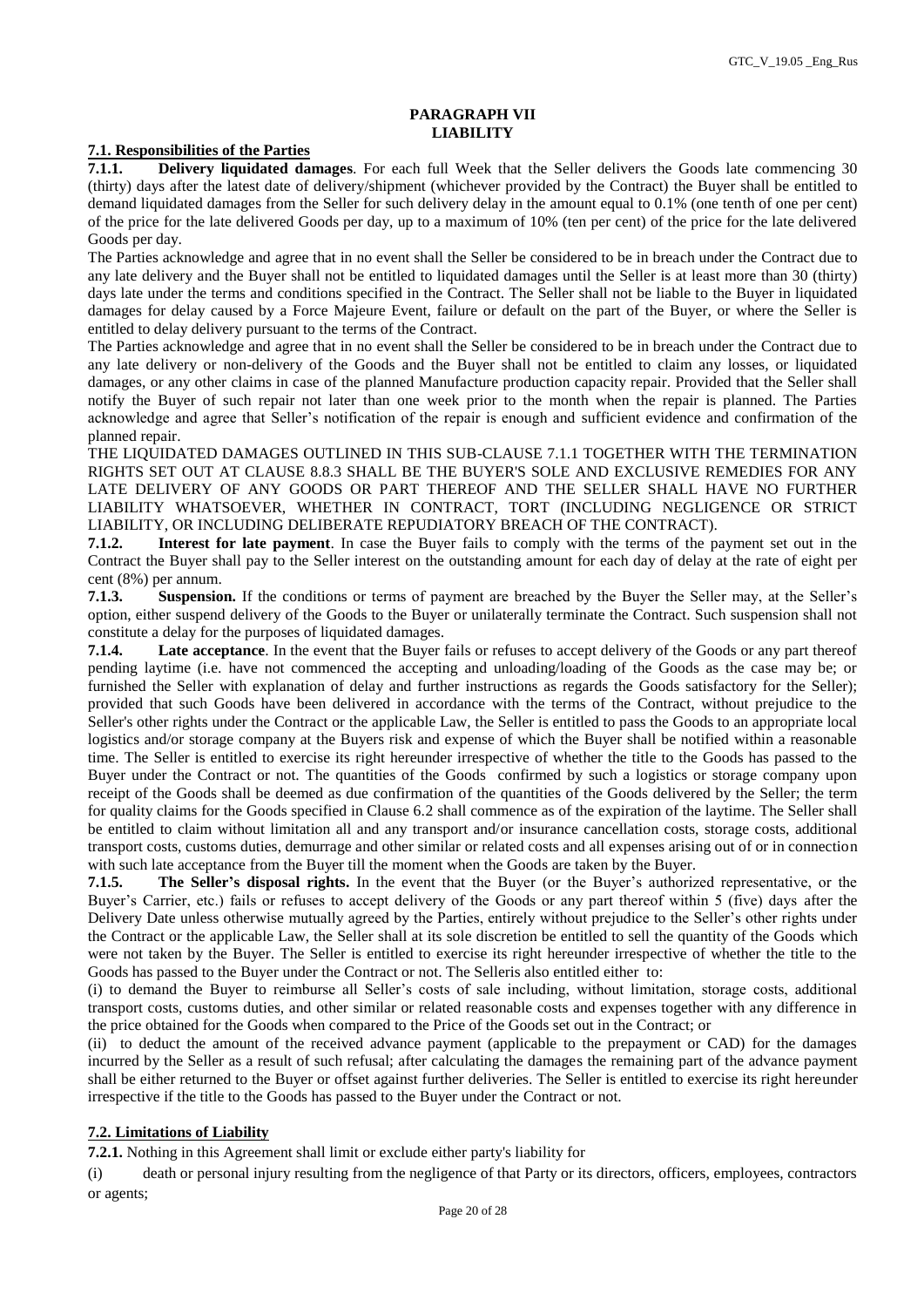(ii) any breach of undertaking as to title, quiet possession, and freedom from encumbrance implied by law, including any breach of the obligations implied by section 12 of the Sale of Goods Act 1979 or section 2 of the Supply of Goods and Services Act 1982;

(iii) any losses to the extent caused by fraud, fraudulent misrepresentation, deceit or dishonesty; or

(iv) any other liability which cannot be excluded or limited by law.

**7.2.2.** Subject to clauses 7.1.4, 7.2.1. and 7.2.2., under no circumstances shall either Party be liable whether based on a claim in contract, tort (including negligence), under any indemnity, breach of statutory duty, or otherwise arising out of, or in relation to, the Contract for:

(i) any loss of profit or revenue (save in relation to Seller's loss of profit arising from Buyer's failure and / or inability to make a payment due under the Contract as well as from the Buyer's failure or refusal to take or accept delivery of the goods or any part thereof contrary to the terms of the contract);

(ii) loss of goodwill;

- (iii) any cost of labour;
- (iv) loss of further business
- (v) repudiatory breach; or

(vi) any indirect or consequential loss (including where such loss or damage is of the type specified in clause 7.2.1. (i) to  $(iii)$ ),

even if the Parties have been advised of the possibility of such damages.

**7.2.3.** Subject to Clauses 7.2.1 and 7.2.2, in no event shall the Seller's liability to the Buyer whether based on an action or claim in contract, tort (including negligence), under an indemnity, breach of statutory duty or otherwise arising out of, or in relation to, the Goods or the Contract, exceed the Total Goods Value (including, but not limited to transportation costs, storage costs, etc.) paid to the Seller by the Buyer for the Goods under the Contract in the 12 (twelve) month period prior to the occurrence of the default by the Seller .

**7.2.4. Adverse Weather.** The Parties shall not be liable for delay caused by adverse weather. Notwithstanding the customary rules at the Place of Destination the Parties agree to evenly split losses caused by the adverse weather conditions and beyond the insurance coverage or other compensation from third parties.

#### **PARAGRAPH VIII MISCELLANEOUS**

#### **8.1. Health, Safety and Environment**

**8.1.1.** The Goods supplied by the Seller are in a condition which the Seller reasonable considers to not constitute a hazard to health or safety, provided that the Goods are handled, used and stored in accordance with industry best practice safety practices applicable to the Goods. The Buyer shall, for its own protection, consult the Manufacturer's Material Safety Data Sheet (**MSDS**) (if any), relevant codes of practice and factory inspectorates with regard to adequate hygiene, safety and environmental standards and enforcement thereof, with respect to handling, processing and storing of the Goods, their by-products and wastes of any sort.

**8.1.2.** The Buyer warrants to the Seller that it is aware of and understands the information in the MSDS for the Goods and it will adopt appropriate procedures to ensure that all persons or agents authorised by the Buyer to carry out any of the rights, duties or obligations of the Buyer under the Contract and all of the Buyer's other officers, employees, contractors and agents who are involved in the loading, transportation, delivery, handling or use of the Goods sold and delivered to the Buyer under the Contract are aware of, and comply with the information provided in the relevant MSDS.

**8.1.3.** The Buyer accepts the inherent risks associated with the Goods as set out in this Clause 8.1.3 and shall accordingly have no claim of any kind against the Seller directly or indirectly arising from damage to any property or person as a result of direct or indirect exposure to the Goods.

**8.1.4.** The Seller shall not be liable for any cost, loss or damage resulting from the receipt of the Goods in noncompliant storage facilities. The Buyer shall indemnify the Seller against any claim which any third party might have or bring against the Seller in this respect.

**8.1.5.** Any advice given by the Seller concerning storage, transport, use or application of the Goods delivered shall be on a without prejudice basis and the Seller shall not be liable for any loss, damage or expense resulting from observance of such advice.

### **8.2. REACH**

**8.2.1.** Notwithstanding any other provision to the contrary in the Contract or the GTC, in providing the Buyer with a Chemical Abstract Service Index Number and/or Existing Commercial Chemical Substances Number and/or any other health, safety and environmental information relating to the Goods pursuant to this Clause 8.2.1., regardless of their source,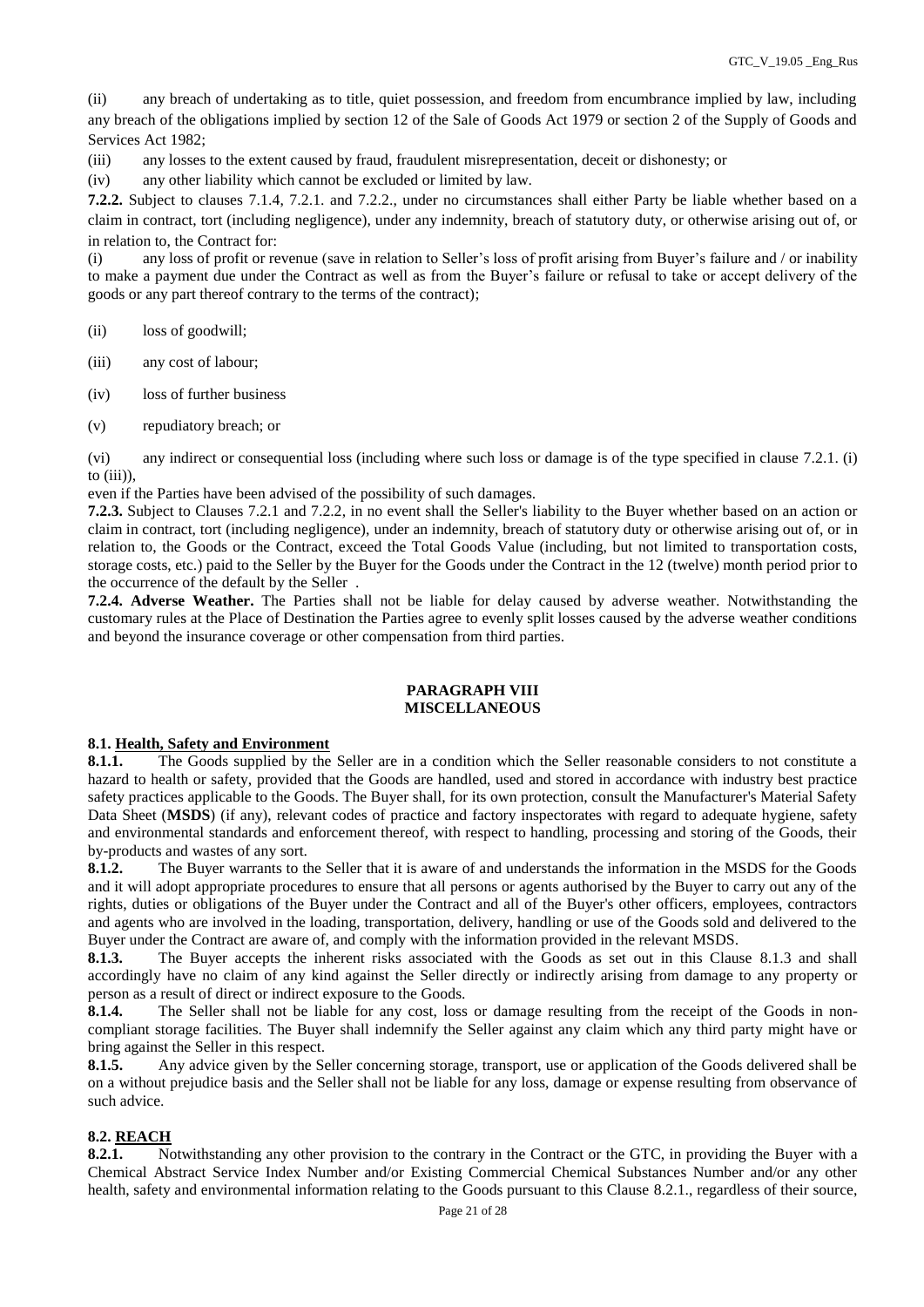the Seller provides no warranty or representation as to the accuracy or completeness of such identification number(s) or information relating to it and needed by the Buyerand/or reasonably requested by the Buyer to comply with the requirements of REACH, hence the Seller accepts no liability for loss, damage, delay or expense incurred by the Buyer for whatever reason arising from its reliance on the accuracy of the identification numbers or other information hereunder provided and /or the existence of a valid (pre-) registration of the Goods to be imported into the EU/EEA.

# **8.3. Sanctions**

The Buyer hereby confirms that he is aware and complies with all applicable Sanctions. Notwithstanding anything to the contrary elsewhere in the Contract or the GTC:

**8.3.1.** Neither Party shall be obliged to perform any obligation otherwise required by the Contract (including without limitation an obligation to (a) perform, deliver, accept, sell, purchase, pay or receive monies to, from, or through a person or entity, or (b) engage in any other acts) if this would be in violation of, inconsistent with, or expose such Party to any Sanctions binding on that Party. by virtue of Law or the Contract.

**8.3.2.** Where any performance by a Party would be in violation of, inconsistent with, or expose such party to the Sanctions, such Party (the "Affected Party") shall, as soon as reasonably practicable give written notice to the other Party of its inability to perform. Once such notice has been given the Affected Party shall be entitled:

- i. to immediately suspend the affected obligation (whether payment or performance) until such time as the Affected Party may lawfully discharge such obligation; and/or
- ii. where the inability to discharge the obligation continues (or is reasonably expected to continue) until the end of the contractual time for discharge thereof, to a full release from the affected obligation, provided that notwithstanding the foregoing, where the relevant obligation relates to payment for the Goods which have already been delivered under the Contract, the affected payment obligation shall either (i) remain suspended until such time as the Affected Party may lawfully resume payment, or (ii) be cancelled by the Seller, provided that the Parties will have the opportunity to carry into execution the return of such Goods to the Seller, unless otherwise agreed by the Parties in writing; and/or
- iii. where the obligation affected is acceptance of the Vessel, to require the nominating Party to nominate an alternative Vessel;

in each case without any liability whatsoever (including but not limited to any damages for breach of Contract, penalties, costs, fees and expenses).

**8.3.3.** Nothing in this Clause shall be taken to limit or prevent the operation, where available under the governing law of the Contract, of any doctrine analogous to the English Common Law doctrine of frustration.

### **8.3.4. Additional conditions in case of Goods delivery to Ukraine and/or Baltic region.**

a) Notwithstanding any provisions of the GTC and/or the Contract to the contrary, in the event that any respective authority of Russia, Ukraine or any Baltic region (namely, Lithuania, Latvia, Finland or Estonia for the purposes of this Agreement) imposes any Sanctions which prevent the Seller from performing its obligations under the Contract, the Seller shall be entitled to unilaterally terminate the Contract without incurring any liability to the Buyer for non-performance of obligations under the Contract or on any other basis (other than any liabilities that have accrued prior to such termination of the Contract).

b) In the event that the Buyer has already paid for the Goods under the Contract being terminated by the Seller according to sub clause 8.3.4. (a) above on the terms of prepayment, the Seller shall return to the Buyer the received amount of prepayment within 10 (ten) Business Days from the date of termination of the Contract (in accordance with sub-clause 8.3.4. (a)) to the extent such return is not prohibited or restricted by imposed Sanctions, trade restrictions or embargoes.

c) Seller shall not be liable for not fulfilling/partial fulfilling of its obligations under the Contract if JSC Russian Railways or any other Carrier refuses to accept the Goods for the transportation.

# **8.4. Anti-Corruption**

**8.4.1.** Each Party hereby represents and warrants to the other that:

a) it has knowledge of the Anti-Corruption Laws and shall maintain at all times an adequate system of internal controls, procedures, and policies that monitor, prohibit, and protect against any act, conduct, or omission that would constitute a violation of the Anti-Corruption Laws;

b) no Public Official or close relative (i.e., spouse, child, parent, or sibling) of a Public Official is associated with it whether as an investor, officer, employee or shadow director;

c) neither Party nor its officers, directors, employees and/or affiliates has been the subject of an investigation, settlement or conviction for bribery or other form of corruption, nor has any such person been included on any list maintained by the U.S. Government or the UK or any other applicable jurisdiction as debarred, suspended, proposed for suspension or debarment, or otherwise ineligible for government procurement programmes;

d) it has not taken and will not take (and agrees that its officers, directors, employees and/or affiliates have not taken and will not take) directly or indirectly in connection with its obligations under this Agreement, any action that would constitute a violation of the Anti-Corruption Laws, including but not limited to making any offer, payment, promise to pay, or authorisation of the giving of any monies or financial or other advantage to any person:

i. for the purpose of inducing or rewarding that person or any other person to perform their role or function improperly;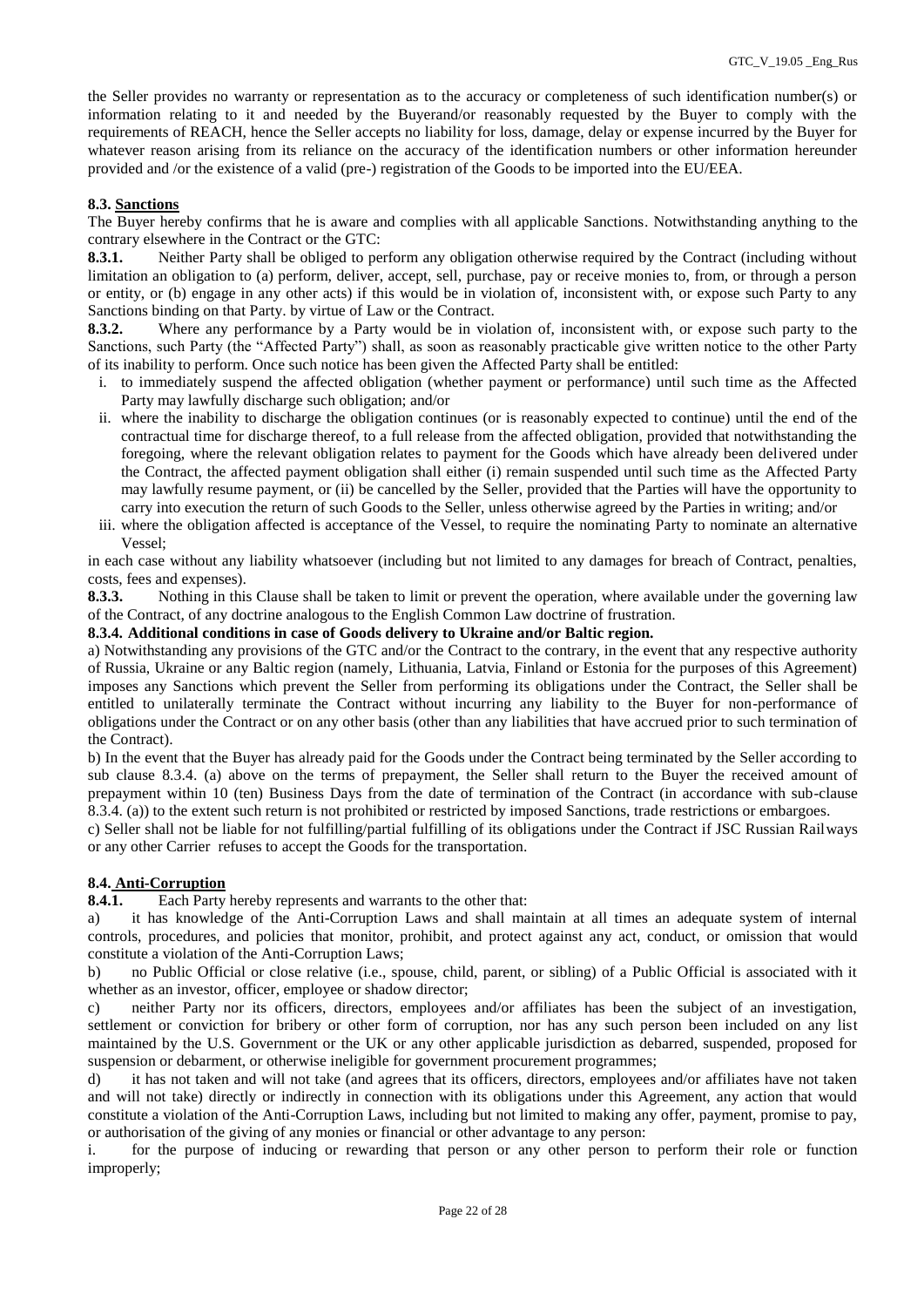ii. where receipt of that advantage would result in that person or any other person performing their role or function improperly;

iii. for the purpose of influencing a Public Official in relation to any decision, act or other performance of their official role or function, including a decision to fail to perform that role or function, so as to obtain or retain business or a business advantage of any kind; or

vi. or any other person, individual or entity at the suggestion, request or direction or for the benefit of any of the abovedescribed persons and entities, or

e) its officers, directors, employees and/or affiliates will not, directly or indirectly, in connection with its obligations under this Agreement, request, agree to receive, or accept any monies or financial or other advantage in return or as a reward for performing their role or function improperly; and

f) it will ensure that all its officers, directors, employees, and/or affiliates conducting activities under this Agreement available for compliance training.

#### **8.5. Enforcement**

a) Each Party shall promptly (and in any event within five Business Days of becoming aware) report to the other Party:

i. any actual or potential breach of clause 8.4; or

ii. any request or demand received for any bribe or equivalent undue financial advantage made in connection with the performance of the Contract.

b) Each Party shall promptly (and in any event within five Business Days of becoming aware) report to the other Party:

i. i. the other Party is in breach of any of Anti-Corruption Laws without prejudice to the other rights of the respective Party under the Contract or the applicable Law; or

ii. there is evidence of repeated inadequacies in the other Party's anti-bribery and corruption compliance.

c) Each party shall indemnify and hold the other party harmless from any claims, suits, investigations, penalties, fines and/or costs of any kind arising from, or relating to, any breach of Clause 8.3 and 8. 4. This Clause 8.5(c) shall survive any termination of the Contract.

d) Each party agrees that full disclosure of information relating to a possible violation by the other party (or its shareholders, directors, officers, employees or Affiliates) of Clause 8.4 may be made at any time and for any reason to any government or regulatory agency, entity or party.

### **8.6. Compliance with applicable Laws**

Each Party hereby warrants to the other Party that as of the date of the Contract and on each subsequent occasion it performs obligations under the Contract, it conducts such activity in compliance with all applicable Laws of the relevant territory (or territories).

# **8.7. Arbitration and Governing Law**

**8.7.1.** Both the Contract and the GTC shall be governed by, interpreted and construed in accordance with the laws of England notwithstanding the choice of law rules of any jurisdiction and determined without reference to the principles of conflicts of laws.

**8.7.2.** Save for the case specified in clause 8.7.3 hereof, any dispute arising out of or in connection with this Contract, including any question regarding its existence, validity or termination, shall be referred to and finally resolved by arbitration under the SCC Rules, which Rules are deemed to be incorporated by reference into this clause. The legal seat of arbitration shall be London, UK, and venue of the arbitration shall be Stockholm, Sweden.

The rules for expedited arbitrations shall apply where the amount in dispute does not exceed EUR 100,000. Where the amount in dispute exceeds EUR 100,000 the arbitration rules shall apply. The arbitral tribunal shall be composed of a sole arbitrator where the amount in dispute exceeds EUR 100,000 but not EUR 1,000,000. Where the amount in dispute exceeds EUR 1,000,000, the arbitral tribunal shall be composed of three arbitrators. Any nonmaterial dispute shall be settled by the arbitral tribunal of three arbitrators.

In case the size of the claim is changed, so that the dispute shall be considered in a different order (for example, if the original dispute was declared on 50, 000 EUR at an expedited arbitration and then the claim was increased to 1, 500,000 EUR, the dispute shall be considered in the normal way by three arbitrators) arbitration proceedings should be terminated and started from the beginning in accordance with this arbitration clause. The amount in dispute includes the claims made in the request for arbitration and any counterclaims made in the answer to the request for arbitration.

**8.7.3.** Notwithstanding clause 8.7.2 above, any dispute, controversy, claim or difference relating to or arising out of demurrage in Delivery by Sea due or alleged to be due under the Contract shall be referred to arbitration in London in accordance with the London Maritime Arbitrators Association (**LMAA**) Terms current at the time when the arbitration proceedings are intended to be commenced, which Terms are incorporated by reference into this Clause.

The LMAA arbitral tribunal shall be composed of 3 (three) arbitrators. A party wishing to refer a dispute to arbitration shall appoint its arbitrator and send notice of such appointment in writing to the other party requiring the other party to appoint its own arbitrator within 14 (fourteen) calendar days of that notice and stating that it will appoint its arbitrator as sole arbitrator unless the other party appoints its own arbitrator and gives notice that it has done so within 14 (fourteen) calendar days specified. If the other party does not appoint its own arbitrator and give notice that it has done so within the 14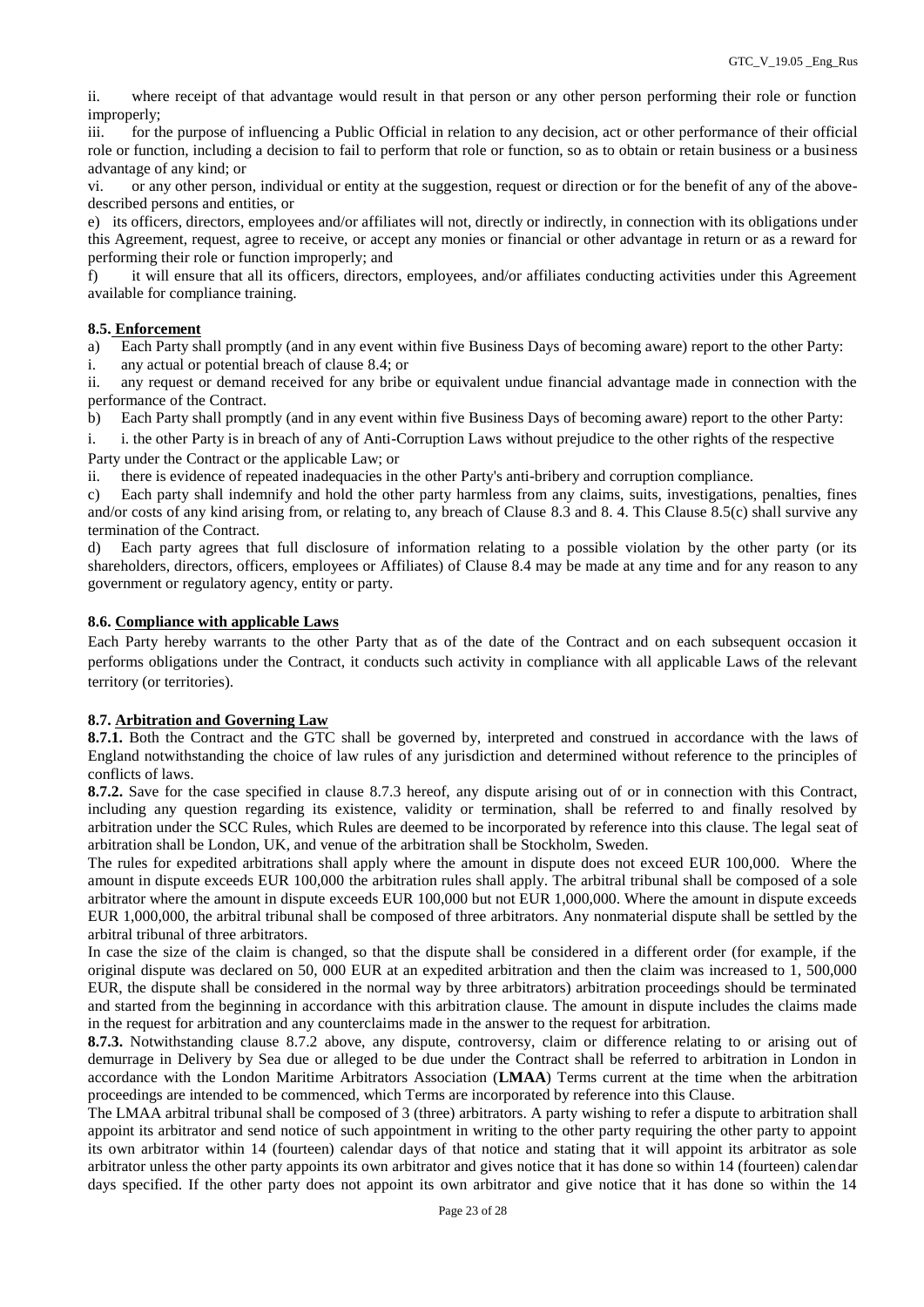(fourteen) calendar days specified, the party referring a dispute to arbitration may, without the requirement of any further prior notice to the other party, appoint its arbitrator as sole arbitrator and shall advise the other party accordingly. The award of a sole arbitrator shall be binding on both parties as if he had been appointed by agreement.

Nothing herein shall prevent the parties agreeing in writing to vary these provisions to provide for the appointment of a sole arbitrator.

In cases where neither the demurrage claim nor any counterclaim exceeds the sum of USD 10,000 (or such other sum as the parties may agree) the arbitration shall be conducted in accordance with the LMAA Small Claims Procedure current at the time when the arbitration proceedings are commenced.

**8.7.4.** Each Party shall submit the documents in English. Documents submitted in a language other than English shall be translated into English at the expense of the Party submitting the documents. Each Party shall have the right, at its sole cost and expense, to have an interpreter attend the arbitration hearings if it so chooses.

**8.7.5.** Subject expressly to clause 8.7.3 above, the seat of the arbitration shall be Stockholm, Sweden, where all hearings shall take place. The arbitration proceedings shall be conducted in the English language, and the award shall be in English. **8.7.6.** The decision of the arbitrators shall be final and binding on the Parties. The arbitrators' awards shall be consistent with the limitations of liability and other terms and conditions set out in the Contract, to the extent permitted by English law.

**8.7.7.** The United Nations Convention on Contracts for the International Sale of Goods shall not apply to the Contract.

# **8.8 Duration and Termination**

**8.8.1.** The Contract shall come into effect on the Effective Date shall continue in force until all obligations have been fulfilled (unless earlier terminated hereunder or the Parties agree otherwise in writing) and/or until such time as all payments are made by the Buyer in full.

# **8.8.2. Buyer's default**

a) The Seller may, at its sole discretion and in addition to any other legal remedies it may have, upon giving five (5) Business Days' written notice to the Buyer, suspend all deliveries under the Contract and/or unilaterally terminate the Contract where:

i. the Buyer is in breach of any condition of the Contract;

ii. delivery or unloading of the Goods is delayed due to any cause(s) attributable to the Buyer and such delay is not excused by any other provision of the Contract;

iii. loading or unloading of the Goods is delayed by more than 10 (ten) hours after the NOR has been tendered or a train or truck has been arrived at the Place of Destination due to reasons attributable to the Buyer;

iv. there is a major change in the direct or indirect ownership of the Buyer or its parent company;

v. the Buyer or its parent company commences, or becomes the subject of, any bankruptcy, insolvency, reorganization, administration, liquidation or similar proceeding or is in the Seller's reasonable opinion expected to be unable or unwilling to pay its debts as the same become due;

vi. the Buyer or its parent company ceases or threatens to cease to function as a going concern or conduct its operations in the normal course of business;

vii. a creditor attaches or takes possession of all or a substantial part of the assets of the Buyer or its parent company; or

viii. if applicable, the Buyer delays the provision of the parent company guarantee or other security of its obligations as provided in the Contract for more than 10 (ten) Business Days. applicable, the Buyer delays the provision of the parent company guarantee or other security of its obligations as provided in the Contract for more than 10 (ten) Business Days.

b) Where the Seller suspends delivery of the Goods due to any of the events referred to under the sub clause 8.8.2 a) the Seller may, so long as such event is continuing, at any time unilaterally terminate the entire Contract.

c) Where, pursuant to Clause 8.8.2 (a)(ii) above, the Seller, under a Contract providing for multiple deliveries, temporarily suspends the delivery of the Goods and then decides to resume deliveries under the Contract, the Seller may cancel the suspended delivery and shall be under no obligation to make up for any quantity of the Goods that would have been delivered to the Buyer but for such suspension.

d) Where the Contract provides for multiple deliveries, then the rights given to the Seller in this clause 8.8.2 apply to all deliveries such that where the Seller is allowed to terminate in respect of one delivery, then it is entitled to terminate all the remaining deliveries.

e) Any termination of the Contract by the Seller shall be without prejudice to the rights and obligations of each Party as accrued on the date of termination.

# **8.8.3. Seller's default**

a) The Buyer may at its sole discretion, and in addition to any other legal remedies it may have, upon giving 5 Business Days prior written notice to the Seller, terminate the Contract, where the Seller, for any reason whatsoever, is in a material breach of any conditions of the Contract.

b) In relation to multiple deliveries under the Contract, the Buyer's right to terminate under this Clause 8.8.3 or otherwise, only applies to the delivery in respect of which the Seller is in breach and not to future deliveries.

c) Any termination of the Contract by the Buyer shall be without prejudice to the rights and obligations of each Party as accrued at the date of termination.

d) In the event of termination of the Contract by either Party pursuant to the provisions of Clause 8.8.2 (Buyer's Default) or Clause 8.8.3 (Seller's Default) then, save where the Buyer has terminated only part of a multiple delivery Contract, and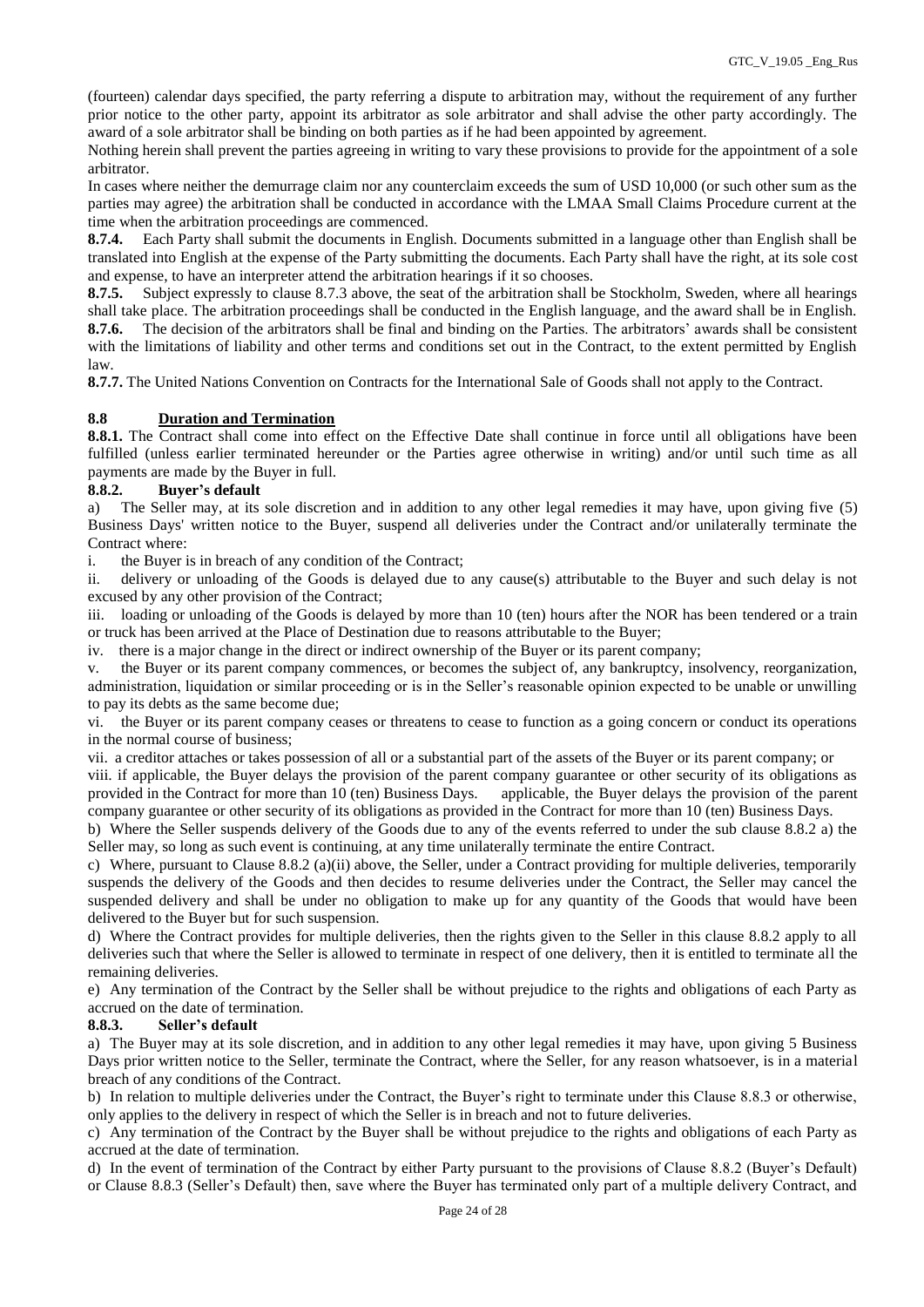in addition to any direct losses arising from the default or breach, the Party so terminating shall be entitled to claim damages from the Party in default as if the Party in default had failed to deliver or failed to accept, as the case may be, such quantity of the Goods as remained to be delivered under the Contract at the date of termination.

### **8.8.4**. **Force Majeure**

a) Except in relation to any failure or inability to make a payment due under the Contract, and the Buyer's liability for demurrage due hereunder, (which shall not be excused), neither Party shall be liable to the other Party (non-availability of funds is not meant here) for any delay or non-performance of any obligations under the Contract (other than the payment of money) if such delay or non-performance is, except in the cases specified in clause 8.3,

(i) due to circumstances reasonably beyond such Party's control, including but not limited to any fires, strikes, lockouts, labour disputes of any kind, partial or general stoppage of labour, breakdown of or accident to the Manufacturer or warehouse or storehouse, machinery facilities, delays of carriers due to break down or adverse weather, explosions, floods, drought, war, sabotage, any local or national health emergency, appropriations of property, civil disorders, government requirements, rules, orders or any other acts issued or requested by any governmental or other public authorities or any person purporting to act on behalf of such authorities, civil or military authorities, acts of aggression, terrorism (or the threat thereof), acts of God or of the public enemy or any other causes beyond Party's reasonable control, except for the causes specified in clause 8.3, (hereinafter "Force Majeure Event"), and

(ii) could not have reasonably been prevented by such Party taking commercially reasonable precautions or customary steps to circumvent or mitigate such circumstances (if and to the extent such events were reasonably foreseeable).

b) The Party whose performance is affected by a Force Majeure Event shall provide written notice to the other Party of such Force Majeure Event, specifying the nature and the expected duration of the Force Majeure Event, within 10 (ten) Business Days after the Force Majeure Event begins, and shall take prompt action using its commercially reasonable efforts to remedy the effects of the Force Majeure Event. If requested by the Party not affected by a Force Majeure Event, the Parties shall discuss the Force Majeure Event and further steps in order to fulfil the Contract obligations.

c) The Seller when affected by a Force Majeure Event which prevents or hinders the supply of the Goods to the Buyer or any other customer shall apportion any quantity of the Goods remaining available to it pro rata between itself, the Buyer and third parties (including the Seller's Affiliates) with whom the Seller then has contractual commitments to deliver the Goods, provided that those arrangements were entered into prior to the occurrences of the Force Majeure Event.

d) In case of a Force Majeure Event declaration, the party affected by it shall have no obligation to acquire by purchase or otherwise any shortfall of the Goods which by reason of Force Majeure Event such party is unable to deliver to the other party under the Contract.

e) If the affected party's inability to perform lasts more than 60 (sixty) days, any Goods, the delivery of which has been prevented by the Force Majeure Event, may be cancelled by either of the Parties by giving of notice to the other. In such cases neither of the Parties will be entitled to claim from the other Party any compensation for possible losses.

f) A certificate or other document describing the occurrence of the Force Majeure Event issued by the respective Chambers of Commerce of the Seller's or the Buyer's country or of a transit country or any Applicable Authority shall be a sufficient proof of Force Majeure Event and its duration.

g) In the event that the affected party's inability to perform exceeds three (3) months, the Party not affected by a Force Majeure Event shall, on giving of 30 (thirty) days written notice, have the right to terminate the Contract. Where the Contract is so terminated, neither Party will be entitled to compensation or damages arising from or in connection with this Clause, save in respect of shipments delivered prior to the Force Majeure Event.

# **PARAGRAPH IX FINAL PROVISIONS**

**9.1.1. Entire Contract.** This Contract (including the GTC and any addenda, attachments or amendments) constitutes the entire agreement between the Parties and supersedes and extinguishes all previous agreements, promises, assurances, warranties, representations and understandings between them, whether written or oral, relating to its subject matter.

Each party agrees that it shall have no remedies in respect of any statement, representation, assurance or warranty (whether made innocently or negligently) that is not set out in this agreement. Each party agrees that it shall have no claim for innocent or negligent misrepresentation based on any statement in this agreement.

**9.1.2. Amendments.** no amendment or variation of the Contract shall be effective unless in writing and signed by a duly authorized representative of each of the Parties to it, (except for a Sales Order Confirmation concluded by electronic means pursuant to Paragraph II above). Without limiting the above, the Seller is entitled to unilaterally change the GTC from time to time by uploading the new version of the GTC to the Seller's website at www.sibur-int.com. The new version of the GTC shall come into force within 10 (ten) Business Days after such upload.

**9.1.3. Assignment**. Neither Party may assign the Contract or any of its rights under the Contract or transfer any obligations under the Contract, without the other Party's prior written consent, which consent shall not be unreasonably withheld or delayed. Notwithstanding the foregoing, the Seller may, without consent, assign or transfer its rights and/or obligations under the Contract in whole or in part to any Seller Group Company or to any bank. For the purposes of this clause 9.1.3 "Seller Group Company" shall mean any legal entity fallingunder the same group of companies as the Seller. Any attempt at assignment in violation of this Clause shall be null and void.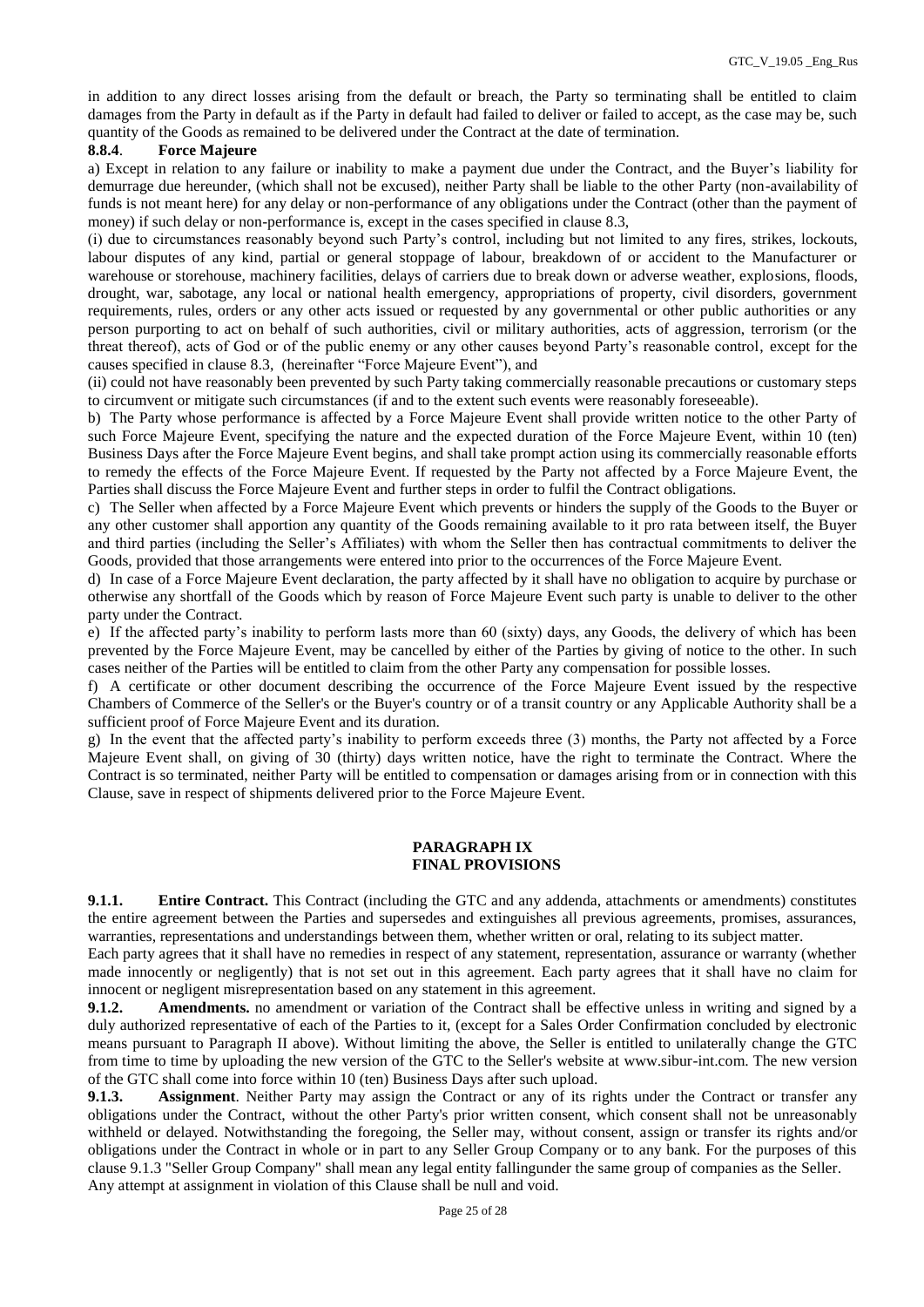**9.1.4. Binding effect**. The terms and conditions of the Contract shall be binding upon, and shall inure to the benefit of, the Parties hereto and their respective permitted successors and assigns.

**9.1.5. No Third Party beneficiaries.** Nothing in the Contract will give rights to any third parties and the provisions of the Contract (Rights of Third Parties) Act 1999 as amended from time to time are specifically excluded.

**9.1.6. The Parties' relationship.** The relationship hereby established between the Seller and the Buyer is solely that of the Seller and the Buyer. Each is an independent contractor engaged in the operation of its own respective business, and nothing in the Contract shall be construed to create a partnership, agency, joint venture, pooling, and franchise or employeremployee relationship between the Parties. Neither Party has the power or the authority to act for, represent, or bind the other Party (or any of the other Party's Affiliates) in any manner.

**9.1.7. Execution**. Either Party may sign the Contract and any related amendments attachments, or other documents by its duly authorised representative, provided that the Seller may also execute any of the said documents by facsimile signature of its authorised representative having the same force as his handwritten signature, and send a copy to the other Party by fax or email. Where original documents are required these shall be provided within 30 (thirty) days after the receipt of the copy document(s).

**9.1.8. The Seller's warranties, guarantees and representations**. The Seller warrants that it has full legal title to the Goods and that it has full right and power to convey such title to the Buyer. FOR THE AVOIDANCE OF DOUBT THE SELLER MAKES NO GUARANTEES, WARRANTIES, REPRESENTATIONS, EXPRESS OR IMPLIED, WRITTEN OR ORAL, INCLUDING ANY WARRANTY OF MERCHANTABILITY OR FITNESS OR SUITABILITY OF THE GOODS FOR A PARTICULAR PURPOSE, CONCERNING THE GOODS. ANY WARRANTIES, CONDITIONS OR OTHER TERMS IMPLIED BY LAW, CUSTOM, CONTRACT, STATUTE OR OTHER LEGAL THEORY OR OTHERWISE, WHETHER AS TO MERCHANTABILITY, QUALITY, FITNESS FOR PURPOSE OF THE GOODS OR OTHERWISE ARE SPECIFICALLY EXCLUDED TO THE FULLEST EXTENT PERMITTED BY THE APPLICABLE LAW.

**9.1.9. Notices.** Subject to par. 2 (to the extent of an inconsistency with this clause 9.1.9., any consent, agreement, approval or notice required or permitted to be given or made under the Contract by one of the Parties hereto to the other Party shall be in writing and in English (unless otherwise agreed by the Parties) and shall be delivered in person or by Federal Express, DHL (or other recognized international courier service requiring signature upon receipt) or by facsimile or email (as evidenced by a paper copy of such email).

In proving the giving of a communication, it shall be sufficient to prove that delivery was made to the appropriate address, or the communication was properly addressed and posted by an appropriate courier, or the fax was properly addressed and transmitted or the email was sent to the appropriate email address and dispatch of transmission from the sender's external gateway was confirmed as specified in the Contract.

**9.1.10.** The date of receipt. The date of receipt of the notice, demand or other communication will be (i) if delivered by hand, at the time of delivery, (ii) if delivered by courier – on the  $14<sup>th</sup>$  (fourteenth) day after the same is so mailed, except in the event of disruption of the postal service in which event the notice, demand or other communication will be deemed to be received only when actually received; (iii) if sent by fax, at the time of transmission; and (iv) if sent by email, at the earlier of: the time a return receipt is generated automatically by the recipient's email server; the time the recipient acknowledges receipt; and 24 (twenty four) hours after transmission, unless the sender receives notification that the email has not been successfully delivered.

**9.1.11. Change of notice details**. Either Party hereto shall promptly notify the other Party in writing as to the change of notice details of the Party and the new details to which notice shall be given to it thereafter. Either Party shall promptly notify the other Party in writing in case of any changes in VAT-IDs, changes of their validity or other related details of the other Party.

**9.1.12. The originals provision**. Where original documents are required to be delivered in accordance with the Contract, such documents shall be sent either by certified mail or by courier to the postal address of the receiving Party as stipulated in the Contract.

**9.1.13. Language of the correspondence**. All correspondence concerning the Contract shall be conducted in English.

**9.1.14. Expenses.** Whether or not the transactions contemplated hereby are consummated, all costs and expenses (including the expenses, costs and fees of each Party attorneys, auditors and financial and other professional advisors) incurred in connection with the Contract and/or the drafting or negotiation of the terms and conditions of the Contract and/or any other transaction arising out of or in connection with the Contract shall be borne and paid by the Party incurring such costs and expenses.

**9.1.15. Waiver**. Any failure on the part of any Party hereto to comply with any of its obligations, agreements or conditions under the Contract may only be waived in writing by the Party to whom such compliance is owed but such waiver will not be considered to be a waiver of future failure(s) to comply with an obligation, agreement or condition. No act or omission by a Party may be deemed to be a waiver of any rights if such a waiver is not declared explicitly and in writing.

**9.1.16. Severability**. If any part of the Contract is deemed to be unenforceable, invalid or in contravention of applicable Law by a court or arbitral tribunal of competent jurisdiction, the remainder of the Contract shall remain in full force and effect. The Parties shall negotiate in good faith to replace the invalid provision with a provision which reflects, to the extent possible, the original intent of the invalid provision.

**9.1.17. Confidential Information**.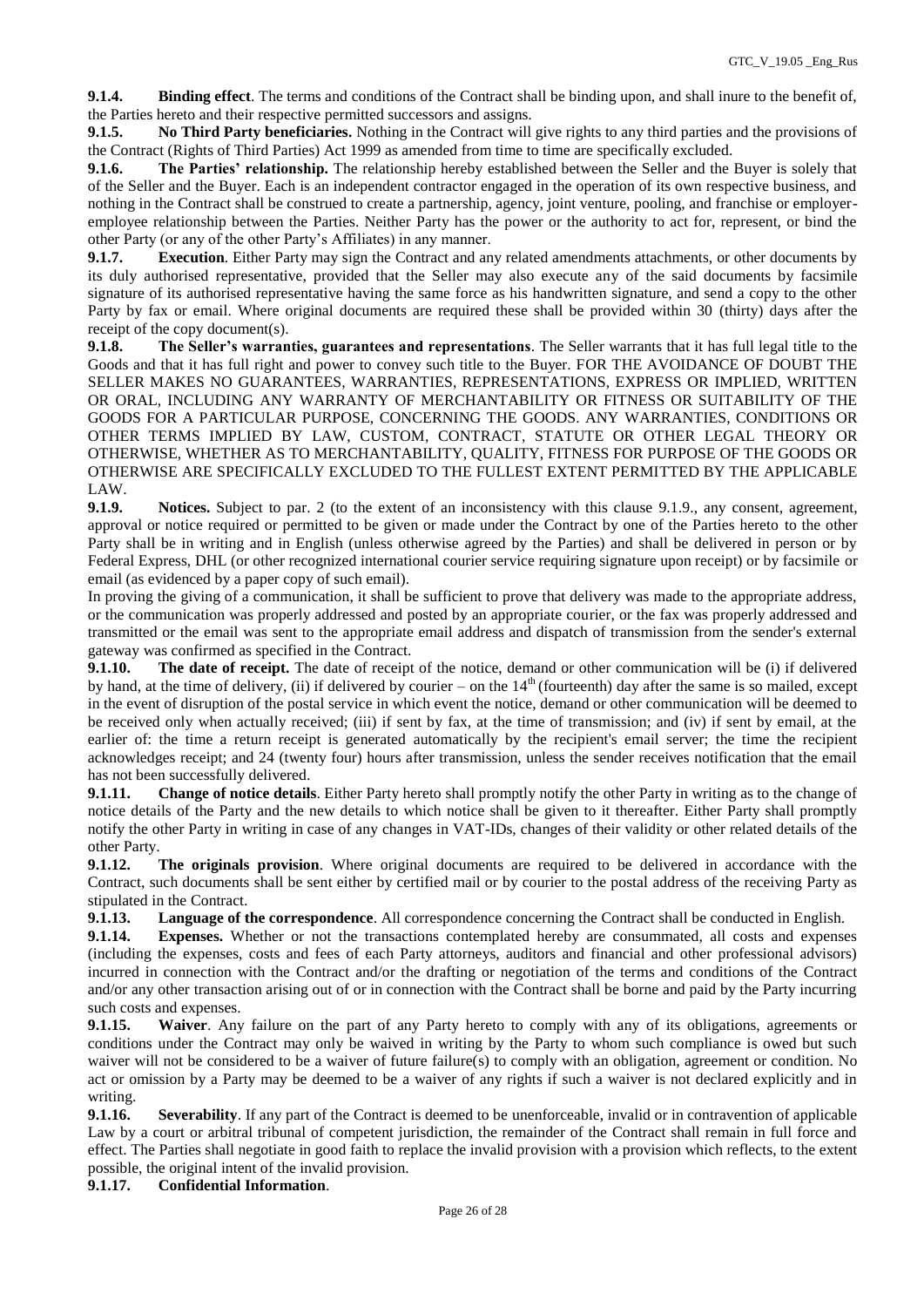a) In connection with the Contract a Party (hereinafter the "**Receiving Party**") may discover, receive, or otherwise acquire, whether directly or indirectly, information related to the other Party (hereinafter the "**Disclosing Party**") or Affiliates of the Disclosing Party or its Affiliates' businesses, or information of third parties that the Disclosing Party is obligated to keep confidential (collectively, in whatever form or medium, "Confidential Information"). Confidential Information shall not include information (i) that is, or becomes, publicly known through no wrongful act or omission, direct or indirect, of the Receiving Party or its officers, directors, employees, Affiliates or consultants, (ii) that was already known to Receiving Party without obligations of confidentiality prior to the receipt from Disclosing Party, as reasonably evidenced by the Receiving Party, and was legitimately in Receiving Party's possession, without any obligation to keep such information confidential, (iii) that Receiving Party independently develops without the use of any Confidential Information of Disclosing Party, or (iv) that Receiving Party receives or has received on a non-confidential basis from a source other than Disclosing Party that is entitled to disclose the same to Receiving Party; provided however that Receiving Party is able to provide Disclosing Party with the documentary evidence regarding any of the exceptions (if any) or as required in connection with any rules or requirements of any stock exchange on which such Party is listed or may be listed, or as may otherwise be required by applicable Law.

b) Receiving Party shall (i) use Disclosing Party's Confidential Information solely in connection with exercise of its rights or performance of its obligations under the Contract, and (ii) disclose Disclosing Party's Confidential Information only as necessary to its officers, employees, Affiliates, consultants, including legal advisors and auditors whose duties relate to the Contract and reasonably require familiarity with such information in order for Receiving Party to perform its obligations or exercise its rights hereunder and who are bound by a legally enforceable written obligation of confidentiality with terms that are the same as, or more stringent than, those set out herein. Each Party shall be liable for any losses and/or damages incurred by the Disclosing Party resulting from such disclosure of Confidential Information by the above mentioned persons to any Third parties.

c) Subject to the exceptions to the confidentiality obligations set out in this Clause above, neither Party (nor its Affiliates, subsidiaries or other related parties) may disclose, publish or otherwise communicate the contents of the Contract to any Third Party without the prior express written consent of the other Party (which consent shall not be unreasonably withheld or delayed); each Party shall be permitted to disclose the terms and conditions of the Contract (i) to actual or potential investors and lenders and their authorized representatives under written confidentiality agreements that protect the confidentiality of the contents of the Contract which are the same as, or more stringent than, those set out herein, or (ii) as required in connection with any rules or requirements of any stock exchange on which such Party is listed or may be listed, or (iii) as may otherwise be required by the applicable Law, or (iv) as may be reasonably required for the performance of the Parties obligations under the Contract; provided however, that the Party making a disclosure pursuant to an exception set forth in the preceding subsections (i) or (iv) shall provide the other Party with prior written notice and shall, to the extent practical, cooperate with the other Party in seeking confidential treatment of the information to be disclosed (if and to the extent available), or (v) to its Affiliates under written confidentiality agreements that protect the confidentiality of the contents of the Contract which are the same as, or more stringent than, those set out herein. In addition to the aforesaid exceptions the Seller is permitted to disclose without the Buyer's prior consent the Confidential Information to any bank with regard to factoring. In connection with entering into contracts using Argus Open Markets system ("AOM") it is hereby expressly agreed and acknowledged that either Party shall be entitled to disclose any terms of such contract by publishing, posting, displaying or otherwise making available the respective information via AOM without obtaining prior consent of the other Party. In addition to the foregoing either Party shall be entitled to provide Argus Media Limited operating AOM ("Argus") with any information concerning performance of such contract pursuant to reasonable request of Argus.

d) No press release referring to the Contract or utilizing the other Party's name shall be made without the prior written consent of the other Party.

**9.1.18. Set-off**. No set-off may be made against any claims unless otherwise agreed in writing by the Seller in advance. Under no circumstances the Buyer shall be entitled to set-off against the payment (including any VAT payable) under the Contract any sums owed to the Buyer by the Seller under the Contract or any other agreement it has with the Seller. For the avoidance of any doubt the Seller shall be entitled at all times to set-off against any and all amount owing at any time from the Buyer to the Seller against any amount payable at any time by the Seller under the Contract.

**9.1.19. Warranties.** Each Party hereby represents and warrants to the other that:

a) it has the authority to enter into and perform its obligations under the Contract,

b) the Contract has been duly executed and delivered on behalf of such Party, and constitutes a legal, valid, binding obligation, enforceable against such Party in accordance with its terms,

c) it is a corporation duly organized, validly existing and in good standing under the laws and regulations of its jurisdiction of incorporation or formation,

d) neither the execution of the Contract nor its performance thereunder conflicts with any applicable Law or any other contract to which it is a party or any obligation to which it is subject,

e) within 5 (five) days after the relevant event, the Party so effected will inform the other Party of any changes or amendments to its direct or indirect ownership.

**9.1.20. Counterparts**. If the Contract is executed in counterparts, each shall be deemed an original, but all of which together shall constitute one and the same instrument. The Parties hereby acknowledge and agree that the Contract has been prepared jointly and no rule of strict construction shall be applied against either Party.